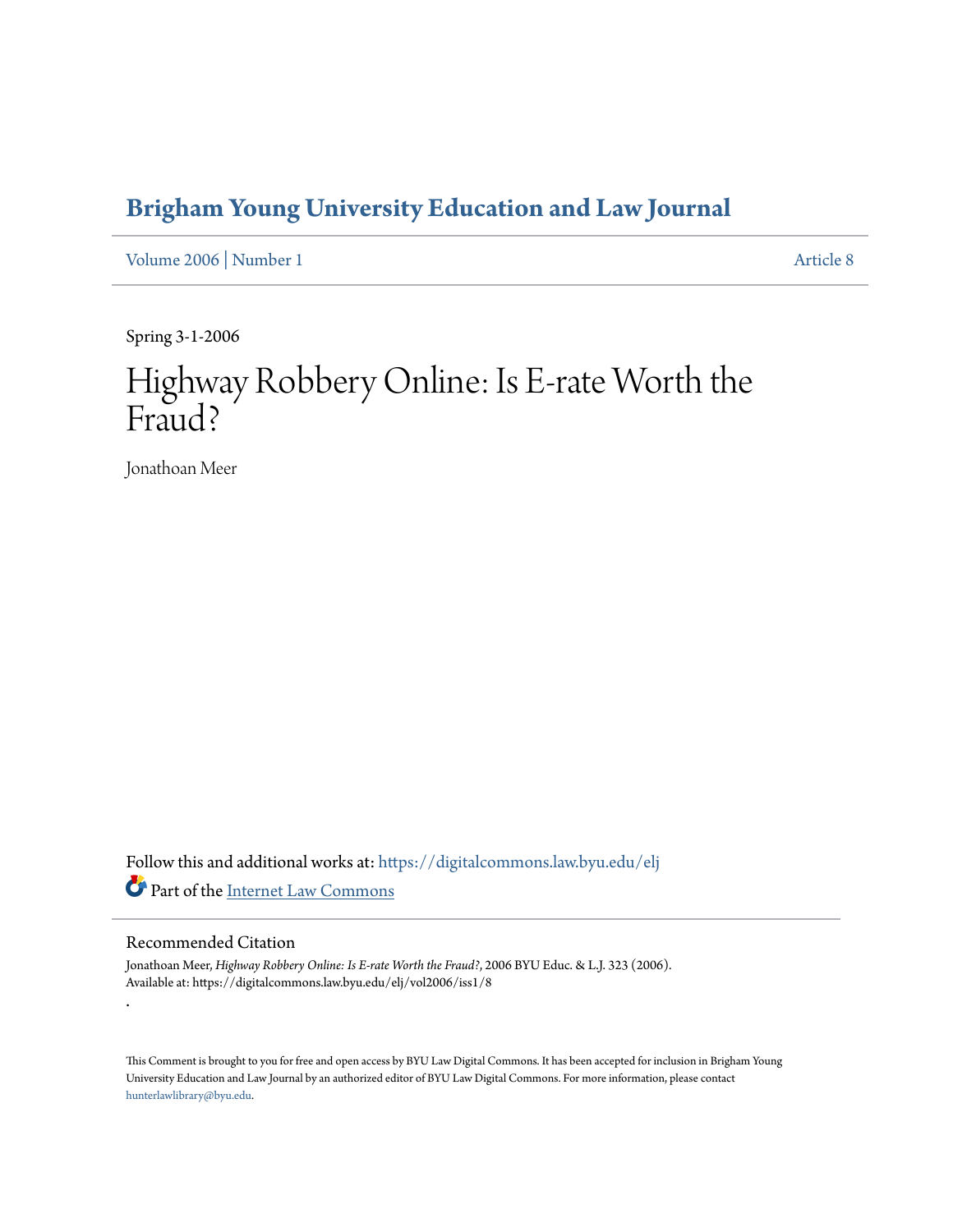### HIGHWAY ROBBERY ONLINE: IS E-RATE WORTH THE FRAUD?

#### I. INTRODUCTION

In today's digital age, there is an increasing societal pressure to be connected to the Internet<sup>1</sup> and those who are not are being left behind. The digital divide is separating many groups of Americans from mainstream society, particularly low-income Americans. Public access to the Internet, found primarily in libraries and schools, is very important in connecting low-income Americans to the World Wide Web. $<sup>2</sup>$  The</sup> Schools and Libraries Universal Service Support Mechanism, commonly known as E-Rate, is a means by which schools and libraries can gain financial support for Internet access from the federal government.<sup>3</sup> Since 1997, the Universal Services Administrative Company (USAC) has disbursed over \$30.3 billion in funding to schools and libraries.<sup>4</sup> The \$2.25 billion a year, funded by taxes on telephone bills that USAC disburses, places the Internet in classrooms "from Indian reservations and the inner city to the most rural areas."<sup>5</sup> Unfortunately, the fund has had its share of financial abuse.<sup>6</sup>

I. For purposes of this article, "Internet" will be referred to as "an electronic communications network that connects computer networks and organizational computer facilities around the world." Merriam Webster Online Dictionary, http://www.m-w.com/dictionary/lntemct (accessed Feb. 4, 2006 ).

<sup>2.</sup> *See* Jonathan Meer, Getting on the Net: The Struggle for Digital Inclusion of the Navajo, 22 IEEE Tech. and Socy. Mag. 53 (2003) (explaining that schools and libraries have been the primary public places local citizens access the Internet).

<sup>3.</sup> *See* Universal Scrv. Admin. Co., *Schools and Libraries Program,* http://www.sl .universalscrvicc.org (last modified Mar. 6, 2006) (on file with author) (providing discounts to assist most schools and libraries in the United States to obtain affordable telecommunications and Internet access).

<sup>4.</sup> F.C.C., *In re Comprehensive Review ol Universal Service Fund Management, Administration, and Owrsight,* http:/ /hrauntoss.fcc.gov/edocs \_public/attachmatch/FCC-05-124A I .pdf (June 14, 2005) [hereinafter *Comprehensive Review];* Ken Foskett & Jeff Nesmith, *Abuses Tarnish £-Rate Program,* Atlanta J. and Const. I A (May 24, 2004).

<sup>5.</sup> Foskett & Nesmith, *supra* n.4, at I A.

<sup>6.</sup> *See* Kendra Mayfield, *E-Rate Fund Hit by Rampant Fraud,* http://www.wired.com/news/ school/0, J3g3,57172,00.html (Jan. 13, 2003) (on file with author) (arguing that E-Rate has been the victim of deceitful contractors and egregious accounting errors by beneficiaries). *See also* Foskett & Nesmith, *supra* n. 4 (stating that E-Rate has provided benefits and costs across the country, but so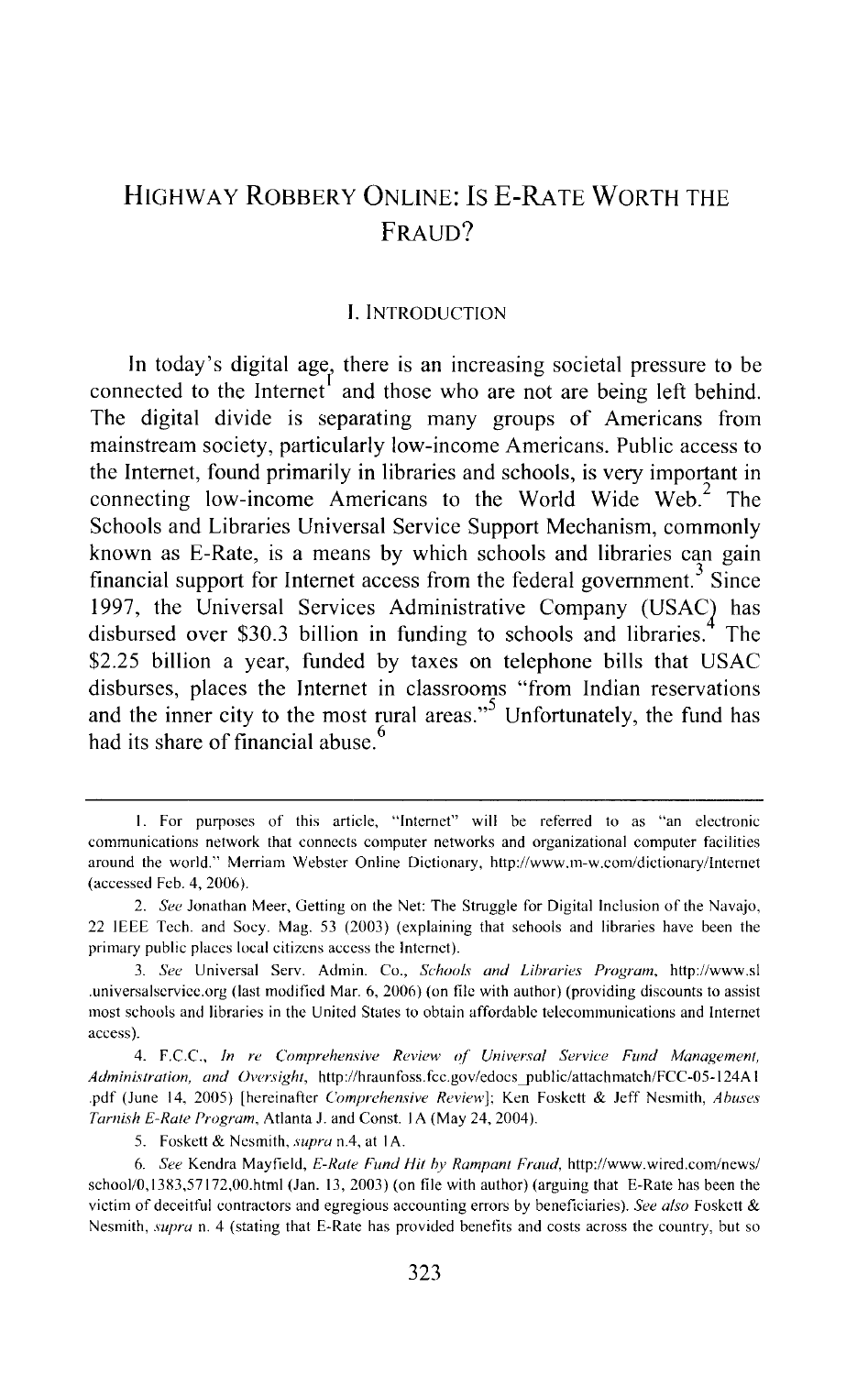The abuse of E-Rate has led to a controversy over whether it is worth continuing. As of the summer of 2004, there were at least forty nationwide criminal investigations into E-Rate fraud.<sup>7</sup> As one editorial explained, "it is easy for sly computer and telecom companies to persuade poor and technologically unsavvy school districts to buy equipment and services that they don't need, and to overcharge the districts, knowing that most of the tab will be picked up by E-rate."<sup>8</sup> USAC, which controls the E-Rate fund, along with the FCC and Congress, have all made attempts to fix  $E-Rate$ . Nevertheless, some people have openly argued that E-Rate is not worth saving.<sup>10</sup> With so much federal funding in jeopardy, it is time to take a long, hard look and determine whether the system is worth saving.

This article generally provides an overview of the E-Rate program and demonstrates the overall success of the program. Part II begins with a background section of E-Rate's history, funding, and accomplishments. Specifically, this section details specific examples of its failures and the temporary fixes the federal government put in place. Part III of this article offers the basic criteria used in determining whether the E-Rate program should be maintained and further proposes recommendations to sustain it. Finally, the conclusion in Part IV considers E-Rate's place in American Society, tying together its past, present, and future role in preparing our children for the technological future.

has the fraud).

<sup>7.</sup> *Fraud in £-Rate,* The Providence J. (R.I.) B-04 (July 22, 2004) (stating that hearings by the U.S. House Committee on Oversight and Investigation were the result of the criminal investigations).

<sup>8.</sup> *!d.* (continuing his editorial by asking policy makers to use more caution in solving the problems in education in the United States).

<sup>9.</sup> *See* Universal Serv. Admin. Co., *Whistleblowcr Hotline (Code 9 Calls},* http://www.sl .universalservice.org/reference/whistle.asp (last modified May 2, 2003) (on tile with author) (creating a whistleblowcr hotline, by USAC, to report when E-Ratc policies arc being violated); *see also FCC Updates Rules for £-Rate Program,* Telecom A.M., Today's News Section (Aug. 6, 2004), http://www.warren-news.com/telecomscrvices.htm (adopting new rules by the FCC, to help "uncover abuse, to tighten certification requirements for applicants and to set lengthy document retention requirements"); *see generally* Bart Jansen, *Last-Minute Deal Fixes £-Rate Budget; Congress Delays an Accounting Change That Would Jeopardize Internet Access of'Schools,* Portland Press Herald B1 (Dec.  $10, 2004$ ) (passing a law to provide a temporary fix to the USAC accounting problem).

<sup>10.</sup> *See e.g.* David Hughes, *End £-Rate Now,* http://www.isp-planet.com/tixed\_wirelcss/ poltics/2004/hughes v erate.html (July 23, 2004) (on file with author) (believing, by one industry member, that E-Rate is just forcing schools to buy telecommunication services, which makes E-Ratc like a subsidy for the telephone companies).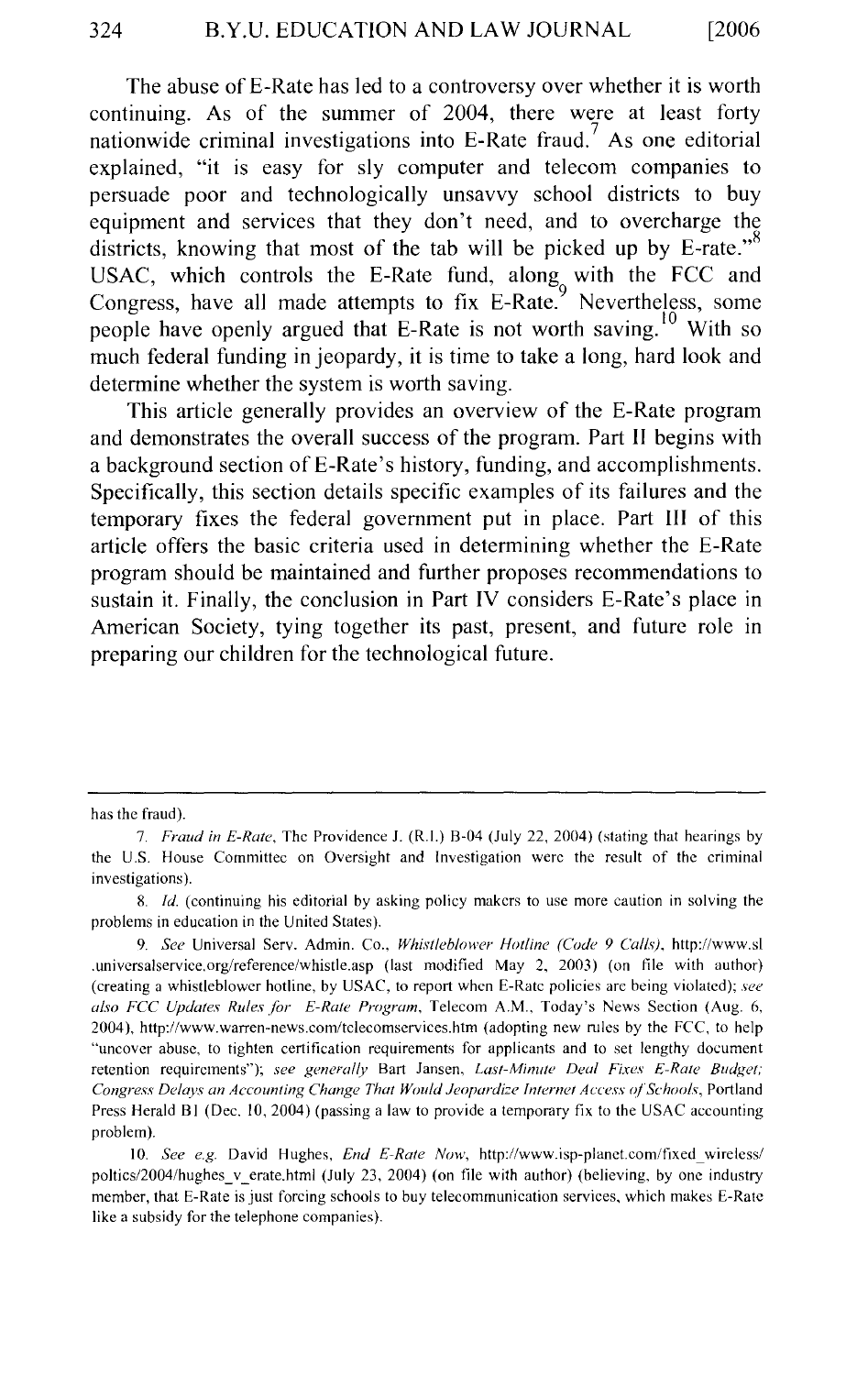#### II. BACKGROUND

#### *A. History of E-Rate*

E-Rate was signed into law by President Clinton on February 8, 1996 as part of the Telecommunications Act of  $1996$ ,  $11$  in an effort to assist schools and libraries in obtaining telecommunication services at a discounted rate.<sup>12</sup> Since its inception, the Schools and Libraries Division of USAC has administered E-Rate.<sup>13</sup> Offering discounts for Internet access was just one part of the Department of Education's plan to effectively implement technology in elementary and secondary  $\frac{14}{4}$  education.

Congress initially provided up to \$2.25 billion annually to provide discounts of twenty to ninety percent in four categories of Internet service, three of which are Telecommunications Services, Internet Access, and Internal Connections.<sup>15</sup> "Telecommunications Services and Internet Access are considered 'priority one' and are consistently funded; 'priority two' Internal Connections requests are only funded when the budget allows."<sup>16</sup> As the FCC states, "[t]echnology has great power to enhance education. The FCC is working to bring every school and library

II. Pub. L. No. I 04-104, 110 Stat. 56 (Feb. 8, 1996) (articulating that the main goal of this legislation was to let anyone enter any communications business and to let any communications business compete in any market against any other).

<sup>12.</sup> F.C.C., *Earlv History of' the Universal Service Proceeding,* http://www.fcc.gov/learnnct/ (last updated Jan. 8, 2004) [hereinafter *Early History]* (on file with author) (supporting the bill were President Clinton, Vice President Gore and FCC Chairman William Kennard); *see also* Mike Mills, FCC Pares School Internet Program; Funding for Program Cut Nearly in Half, Wash. Post. D1 (July 13, 199X).

<sup>13.</sup> *Early History, supra* n. 12 (defining the role of the Schools and Library Division which is an independent not-for-profit corporation, whose purpose is to administer universal services).

<sup>14.</sup> U.S. Dept. of Educ., *e-Learning: Putting a World-Class Education at the Fingertips of All Children, http://www.ed.gov/about/offices/list/os/technology/reports/e-learning.html 9 (last modified* Jan. 6, 2004) (implementing E-Rate became one part of the nation's first educational technology plan in 1996).

<sup>15.</sup> *See* Sprint, *£-Rate User's Guide,* http://www.cschoolnews.com/resources/reports/ empowered/erclink8.cfm (Oct. 8, 2004) (on file with author) (breaking down this Act, one provision provides for affordable access to telecommunications services for all eligible K-12 public schools, private schools, and public libraries, particularly those in rural and inner-city areas).

<sup>16.</sup> *!d.* (funding for internal connections are available only twice in a five year period); *see generally* Universal Serv. Admin. Co., *Eligible Services List,*  http://www.sl.universalservice.org/data/ pdf/EligibleServicesList 102704.pdf (Oct. 5, 2004) (on file with author). Some examples of telecommunications services include 800 numbers, cellular service, DSL, interactive television, and wide area network (WAN) services. Examples of Internet Access include not only broadband, cable, and DSL, but also e-mail and firewall service. Internal connects range from cabling, documentation, maintenance and technical support, and satellite dishes. *!d.*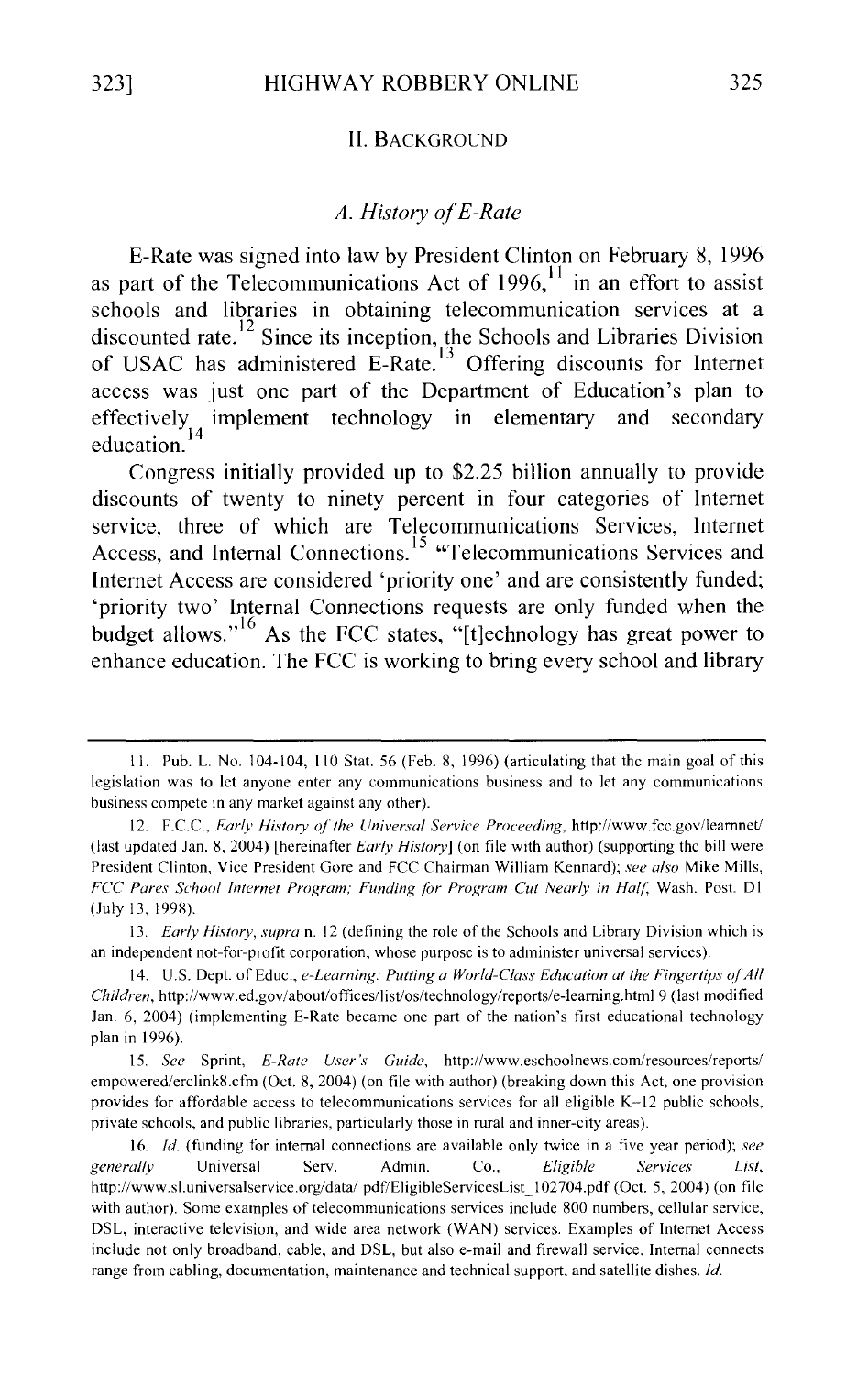in America into the information age." $17$ 

#### *I. Public outcry*

Public outcry at the inception of E-Rate focused mainly on its financing. 18 Long-distance phone companies added a special charge (either a five percent increase or a flat monthly fee in the ninety-cent range) to consumers' bills starting July I, 1998. These fees were earmarked to be used for financing E-Rate, as well as programs to "ensure 'universal' low-cost phone service to rural and high-cost areas."<sup>19</sup> The FCC cut the initial amount of E-Rate funding from \$2.3 billion to \$1.3 billion, reduced the salary of the program's administrator, and targeted the remaining funds in order to ensure that the neediest schools would get the money first. $^{20}$ 

Aside from the initial phone tax problem, there were also questions about what exactly E-Rate would fund.<sup>21</sup> Another aspect of E-Rate criticism revolved around the integration of computers and the Internet into education in general.<sup>22</sup> Some were pessimistic because research had yet to show convincing evidence of educational gains from "the nation's infatuation with computers in the classroom."<sup>23</sup> As one journalist noted, "[t]he current bandwagon to put a computer in every classroom in the U.S., or even to get every child in school a laptop, is absurd and wasteful. When the industry bangs this drum, it looks self-serving and greedy."<sup>24</sup> Many believed that access to the Internet and computers was not the solution, but only a compliment to education reform.<sup>25</sup>

20. *Id.* (reacting to complaints from constituents about their phone bill; this is one response from the FCC).

21. *Gore, The £-Rate and Gohhledygook,* The Tampa Tribune 16 (Nov. 27, 1998). Wiring of classrooms and funding for Internet service providers seemed to be what E-Rate would fund. However, some reports even stated that it would provide cable service, carpet, and painting for the schools, which was not the reality. *!d.* 

22. Julia Malone, *The Digital Divide; Other Views,* Atlanta J. & Cons!. 9R (Nov. 15, 1998) (arguing by critics that it would create "a generation of children who can point and click, but not think and imagine. They speak of students who can send e-mail to pals across the ocean but not relate to classmates sitting next to them.").

23. *!d.* (viewing by critics labeling the Internet as "mostly a time-consuming wasteland").

24. Gary Chapman, *The Cutting Edge; Digital Nation; A Wish List for High-Tech: Get Serious, L. A. Times C1 (Dec. 21, 1998) (articulating that while technology industry leaders are* claiming that computers will transform education, opponents claim this argument is without proof).

25. *See id.* (feeling that the Internet needs to be put "into a context that makes sense," along

<sup>17.</sup> *!d.* (expressing the desire that every school and library in the United States enter the information age).

IR. *See* Mills, *supra* n. 12 (opposing the tax were not only consumers, but also the telephone carriers).

<sup>19.</sup> *See id.* (introducing a flat-fee approach provided more clarity to the consumer and some found this more appealing).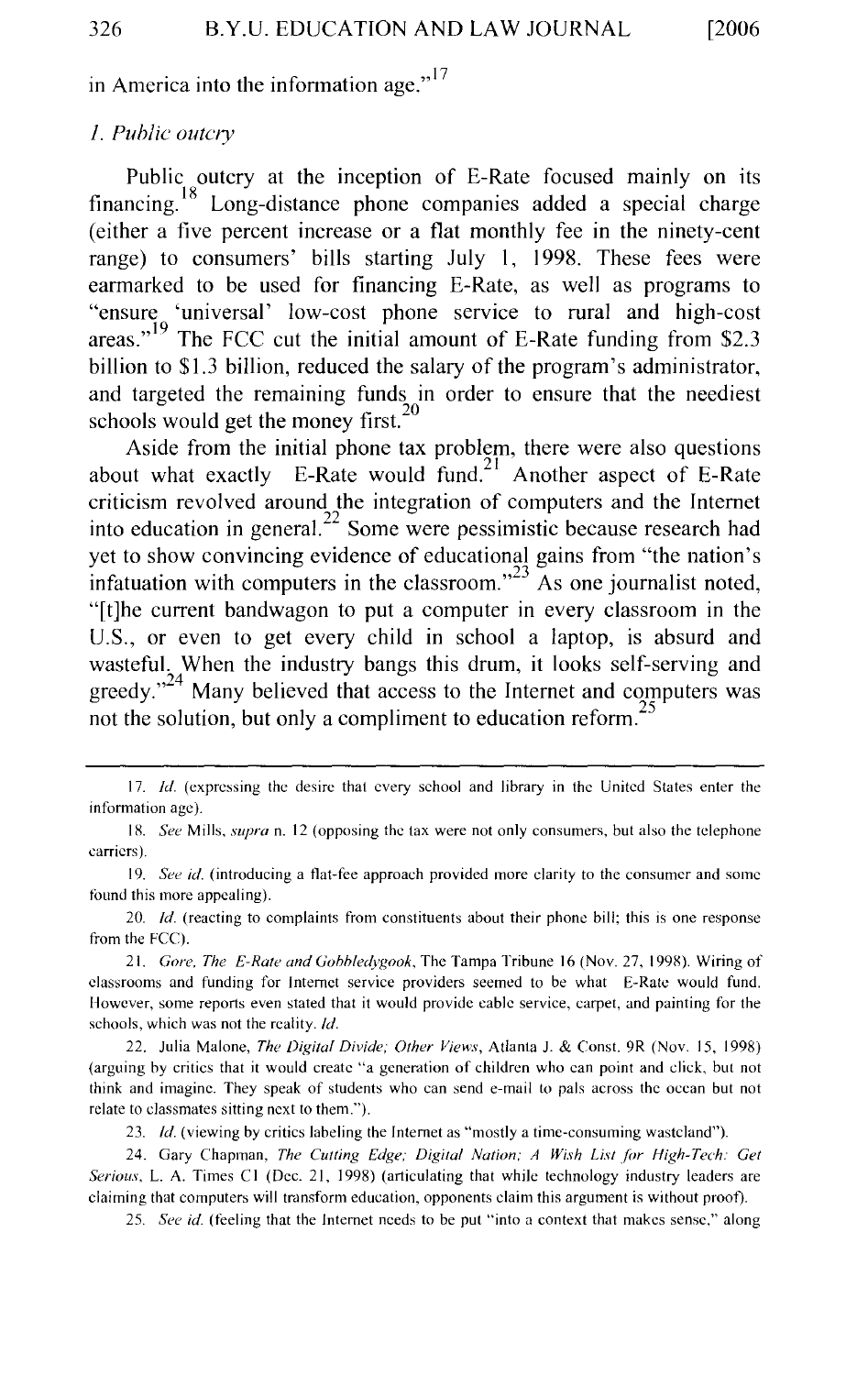Another criticism was that the \$2.25 billion a year cost for Internet service was only a fraction of the overall expense of computerizing schools, estimated as high as \$100 billion for ten years.<sup>26</sup> Some felt this type of funding for schools should be used for other problems, such as building repairs, more textbooks, and the "many children who arrive in the mornings too hungry or too afraid to concentrate on studies."<sup>27</sup>

#### *2. £-Rate funding criteria*

The USAC implemented certain E-Rate funding criteria to distribute over two billion dollars in available funds each year. Schools eligible for E-Rate discounts include elementary and secondary public schools, nonprofit elementary and secondary parochial and private schools (with endowments under fifty million dollars), public libraries, and many private, non-profit libraries accessible to the public.<sup>28</sup> A specific matrix determines how much of a discount the E-Rate program can provide to schools. Discounts are determined by income, or more specifically, by the percentage of students eligible for the National School Lunch 29 Program.

Although E-Rate funding has been in place for a number of years and fewer schools are being denied funding because of filing difficulties, some schools still fail at the application process. There are five basic steps in filling out the E-Rate application:  $(1)$  prepare a technology plan, which includes determining how much technology will be used to achieve specific curriculum reforms or library service improvements; (2) open the competitive process by posting your list of competitive bids at least twenty-eight days before signing any contracts and sending in the form by January sixth of the desired funding year; (3) seek discounts on eligible services by selecting the vendor and submitting this form with a listing of requested products/services by February fourth of the desired funding year; (4) confirm the receipt of services by confirming services

with some guidance).

<sup>26.</sup> Malone, *supra* n. 22 (alleging that this potential spending on technology for education would only lead to high-tech companies making an enormous profit on schools).

<sup>27.</sup> *Id.* (arguing that students are living in an abstract world and computer training is "perhaps" harmful until high school").

<sup>28.</sup> eChalk, *£-Rate Application Process,* http://www.echalk.com/erate.html (accessed Mar. 6, 2006) (on file with author) (describing a specific matrix that determines how much discount the E-Rate program can provide a school system).

<sup>29.</sup> Jd. (For example, if less than one percent of students are eligible for free lunch and the school is located in an urban area, the discount will be twenty percent. But for a school in a rural location, the discount is twenty-five percent. If seventy-five percent to one hundred percent of the students are eligible for the free lunch program, the discount in both urban and rural location is ninety percent.).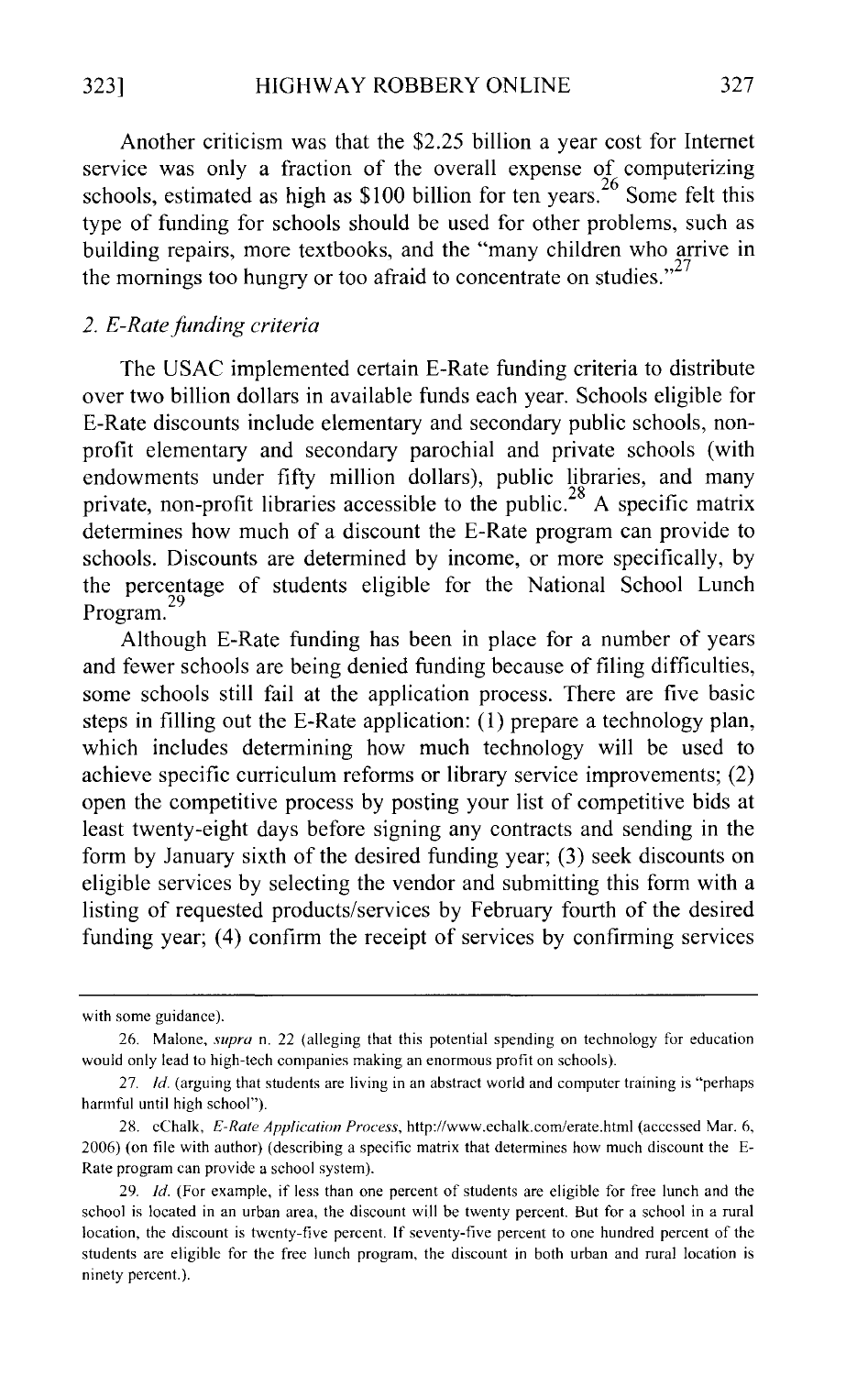to School and Libraries Division within 120 days of funding letter or service start date, whichever is later; and (5) receive an invoice for services by collecting E-Rate funds by check or discount within 120 days after the last date to receive service, usually late-October.<sup>30</sup>

#### *B. Positive Effects of E-Rate:*

In 1998, E-Rate's first year, the program provided schools and libraries with \$1.66 billion in funding.<sup>31</sup> It was reported that in 1998 more than fifty percent of schools had Internet access, an increase from twenty-seven percent in 1997. The twenty-seven percent increase was a significantly bigger jump from the three percent increase in  $1994^{32}$  As President Bill Clinton noted:

Because of our efforts, children in the most isolated inner city or rural town will have access to the same universe of knowledge as a child in the most affluent suburb. Our children will be "technologically literate"--and better prepared for the high-tech, high-wage jobs of the future.

The breakdown of the \$1.66 billion in funding included \$897 million for internal wiring, another \$661.2 million for Internet access, and \$101.8 million for Internet service support costs.<sup>34</sup> By 2002, the fifth year of E-Rate, Internet connectivity in all American public schools rose to ninety-eight percent.<sup>35</sup> To summarize the far-reaching effects of E-Rate, one district coordinator noted that "[t]he landscape has changed completely."<sup>36</sup>

#### *1. Success stories*

Despite the problems, E-Rate has had a positive affect on schools.

<sup>30.</sup> *See* Sprint, *supra* n. 15 (recommending such steps for a higher success rate in the E-Rate application process).

<sup>31.</sup> Courtney Macavinta, *E-Rate Wins Praise for 1998*, http://news.com.com/E-rate+wins +praise+for+ 1998/2100-1023 \_3-222374.html?tag=nl (Mar. I, 1999) (on file with author) (describing that of the 30,121 E-Rate applications in 1998-99, 25,785 school districts received funding).

<sup>32.</sup> *!d.* (determining that smaller and economically disadvantaged schools and larger, wealthier schools were just as likely now to have the Internet).

<sup>33.</sup> */d.* (demonstrating that E-Rate was a President Clinton backed plan).

<sup>34.</sup> */d.* (receiving the most subsidies was California, followed by New York and Texas, with Delaware receiving the least).

<sup>35.</sup> Mickey Revenaugh, *The £-Rate at Five,* http://www.districtadministration.com/page .cfm?p=ISI (accessed Mar. 6, 2006) (on tile with author) (demonstrating the success of E-Rate that even in the poorest school systems, ninety-four percent were connected to the Net).

<sup>36.</sup> *Id.* (explaining that one way "[t]he landscape has changed" is that now eighty-five percent of E-Rate applications are filed online).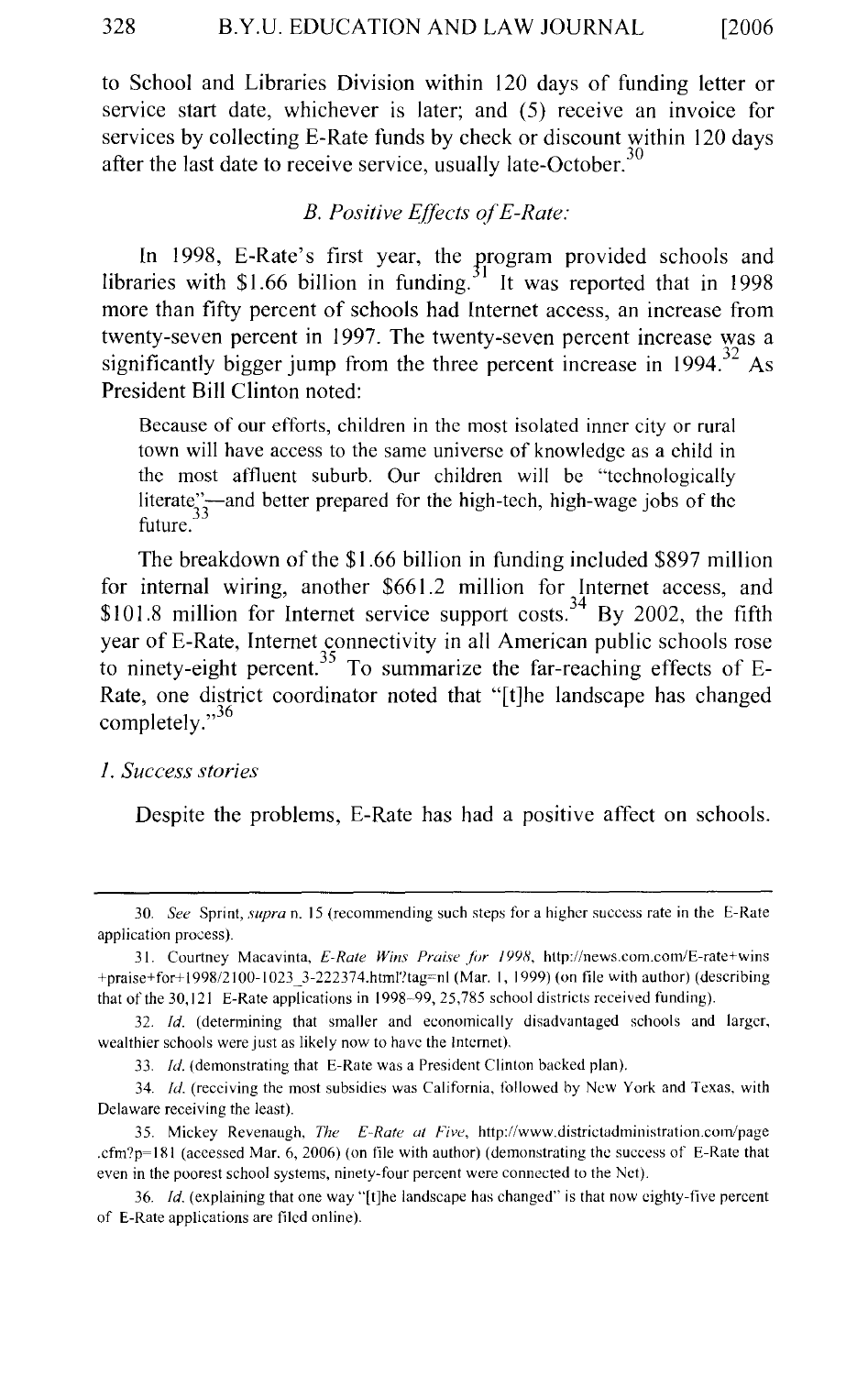One example of E-Rate's success is in Mississippi. 37 When E-Rate came into existence in 1997, only half of the state's nine hundred schools had Internet access, federal funding for technology was low (only seven million dollars), and the student-to-computer ratio was  $28:1.^{38}$  By 2002, with \$123 million in E-Rate funding, the student-to-computer ratio in Mississippi was down to  $7:1$  and one hundred percent had Internet access.

Another positive example of E-Rate funding in a rural environment is Delta View Joint Union School District in central California.<sup>40</sup> This district has a total enrollment of ninety students, most of whom do not have computers or Internet access at home.<sup>41</sup> E-Rate, in providing this district with more than \$180,000 in Internet funding, equipped every classroom with five Internet-connected computers.42 With Internet in the school, the students' standardized test scores increased dramatically.<sup>43</sup>

A final example of an E-Rate success story can be seen in New York City where in 1998, a typical school had only two dialup Internet accounts. In 2002, with the help of \$750 million in E-Rate funding, all 1,200 New York City schools were connected to the Internet through the district's frame relay network.<sup>44</sup> An important consideration for the New York City schools was not only asking for funds sufficient to purchase a system the district could sustain, but also evenly distributing the E-Rate funds to each school.<sup>45</sup>

These examples demonstrate that E-Rate is making a difference. Sam Simon, the chairman of Telecommunications Research & Action Center, said it best: "Ten years ago, most classrooms didn't even have phone lines, much less Internet connectivity. That's changed, and I don't think the country would have gotten there without E-rate. $146$ 

39. Id. (findings by the Urban Institute that Mississippi was one of the top nine "big winners" with E-Rate funding per capita).

40. *!d.* 

41. */d.* (looking toward E-Ratc as the "great equalizer" in giving the students the best opportunity to succeed).

42. *Id.* (lowering the district's student-to-computer ratio to 3:1).

43. *ld* 

44. *!d.* (creating a local network of more than 85,000 computers).

45. *!d.* (wiring one school at a time for the Internet might have been more efficient, but this would have left some schools "waiting four or five years with nothing").

46. Marguerite Reardon, *Fraud Threatens Internet Program for U.S. Schools*, http://news.com .com/Eroding+E-rate/2009-1028 3-5236723.html (June 17, 2004) [hereinafter

 $37.$  *Id.* (discussing how all the school systems throughout the state have technologically improved because of E-Rate).

<sup>38.</sup> */d.* (responding to E-Rate, the State set up the Council for Education Technology, a cooperation of the state's department of education, library system and universities, to create a technology plan for the state).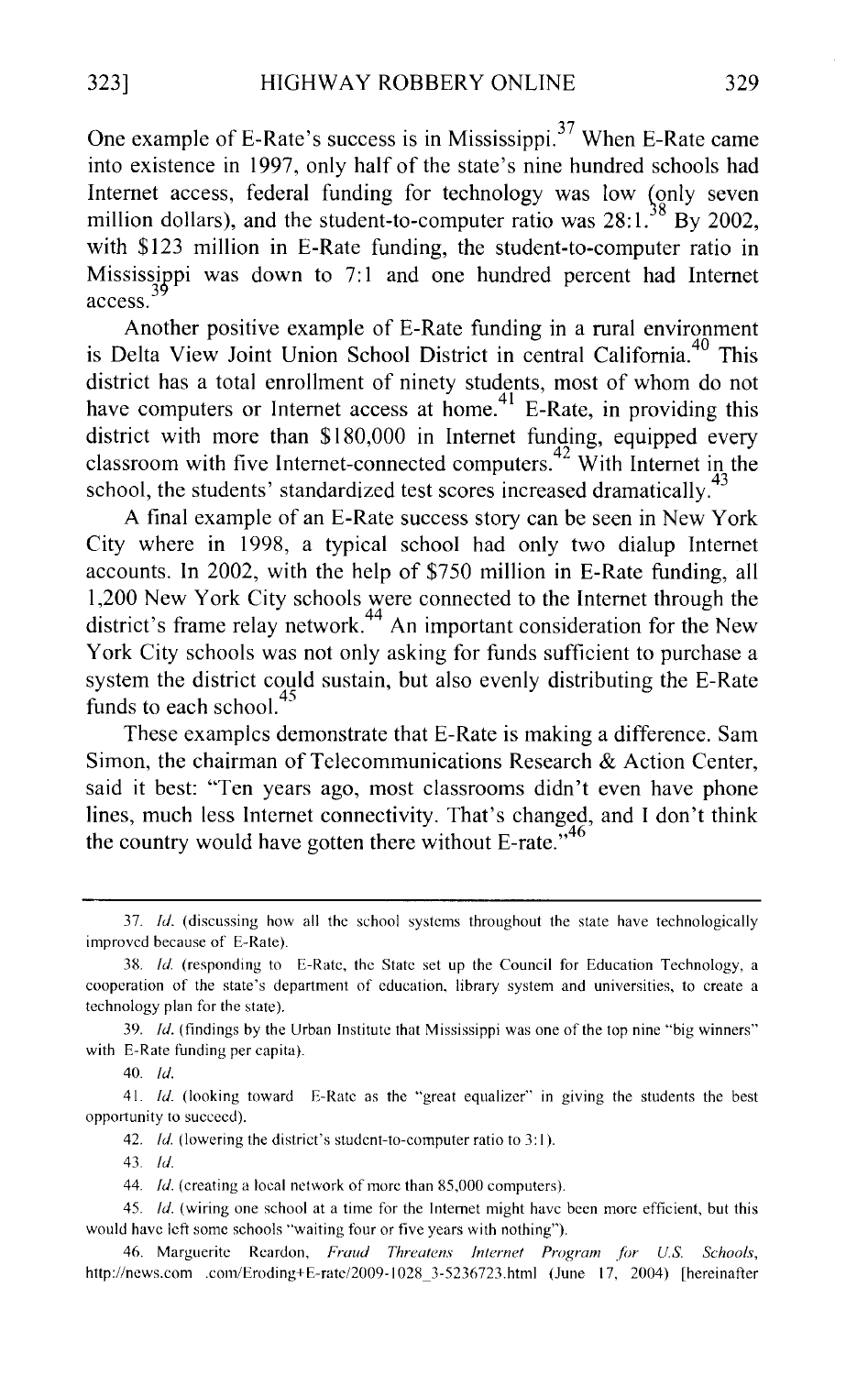#### C. *Negative Consequences of £-Rate*

#### *1. E.-Ratefraud*

While E-Rate has helped connect schools to the Internet, a major downside to the program is that taxpayer dollars have been wasted through fraud. Recently, the FCC, the Department of Justice, and the FBI investigated approximately forty E-Rate fraud cases. As one commentator noted, "E-rate is the classic example of a program that was begun with good intentions and has found itself suffering from corruption, because there wasn't sufficient oversight."<sup>48</sup> Some view E-Rate as a program that public officials were too eager to initiate, resulting in too few safeguards that caused school districts to fall victim to greedy vendors.<sup>49</sup> Another factor was that E-Rate has had a low operational cost, and this frugality may have unintentionally compromised setting up proper oversight.<sup>50</sup> Some disagree, however, noting that there has not been a vast amount of outright fraud, that most of the abuse happened in 1999 and 2000, and that overall, E-Rate administrators "want to follow the rules."<sup>51</sup>

It is speculated that many of the fraud problems come from E-Rate's structure. While the FCC sets the guidelines for E-Rate, the fund is managed by USAC, a subsidiary of the National Exchange Carrier Association (NECA).<sup>52</sup> Essentially, the E-Rate fund is partly administered by the industry that receives the money: "telephone companies and Internet service providers."<sup>53</sup>

On the other hand, E-Rate's program director George McDonald seems to be blaming the vendors and service providers for taking "advantage of school districts, persuading them to buy goods and

47. *!d.* (investigating the abuses has prompted questions in front of Congress).

50. *See id.* (operating cost for E-Rate's is only one percent of the total E-Rate funding).

51. Reardon, *Fraud, supra* n. 46 (discussing that the largest scandal involving E-Rate began in 2000).

52. Foskett & Nesmith, *supra* n. 4 (representing 900 U.S. Telephone companies including companies like Verizon, AT&T, Earthlink, and Cox Communications that have officials on the USAC board).

53. *!d.* (deducing one commentator to report that the telecommunication industry involvement in E-Rate is "almost a formula for fraud and abuse").

Reardon, *Fraud*] (on file with author) (stating this praise of E-Rate in the midst of criticism of the problems in the program).

<sup>48.</sup> *!d.* (reviewing such projects like E-Rate have gotten more scrutiny since the financial scandals of WorldCom and Enron).

<sup>49.</sup> *See* Paul Davidson, Greg Toppo & Jayne O'Donnell, *Fraud, Waste Mar Plan to Wire Schools to Net,* USA Today lA (June 9, 2004) (arguing by some that the Universal Service Program's rapid growth in itself can be the reason for the auditing oversights).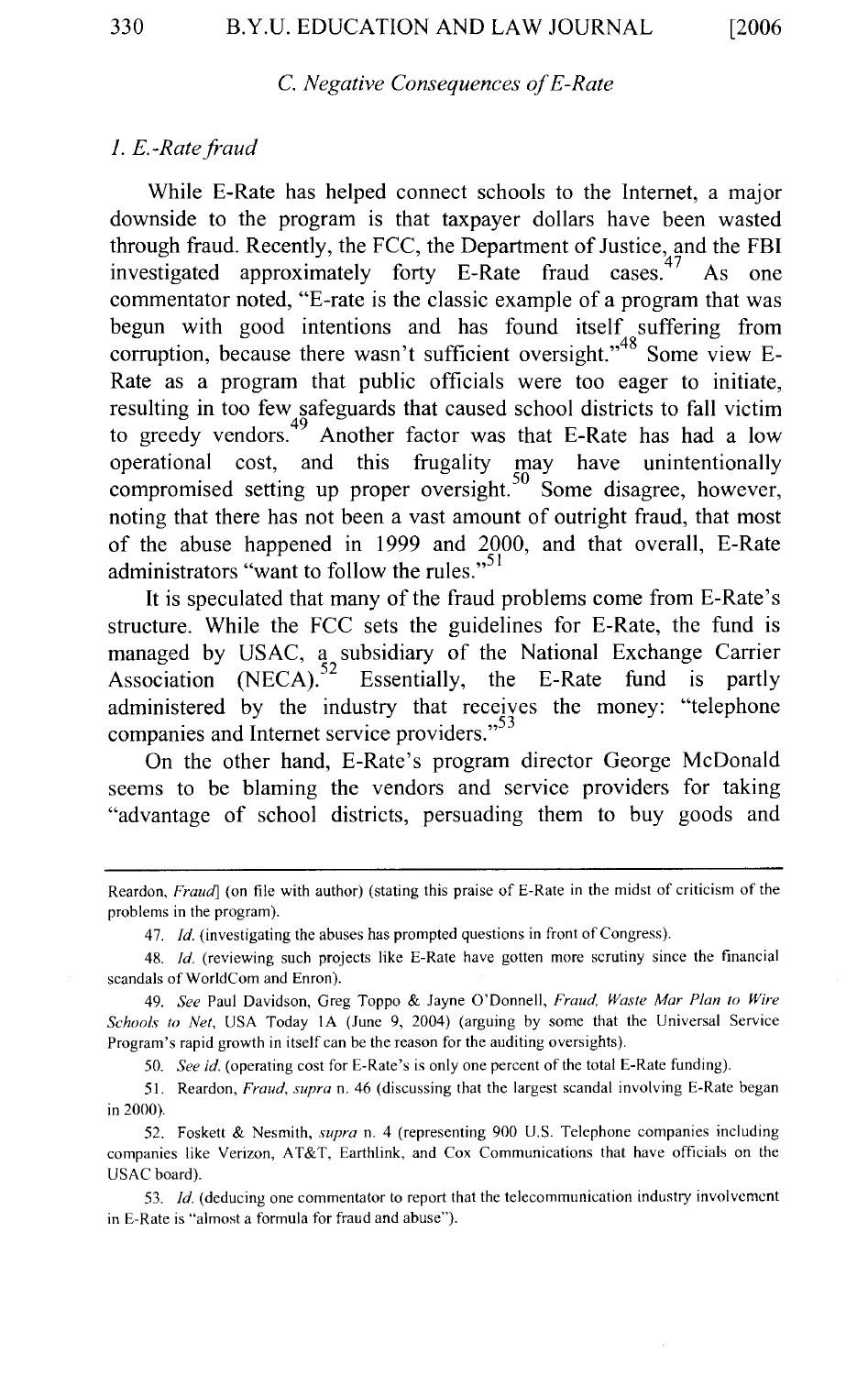services they don't need."<sup>54</sup> In the forty criminal investigations into E-Rate spending, auditors uncovered millions of wasted dollars.<sup>55</sup> These criminal investigations occur not only in rural America or with small vendors, but they also include big city school districts and Fortune 500 companies.<sup>56</sup>

Even with the many fraud investigations, government officials acknowledge that E-Rate funding is still not being audited enough to determine whether the funds are being effectively allocated by the school systems.  $57$  An auditing process was not even in place until the third year of E-Rate funding.<sup>58</sup> In 2004, the FCC "completed 110 audits, almost three times as many as in the program's first four years," which was a small fraction compared to the 35,000 applications that were granted.<sup>59</sup> Despite the small number of audits that were conducted, the results revealed that only about one in three school districts and library systems audited had compliance problems.<sup>60</sup> The bottom line is that as of October 2004, the E-Rate program has cost the American public thirteen billion dollars, however, with less than one percent of E-Rate recipients being audited, "these cases may be just the tip of the iceberg."<sup>61</sup>

#### *2. Puerto Rico fraud example*

The largest scandal involving E-Rate has affected Puerto Rico schools. In 2000, it was discovered that Victor Fajardo-Velez, the former Secretary of Education for Puerto Rico, "mismanaged nearly \$100 million in E-rate subsidies."<sup>62</sup> The E-Rate discounts awarded between 1998 and 2000 were intended to connect all of Puerto Rico's 1 ,500 schools to the Internet, but as of 2001 only nine schools were connected

<sup>54.</sup> *!d.* (feeling that service providers and consultants are taking over the application process).

<sup>55.</sup> *See id.* (Examples of waste include equipment and services that were never delivered. procurement fraud. and kickbacks.).

<sup>56.</sup> *See id.* (NEC, IBM, and SBC are some examples of companies that have been caught up in E-Ratc fraud, affecting such places as San Francisco, Chicago, New York, Atlanta, El Paso, and Puerto Rico.).

<sup>57.</sup> *Id.* (quoting Tom Bennet, an assistant inspect general at the FCC, "[e]verybody wants to know what is the level of waste, fraud and abuse in the program. We can't answer that question yet because we haven't done enough oversight.").

SR. *!d.* (noting that, even once there was an auditing process. only a few school districts were reviewed).

<sup>59.</sup> *!d.* (realizing it is hard to generalize the results of II 0 audits to detennine the overall level of fraud in the program).

<sup>60.</sup> *!d.* (arguing that auditing cannot take the place of an independent oversight).

<sup>61.</sup> Lisa Snell, *School Net Scams:* No Tech Firm Lett Behind, http://reason.com/041 0/ ci.ls.school.shtml (Oct. 2004) (on file with author) (noting that despite the iceberg analogy, Congress is continuing to support E-Rate).

<sup>62.</sup> Reardon, *Fraud, supra* n. 46.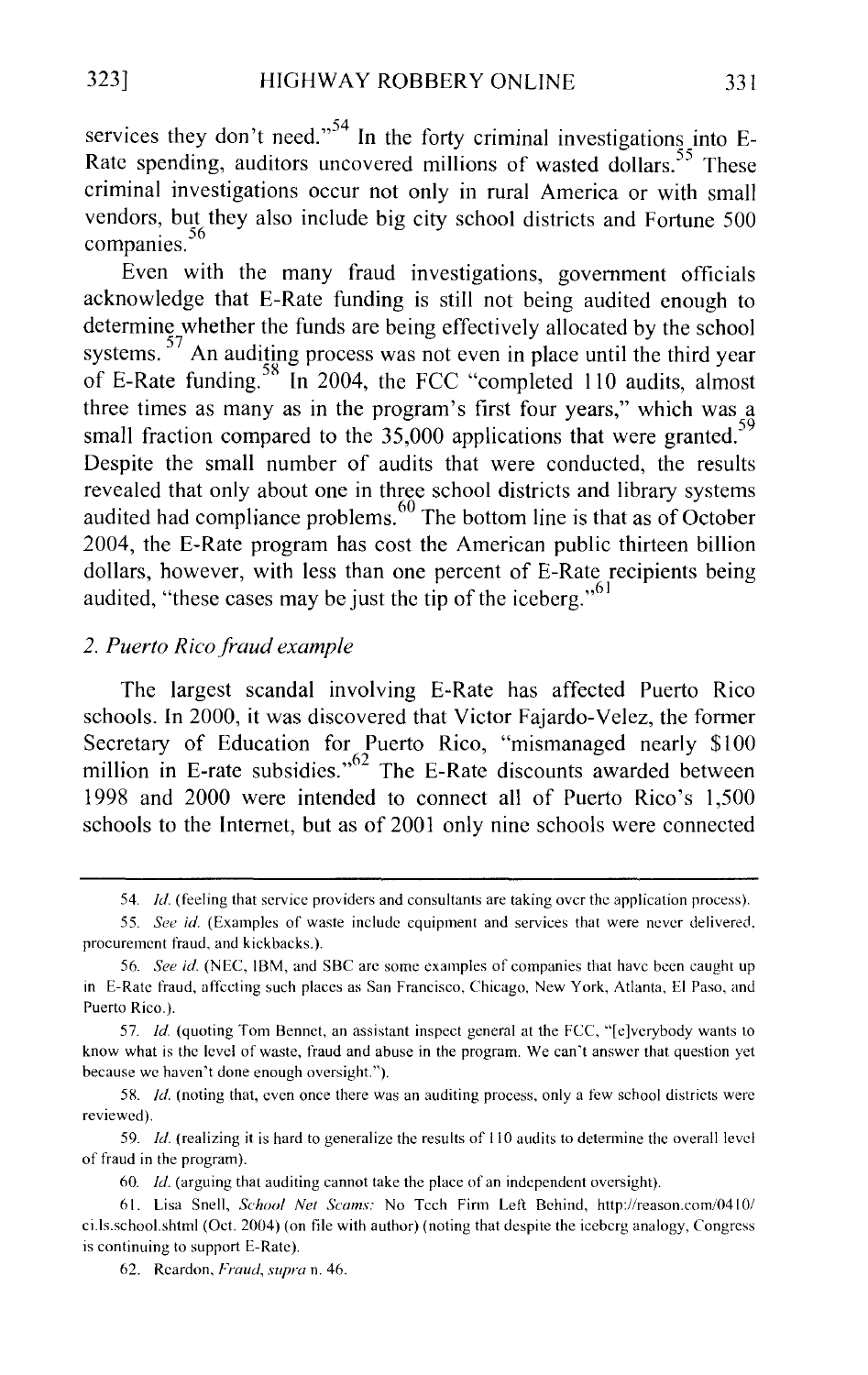to the Web. $^{63}$  A criminal indictment was brought against several contractors involved and subsequently, Puerto's Governor, Sila Calderon, announced that all government contracts awarded to Puerto Rico's Department of Education were canceled.<sup>64</sup> Auditors found numerous problems, such as the allocation of three million dollars a month for Internet connections for schools that did not have computers, as well as "\$23 million in equipment that had never been installed in the schools."<sup>65</sup> As a result, the Puerto Rico schools have not received E-Rate funding since. $66$  Fajardo-Velez was eventually fined four million dollars for the funding irregularities and sentenced to three years in prison. $67$ The FCC has recently given its approval to Puerto Rico's reforms and allowed the schools to apply for E-Rate funds in  $2004$ <sup>68</sup> As Representative James Greenwood, the chairman of the House and Energy and Commerce Committee's Oversight Subcommittee, put it, Puerto Rico is "one of a very large number of bad cases."<sup>69</sup>

#### *3. New York fraud example*

In 2003, Connect2 Internet Network was charged with federal crimes<sup> $10$ </sup> because it allegedly overpaid for equipment the school did not need nor could afford, created counterfeit invoices suggesting that the schools had paid their share, then instructed school officials to "lie about the arrangements."<sup>71</sup> With the above plan, Connect2 was "able to sell

66. Davidson, Toppo & O'Donnell, *supra* n. 49 (referring to the fraud as a "rip-off," Puerto Rico's current education Secretary Cesar Rey stated that the audits have eliminated the mismanagement).

67. Reardon, *Fraud, supra* n. 46 (recognizing the problem now for Puerto Rico is "trying to go back to square one to build credibility and trust").

6K *!d.* (demonstrating that the reforms by the Department of Education in Puerto Rico were required to receive FCC acceptance).

69. Davidson, Toppo & O'Donnell, *supra* n. 49 (explaining the spending of funds by the school district on Internet access, even though the district was missing computers and upgraded electrical systems).

70. William McQuillen, *Four Men Charged with Bilking Internet Programfhr Poor Schools,*  http://www.dctnews.com/2002/technology/0212/20/technology-39459.htm (Dec. 19, 2002) (on file with author) ("These defendants sought to line their pockets with government funds intended to help kids in our community."' (quoting U.S. attorney James Comey)).

71. Todd Oppenheimer, *The Internet School Scam,* Nation, http://www.thcnation.com/doc/

<sup>63.</sup> */d.* (complicating matters, Puerto Rico also did not even have the budget to buy the Internet equipment).

<sup>64.</sup> *Data Research Corp. v. Hernandez,* 261 F. Supp. 2d 61, 65-66 (D.P.R. 2003) (Data Research Corp., a Puerto Rico corporation, submitted bids to the USAC, which were accepted for the purpose of providing Internet access to 760 public schools; however, Internet access was only provided for a small fraction of the schools.).

<sup>65.</sup> Reardon, *Fraud, supra* n. 46 (recognizing that many of the products that were purchased with E-Rate funds are still usable).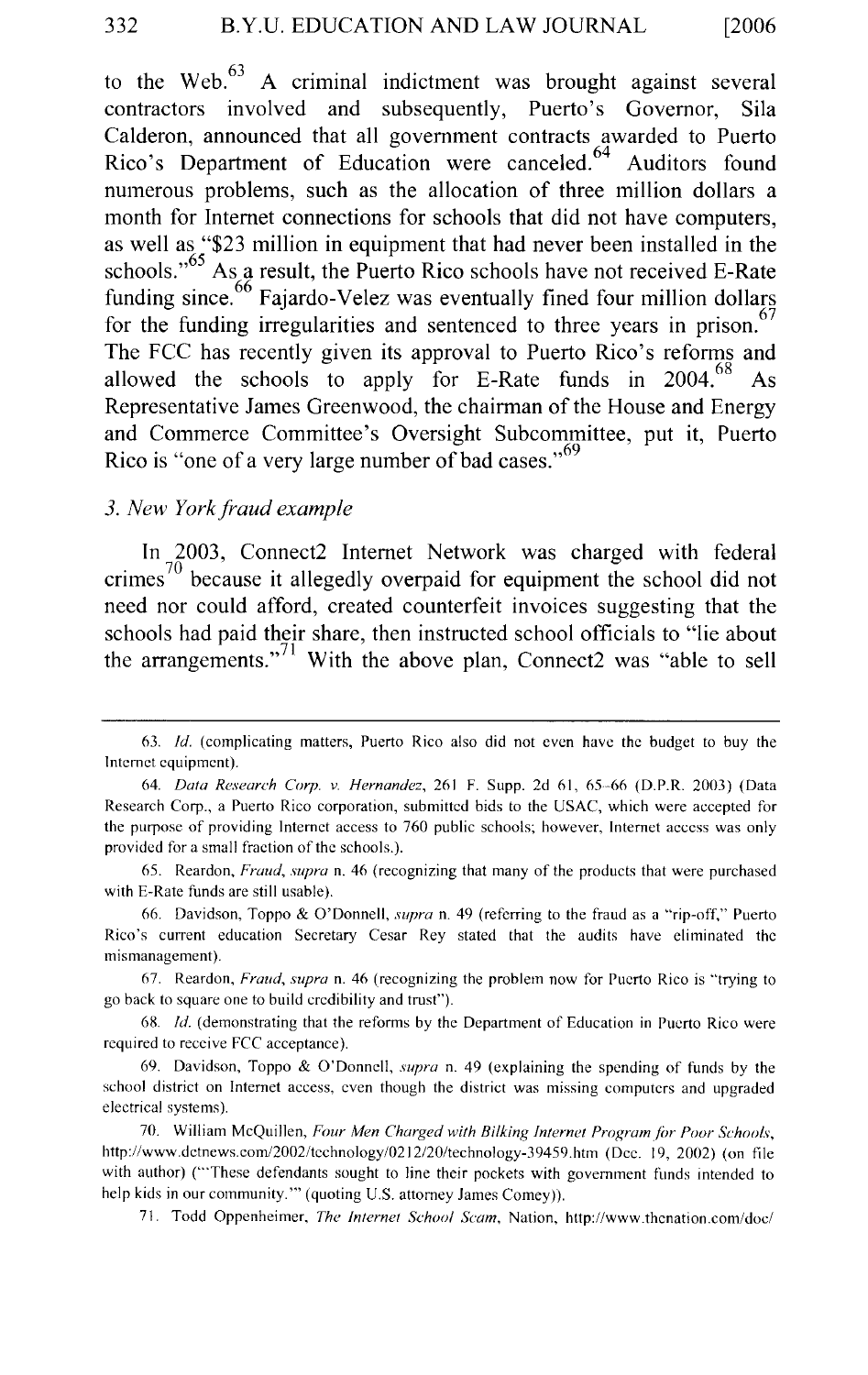almost limitless quantities of E-Rate eligible goods and services to schools across the New York City area, with little or no control on the price they charged, and impose the entire cost on the government."<sup>72</sup> Connect2's nine million dollars of improper E-Rate funds put its owner, John Angelides, in jail. He plead guilty to one count of conspiracy.

#### *4. San Francisco fraud example*

In October 2000, the city of San Francisco was awarded fifty million dollars from E-Rate to network schools in the region.<sup>74</sup> When it was discovered that the district could build the system for less than its share, suspicions were aroused about NEC's, the vendor that won the San Francisco project, bid.<sup>75</sup> The irregularities led to not only the FCC's involvement, but also the Governmental Fraud Unit of the FBI and the Antitrust Division of the Department of Justice.<sup>76</sup> Overall, from 1998 through 2004, fifty-three E-Rate applications at twenty schools involving NEC were suspected of fraud, totaling \$380 million in requested E-Rate funding.<sup>77</sup> Two of the smaller conspirators pled guilty, leading to a guilty admission from NEC.<sup>78</sup> Then in May 2004, NEC agreed to plead guilty to one count of wire fraud and to one count of conspiracy "to suppress and eliminate competition in violation of the Sherman Antirust Act" ultimately leading to NEC paying over twenty million dollars in criminal

<sup>20040216/</sup>oppenheimcr (Feb. 16, 2004) (exemplifying one of many questionable financial dealings that the FCC's Inspector General uncovered).

<sup>72.</sup> John Schwartz, *Schools· Interne/ Subsidies Are Called Fraud-Riddled,* N.Y. Times Al4 (Jan. 10, 2003) (receiving improper E-Rate funds from 1998 to 2001).

<sup>73.</sup> Oppenheimer, *supra* n. 71 (accusing other employees in the Connect2 scandal that involved thirty-six schools); *see also Businessman Is Guilty in School Aid Scheme,* N.Y. Times 86 (May 24, 2003).

<sup>74.</sup> Oppenheimer, *supra* n. 71 (contributing eighteen million dollars by the city of San Francisco for the project).

<sup>75.</sup> *!d.* It was discovered that NEC marked up prices on computer hardware and Internet Services as much as four hundred percent, leaving one commentator to compare the outrageous markup to the "\$640 toilet seats famously sold to the Pentagon by military contractors during the Reagan Administration." *!d.* 

<sup>76.</sup> H.R. Subcomm. on Oversight & Investigation of the Comm. on Energy & Commerce, *Prohlems with the E-Rate Program: Waste, Fraud, and Abuse Concerns in the Wiring of Our Nation's Schools to the Internet-Part 3, 108th Cong. 10 (Sept. 22, 2004) (statement of H. Walker* Feaster Ill, Inspector General, FCC) [hereinafter *Hearing Statement of'* H. *Walker Feaster* Iff] (available at a state of  $\alpha$ ) and  $\alpha$  at a state of  $\alpha$  at a state of  $\alpha$  at a state of  $\alpha$  at a state of  $\alpha$  at a state of  $\alpha$  at a state of  $\alpha$  at a state of  $\alpha$  at a state of  $\alpha$  at a state of  $\alpha$  at a state

http://a257.g.akamaitech.net/7/257/2422/18jan20051100/www.access.gpo.gov/congress/house/pdf/1 08hrg/9609R.pdf) (coming into play is the Antitrust Division because a large number of the E-Rate violations deal with "bid rigging and other violations related to the Sherman Act").

<sup>77.</sup> *Id.* at 10 (representing as well, over \$40 million dollars in funding commitments and \$29.7 million funding already disbursed).

<sup>7</sup>S. *!d.* at II (including Desmond McQuoid and US Machinery, both pleading guilty to mail fraud).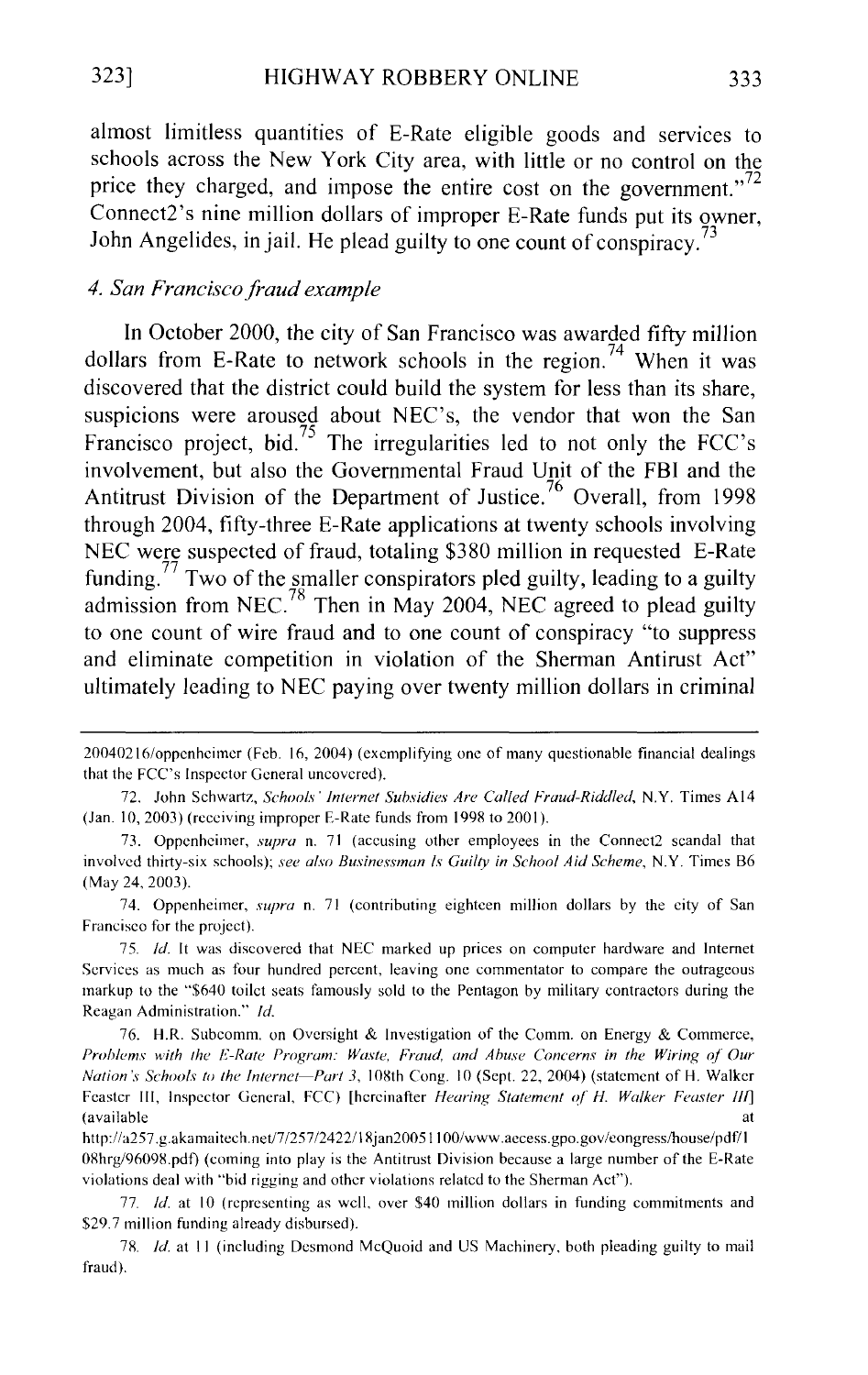fines, civil settlement, and restitution.<sup>79</sup> Finally, when the San Francisco Unified School District alerted the FBI of the conspiracy, the District only received \$3.3 million from the fine the NEC paid the federal 80 government.

#### *5. Wisconsin/Chicago fraud example*

Recently, two brothers, both Pakistani nationals, illegally used E-Rate funds intended for schools in the Milwaukee and Chicago areas.<sup>81</sup> The two used their consulting company to submit E-Rate applications on behalf of twenty-one schools.  $82$  Of the sixteen million dollars in E-Rate funds awarded to these schools, \$1.2 million worth of goods and services were never provided.<sup>83</sup> It was later discovered that the brothers had wired money to Pakistan, paid off a home mortgage, and purchased several automobiles with the E-Rate funds.  $84$  On January 28, 2005, they were each sentenced to six years in prison for conspiracy, fraud, and were each semenced  $\frac{85}{100}$ 

Similarly, in Chicago, "\$5 million in computer equipment became obsolete before it was ever installed in Chicago Public Schools."<sup>86</sup> There was ministerial outcry when this fact was revealed  $87$  and Southern Bell Communications (SBC), which was hired to manage and install the equipment, agreed to refund the money to the schools.

87. *!d.* 

88. *See id.* (following this mismanagement, the district acted quickly and the schools are now wired).

<sup>79.</sup> *!d.* at II. Feaster testified that there were some aspects of the NEC investigation that were ongoing and that he could not address. *ld.* at 10.

<sup>80.</sup> Heather Knight, *Guilty Plea in School Grant Fraud; S.F. District Blew Whistle--Will Get \$3.3 Million,* S.F. Chron. B I (May 28, 2004) (ending with NEC paying \$16 million dollars to the federal government, \$3.3 million of which went directly to the San Francisco schools).

<sup>81.</sup> *Pakistani Brothers Plead Guilty,* United Press lnt'l. (Oct. 22, 2004) (describing that this fraud, conspiracy, and money laundering occurred in 2001).

<sup>82.</sup> *!d.* 

<sup>83.</sup> *!d.* (falling short \$1.2 million of goods and services to 3 of the 21 schools they applied to E-Rate on their behalf).

<sup>84.</sup> *Five Indicted in £-Rate Fraud Scheme in Wisconsin, lllinois,*  http://www.fundsforlearning .com/cgi-bin/NewsList.cgi?world=&section=&rec=503&cat=E-Rate (Apr. 7, 2004) (on file with author) (This investigation included the Antitrust Division, the FBI, the IRS, the FCC, and the U.S. Attorney's office for the Eastern District of Wisconsin.).

<sup>85.</sup> Gina Barton, *Brothers Get Six Years for E-Rate Fraud: Pair Took \$1.2 Million Meant for Schools,* http://www.jsonline.com/news/metro/jan05/297218.asp (Jan. 29, 2005) (on file with author) (facing charges in connection with the scheme is a third brother, who is a fugitive believed to be in Pakistan. Charges against their mother and one of the brother's wives were dismissed).

<sup>86.</sup> Shamus Toomey, *Computer Fiasco Ripped hy Ministers,* Chi. Sun Times Spec. Ed. 5 (Jan. 25, 2004) (on file with author) (loathing as an "abominable waste" that only deprived the students; currently being investigated why the equipment was never installed).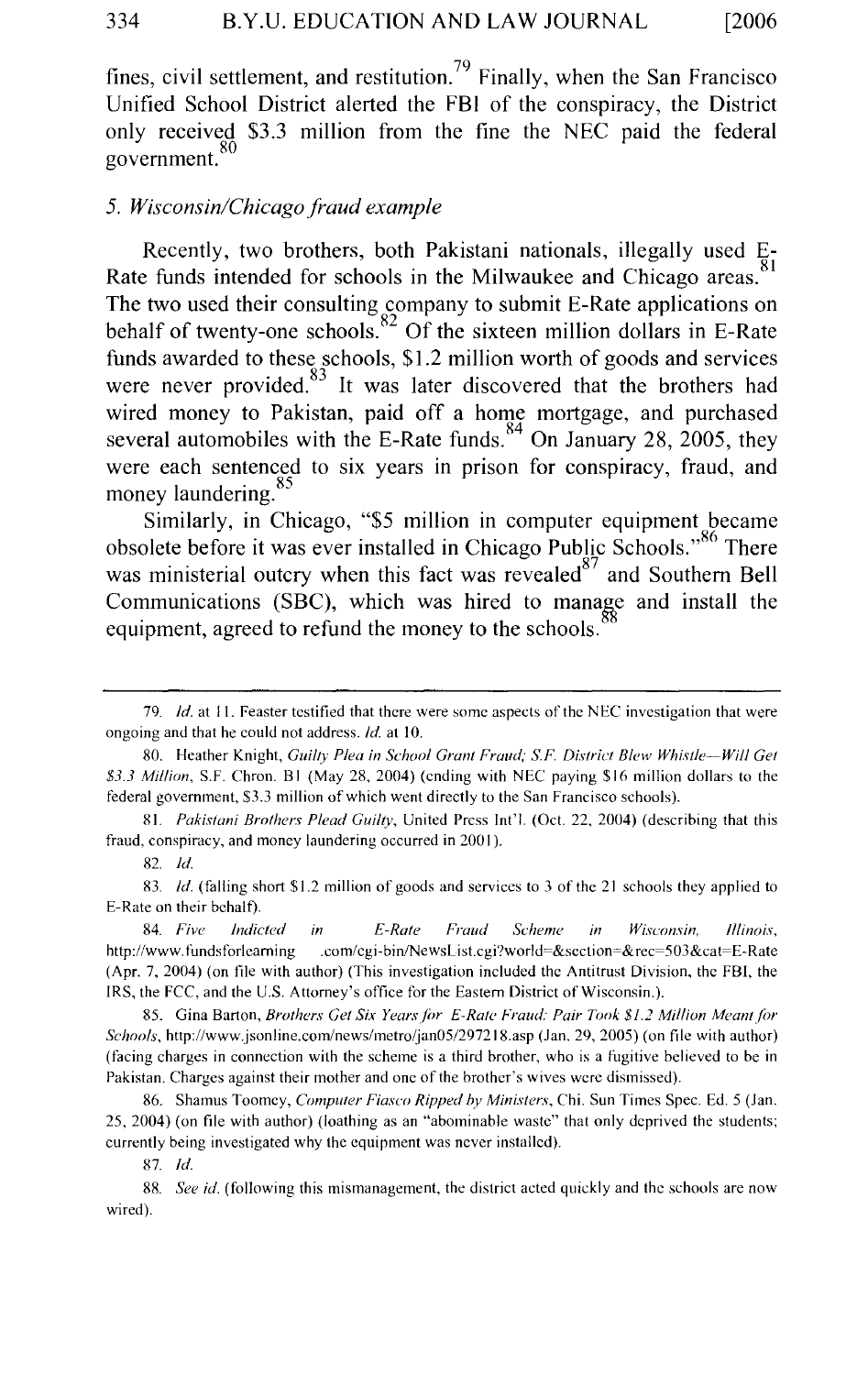#### *6. El Paso fraud example*

In Y sleta, Texas, a suburb of El Paso within the El Paso Independent School District, IBM became entangled in an E-Rate controversy. The company's behavior was questioned when it not only precluded other vendors from bidding on eighteen million dollars in E-Rate funds, but also maximized "the federal subsidy, 'not necessarily to promote educational goals."<sup>89</sup> IBM has been a big player with E-Rate nationally, receiving "\$351 million of E-rate money" in 2002 and  $2003$ .<sup>90</sup> In February 2002, USAC received a letter from a troubled taxpayer that alleged wrongdoing by IBM in providing E-Rate support to the El Paso Independent School District (EPISD) and the Ysleta Independent School District (ISD) for funding in  $2001$  and  $2002.<sup>91</sup>$  USAC concluded that the Y sleta ISD "failed to comply with program requirements and that those Ysleta funding requests associated with IBM should be denied."<sup>92</sup> Despite the FCC closing their investigation into IBM, USAC continued to deny numerous applications involving IBM, which affected a quarter of a billion dollars in support to nine applicant schools or libraries.

IBM failed to meet E-Rate requirements for a couple of reasons. USAC discovered that a number of applicants from across the country had "virtually identical 'cookie-cutter"' lists of requests for a "'strategic technology partner  $\dots$  -to assist the district in securing E-rate funds.  $\cdot$ <sup>594</sup> Additionally, there exists a desire for competitive bidding within the E-Rate program, because it is '"the most efficient means for ensuring that eligible schools and libraries are informed about all of the choices available to them."<sup>95</sup> The Ysleta/IBM partnership was not in keeping

94. *Hearing Statement of* H. *Walker Feaster Ill, supra* n. 76, at 12 (indicating an '"overinvolvement in the competitive bidding process'").

95. */d.* (skipping the competitive bid process for goods and services, several school districts selected IBM as their service provider, as exemplified here).

S9. Oppenheimer, *supra* n. 71 (causing the eighteen million dollars in E-Rate funds to be terminated once the IBM-Ysleta relationship was brought to light).

<sup>90.</sup> *Id.* (seeking overall approximately one billion dollars in E-Rate funds to use on school projects).

<sup>91.</sup> *Hearing Statement ofH. Walker Feaster Ill, supra* n. 76, at II.

<sup>92.</sup> */d.* Funding was also to be denied for any IBM funding requests that "fit the pattern of Yslcta lSD and EPISD." */d.* at 12.

<sup>93.</sup> H.R. Subcomm. on Oversight & Investigation of the Comm. on Energy & Commerce, *Prohlems with the £-Rate Program: Waste, Fraud, and Ahuse Concerns in the Wiring of Our Nation's Schools to the Internet-Part 3,* 108th Cong. 20 (Sept. 22, 2004) (available at http://a257.g .akamaitech.net/7/257/2422/18jan20051100/www.access.gpo.gov/congress/house/pdf/108hrg/96098 .pdf) (statement of Jeffrey Carlisle, Chief, Wireline Competition Bureau, FCC) [hereinafter *Hearing Statement of Jeffrey Carlisle].* There is also a bar on fund recipients from "receiving additional program benefits if they have yet to repay the fund for past erroneous disbursements," known as the '"red light'" rule. *!d.* at 23.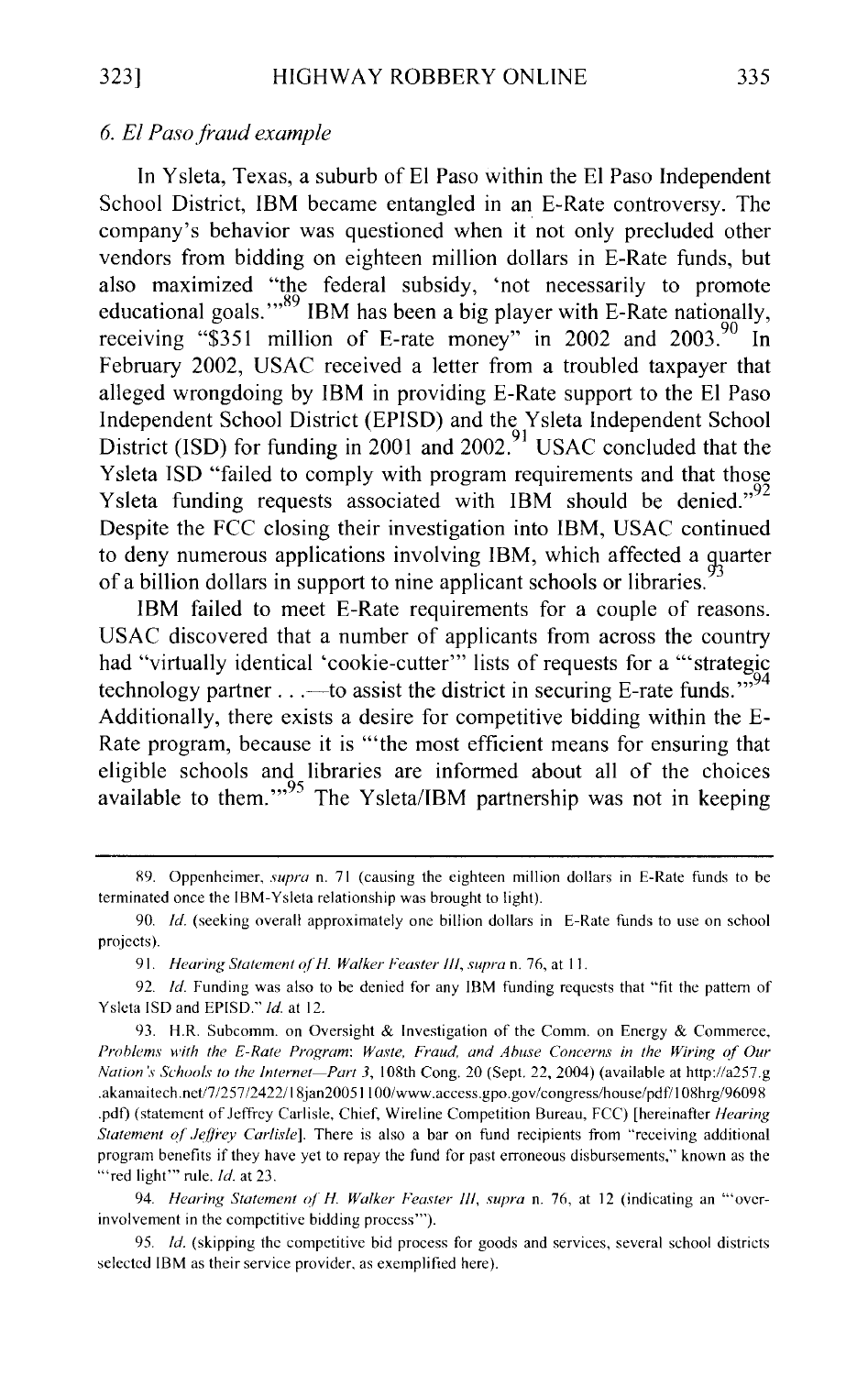with this desire.<sup>96</sup> Likewise, EPISD and Ysleta ISD did not base their selection of a service provider primarily on price, and therefore violated E-Rate rules.

#### 7. *Atlanta fraud example*

Problems also arose in Atlanta when "[t]he Atlanta Public Schools misspent or mismanaged nearly \$73 million" of E-Rate funds. Not only did they waste money, the city of Atlanta also has to pay more than fourteen million dollars a year just to operate and maintain their network without the E-Rate funding.<sup>99</sup> Basically, "Atlanta asked E-Rate to pay the same \$231,250 price for equipment at every school," even though they varied greatly in size.  $100$  Wireless Internet access was installed in most of the schools, but because the cost of laptops was so high, the district abandoned the wireless project.  $\frac{101}{2}$  BellSouth installed a new network in 2001 in the middle and high schools around the city, but E-Rate refused to pay the BellSouth bill.<sup>102</sup> The district allowed most of its computer maintenance contracts to lapse "rather than pay the service costs for 'tens of millions of dollars' worth of equipment."<sup>103</sup> Moreover, there are still incomplete records and obsolete equipment. Atlanta Public Schools billed E-Rate for three million dollars worth of servers, but the district managers do not know how many servers were actually received.<sup>104</sup> Storage facilities house millions of dollars of unopened computer components that were never installed the year they were purchased, as federal guidelines require.<sup>105</sup>

102. */d.* 

<sup>96.</sup> */d.* 

<sup>97.</sup> *See id.* at 13 (analyzing that there were other problems with the bid, such as specifying services that IBM would provide where many of the services proposed were not eligible for funding).

<sup>98.</sup> Paul Donsky & Ken Foskett, *A \$73 million Spending Spree,* Atlanta J. and Const. I A (May 23, 2004) (funding was spent by the district without requiring the bid for the best price and there was little oversight from school board members).

<sup>99.</sup> */d.* (astounding that the fourteen million dollars needed is three times the district's budget for textbooks).

<sup>100.</sup> *Id.* (adding that the vendors sometimes did not charge the school district proper amounts for the services provided).

<sup>101.</sup> *Id.* (wiring of some schools twice created a network that "produced more horsepower than that available to Georgia Tech students").

I 03. *See* Donsky & Foskett, *A \$73 million Spending Spree, supra* n. 98 (noting that in 2003, it would have cost the district \$3.8 million, just to service all of its equipment).

<sup>104.</sup> *Id.* (learning that the district also stopped installing those servers in schools several years earlier).

<sup>105.</sup> *Id.* (The district not only funded the wiring of an elementary school that they voted to shut down, but also made a proposal of funds for equipment for forty-four classrooms, even though the doomed school only had twenty classrooms.).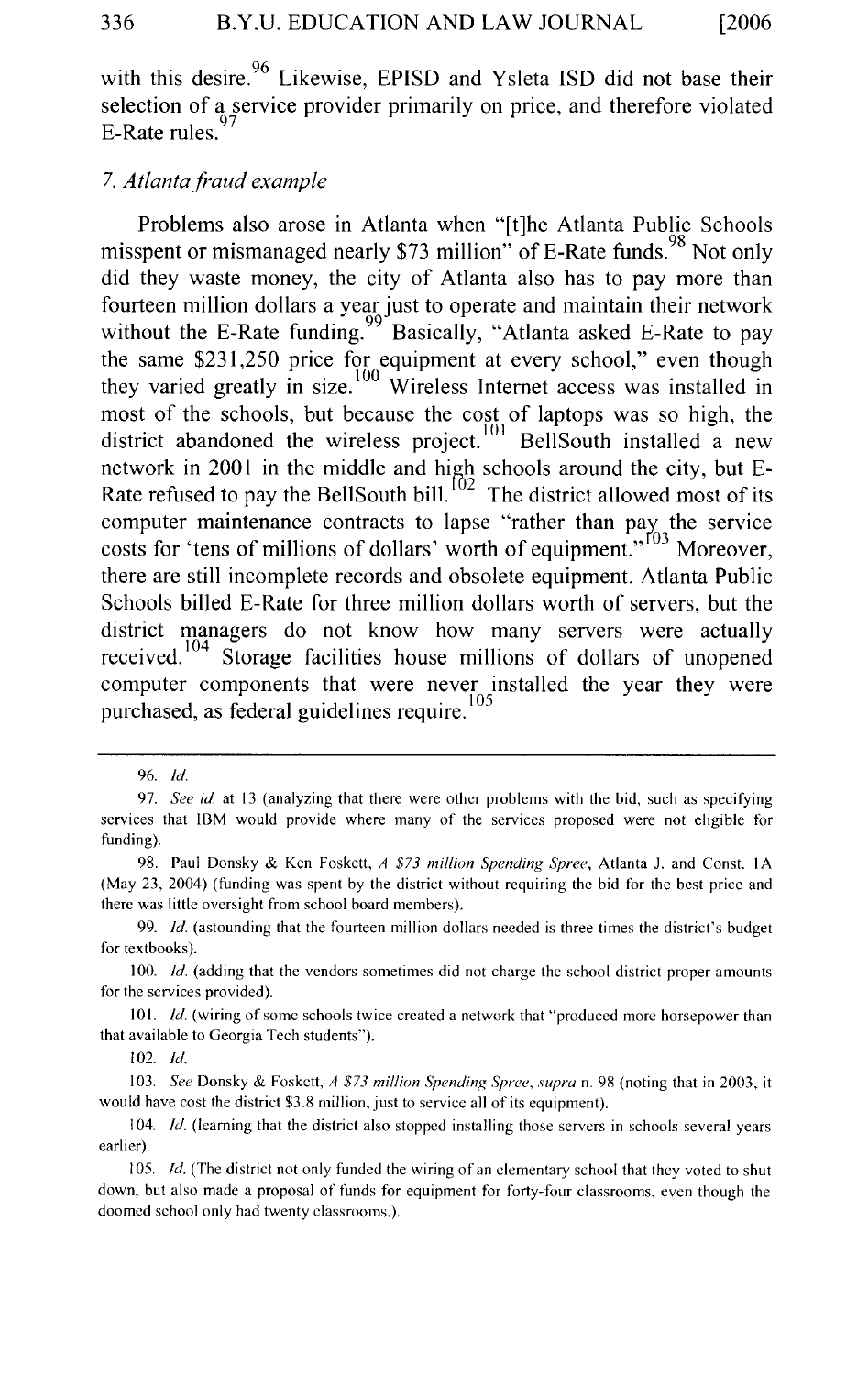In a report to Congress, the Atlanta Public Schools admitted "a few missteps, but denied major failings" in their E-Rate spending.<sup>106</sup> While the district admitted its spending may have been sloppy, it claimed that it never bought any unnecessary equipment and also stated that those responsible were no longer with the district.<sup>107</sup> However, a former public schools contract employee admitted that while working with its consultants, IBM improperly influenced the school district to win a contract.<sup>108</sup>

The problems with E-Rate in Atlanta are not confined to the Atlanta Public Schools. Atlanta's Metropolitan Regional Education Service Agency (MRESA) spent about nineteen million dollars trying to make an Internet project work, however, it never did.<sup>109</sup> A web designer at MRESA suggested asking for \$60,000 in an E-Rate proposal, to which his boss replied, "[y]ou won't get a grant for \$60,000. Ask for \$60 million and you might get it."<sup>110</sup> When the E-Rate money started coming in, Spherus executives, the company that contracted with MRESA, cashed out and awarded bonuses of fifty thousand dollars or more to company executives.<sup>111</sup>

#### *D. Government actions to curb £-Rate fraud*

As mentioned in the previous sections, the E-Rate program has been, for the most part, a success. However, examples from across the country demonstrate that the system is not without problems. Fraud in the system has compelled the government to take action. Congress, the FCC, and President Bush have all taken steps to curb fraud.

#### *1. Congressional action to end £-Rate*

Beginning in 1999, members of Congress took various actions regarding E-Rate. In 1999, Representatives Tom Tancredo, Pete Sessions, and Ed Royce circulated "a Dear Colleague letter," expressing

110. Jd.

<sup>106.</sup> Ken Foskett & Paul Donsky, *Schools Admit £-Rate Slip-ups, Def'ends Actions,* Atlanta J. and Const. 1A (Sept. 25, 2004) (segmenting one part of a 116 page report to Congress).

<sup>107.</sup> *!d.* 

<sup>108.</sup> Ken Foskett, *E-Rate Report Reveals Discrepancy by APS*, Atlanta J. and Const..1A (Sept. 28, 2004) (admitting by one former APS contract employee that she knew that IBM and its consultant involvement was wrong, but that she was powerless to contradict her superiors).

<sup>109.</sup> Ken Foskett, *£-Rate Deal Squanders \$19 Million; Video System Didn't Work, but Company Still Cashed In, Atlanta J. and Const. 1A (July 11, 2004) (explaining that this "little* known" state agency, devoted mostly to teacher training, now ranks as one of E-Rate's '"colossal'" failures).

Ill. Jd. (indicating that MRESA signed a three-year contract with Spherus Corp worth \$67 million, but E-Rate only approved \$2R.8 million in the first phase).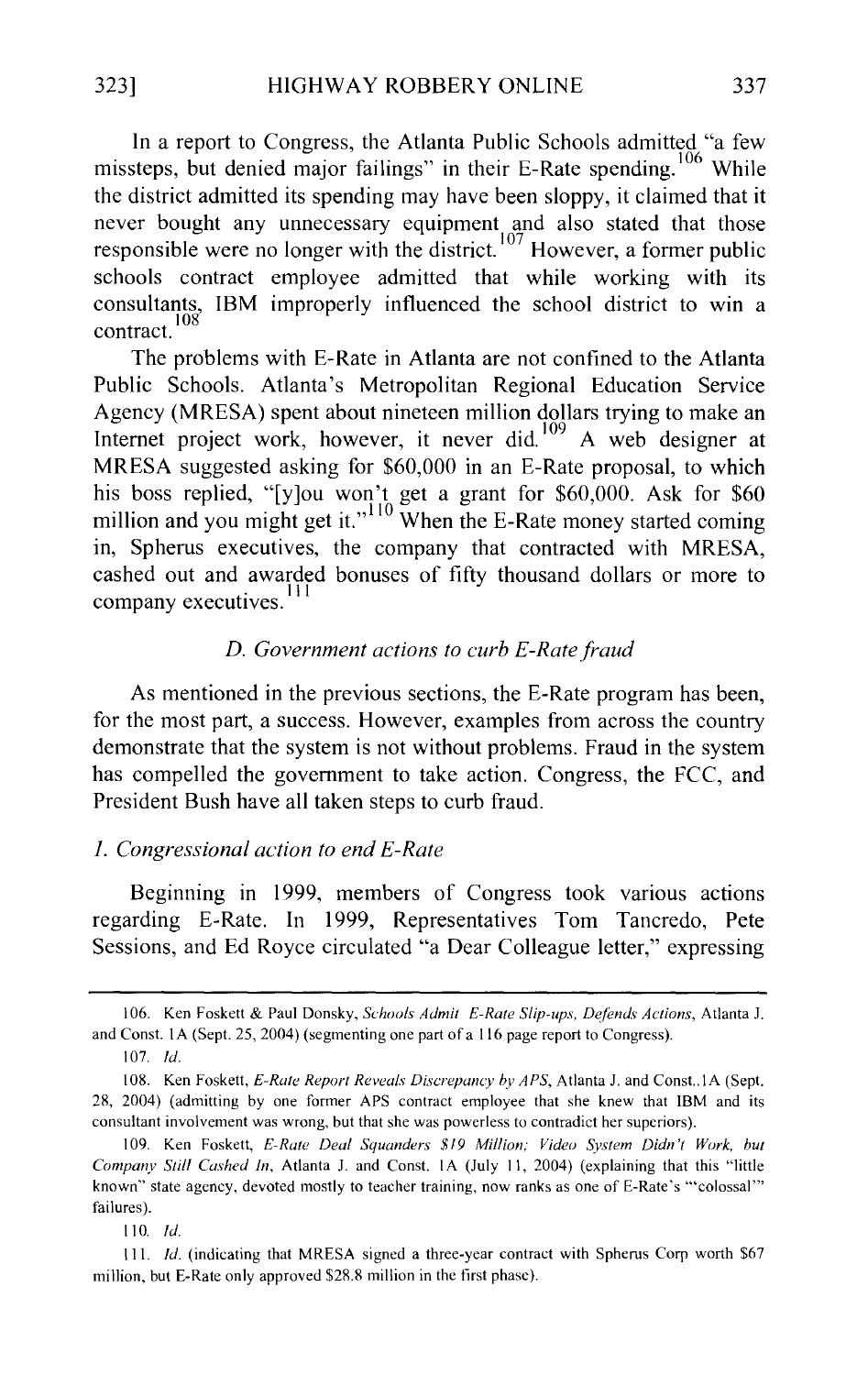their desire to propose legislation that would end E-Rate, which they named the "E-rate Termination Act." 112 However, this bill never made it out of committee hearings.<sup>113</sup> Later in 2003, Representative Tancredo talked about spearheading another bill that would end E-Rate or at least give Congress more control of its funds.<sup>114</sup> Tancredo believed that E-Rate was a "hidden tax" and a program riddled with "waste, fraud, and abuse."<sup>115</sup> Like Tancredo, House Energy and Commerce Committee Chairman Tauzin and Chairman Bums of the Senate Communications Committee also remain critics of the current E-Rate program.<sup>116</sup>

#### *a. Congressional Hearings on £-Rate*

There have been a string of hearings in Congress on how to curb the fraud, waste, and abuse in the E-Rate program. The first major hearing on E-Rate fraud took place in the Spring of 2003 when the House Energy and Commerce Committee began their own inquiries, "convinced that the problem was far worse than [they] feared."<sup>117</sup> At another hearing on September 22, 2004, a number of people were asked to testify about their experiences with the E-Rate system.<sup>118</sup> The testimonies heard ranged from E-Rate regulators in the FCC, to vendors providing the services, to applicant school districts receiving the services.<sup>119</sup> The predominate cry from school officials was that Congress should tighten the regulations of E-Rate rather than end the program because E-Rate is a good

<sup>112.</sup> Benton Foundation, *New £-Rate Attack,* http://www.benton.org/publibrary/E-Rate/ attack99.html (Jan. 29, 1999) (on file with author) (stating that the E-Rate legislation is a "backdoor tax" that is not needed).

<sup>113.</sup> *See* The Library of Congress; *Thomas; Bills, Resolutions; HR. 692,* http://thomas.loc.gov/ cgi-bin/bdquery/z'?dl06:h.r.00692: (accessed Mar. 6, 2006) [hereinafter *H.R. 692].* 

<sup>114.</sup> *See* Davidson, Toppo & O'Donnell, *supra* n. 49 (Representative Tancredo considered re· introducing the bill in 2004 because nearly all the schools across the country already have access to the Internet.).

I I5. Am. Sch. & U., *Congressman Seeks to End £-Rate Program,* http://asumag.com/mag/ university inside technology/ (May 1, 2003) (on file with author) (believing as well that if states still wanted funding for the Internet, the states individually should provide it).

<sup>116.</sup> See Bob Williams, *Congressmen Call for Probe of Fraud-Plagued Phone Fund for Schools, Libraries,* http://www.publicintegrity.org/telecom/report.aspx?aid~95&sid~200 (Jan. 30, 2003) (on tile with author) (speaking for Representative Tauzin, spokesman Ken Johnson stated that "schools are hooked up to the Internet for free and the federal government is robbed blind").

<sup>117.</sup> Oppenheimer, *supra* n. 71 (stating that before the first hearing, only two cases had gone to court).

<sup>118.</sup> See Funds for Learning, *House Committee Holds Third Hearing on E-Rate Abuse*, *Funds for Learning,* http://www.fundsforlearning.com/cgi-bin/NewsList.cgi?world=&section=&rec=555 &cat~E-rate (Sept. 22, 2004) (on file with author) (focusing this hearing "on the potential for waste, fraud and abuse in the E-rate program").

<sup>119.</sup> *See id.* (stating that at one point, two panels of witnesses testified about their experiences with the program).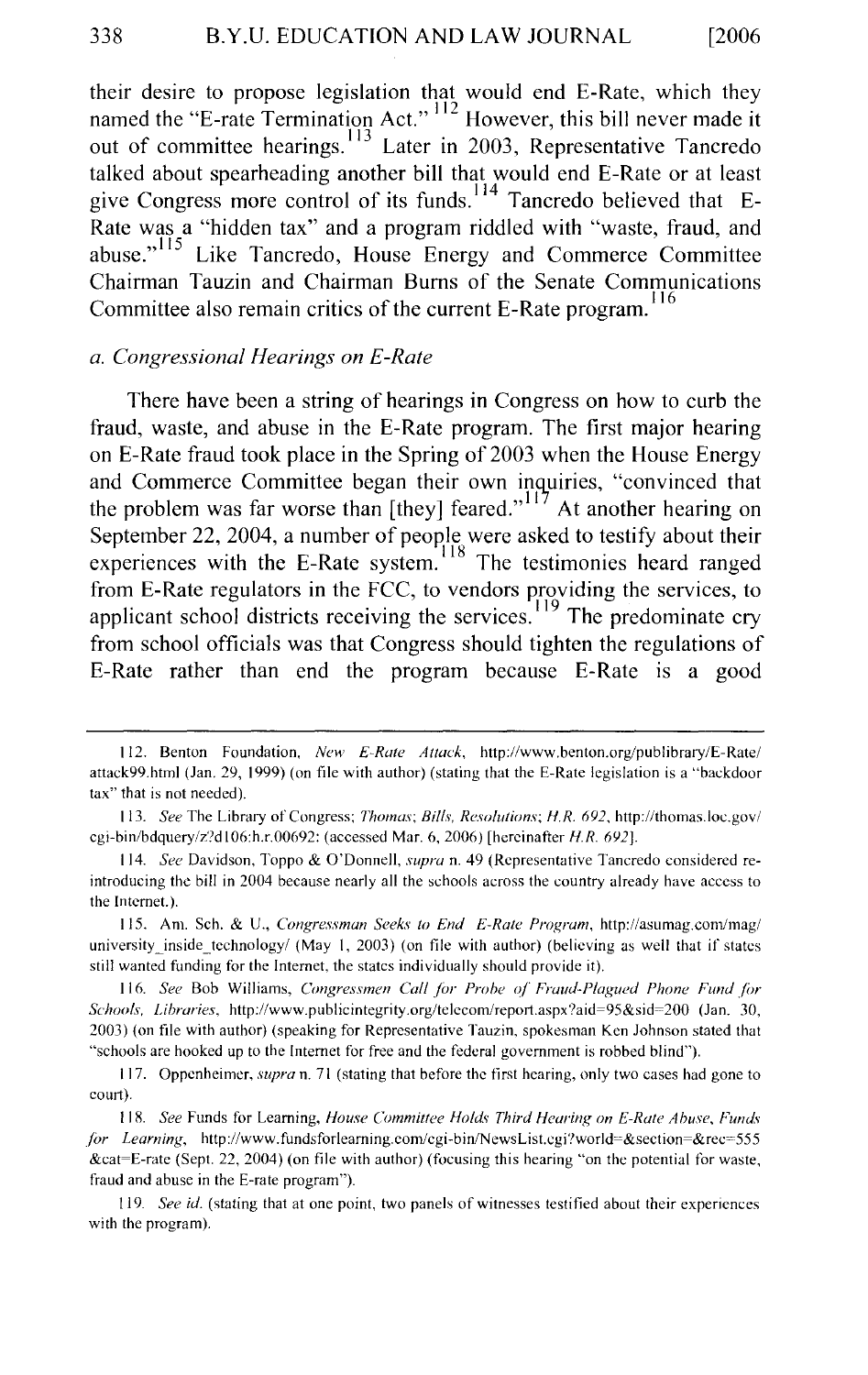program.<sup>120</sup>

One particularly significant testimony heard by the House Committee was Inspector General Feaster of the FCC.<sup>12T</sup> He noted that the E-Rate program relies heavily on "applicant and service provider certifications," meaning that the school has "all of the resources, including computers, training, software, maintenance, and electrical connections" necessary for using the services provided by E-Rate, and is in compliance "'with all applicable state and local laws regarding procurement of services for which support is being sought." $122^{\circ}$  USAC has taken some steps to deal with over-reliance on the school's certifications to strengthen the Program Integrity Assurance (PIA) process.<sup>123</sup> However, Feaster stated that the main problem with E-Rate is  $\frac{124}{124}$ the lack of adequate resources to implement an oversight program. While the FCC has made progress with approximately 100 E-Rate audits so far, it is not enough. Until more oversight is provided, Feaster says he feels unable to give the public "assurance that the program is protected from fraud, waste, and abuse." $125$ 

Another federal government official, Mr. Jeffrey Carlisle, Chief of the Wireline Competition Bureau at the FCC, testified at the hearing.  $126$ He addressed the number of regulations adopted by the FCC to prevent E-Rate fraud. 127 He then discussed the FCC's recommended changes. He explained that the FCC believes that applicants should contribute more to their purchases, because it would "encourage schools and libraries to make better economic choices, and further minimize the opportunities for abuse."<sup>128</sup> He also noted the importance of closer monitoring of the bidding process to ensure that it is competitive.<sup>129</sup> Without competitive

123. *!d.* 

126. See Hearing statement of Jeffrey Carlisle, supra n. 93.

127. *Id.* at 22 (noting the various changes the FCC has made with E-Rate funds as recently as April 2003 and July 2004).

128. */d.* at 23. A similar idea is seen in the *Schools and Libraries Fijih Report and Order,*  which added an additional requirement to the Technology Plan guidelines that "an applicant show that it has the necessary resources to achieve its technology aims." *!d.* 

129. *See id.* 

<sup>120.</sup> Andrew Mollison, *Reform, Don't Kill, E-Rate, Official Urges*, Atlanta J. and Const. 3D (July 23, 2004) (recognizing the positives of E-Rate, it has been acknowledged, even by school officials, that the program needs to be reformed).

<sup>121.</sup> *See Hearing Statement* ofH. *Walker Feaster* Ill, *supra* n. 76.

<sup>122.</sup> *Id.* at 13 (quoting USAC's investigation report stating that self-certification has been exploited, which has led to a significant amount of wasteful spending).

<sup>124.</sup> */d.* at 15 (arguing that the result of the audits so far makes him believe E-Rate is subject to "an unacceptably high risk of fraud, waste and abuse through noncompliance and program weaknesses").

<sup>125.</sup> *!d.* (believing that the best way to fund the increased oversight of E-Rate would be for the FCC to have direct access to the E-Rate fund).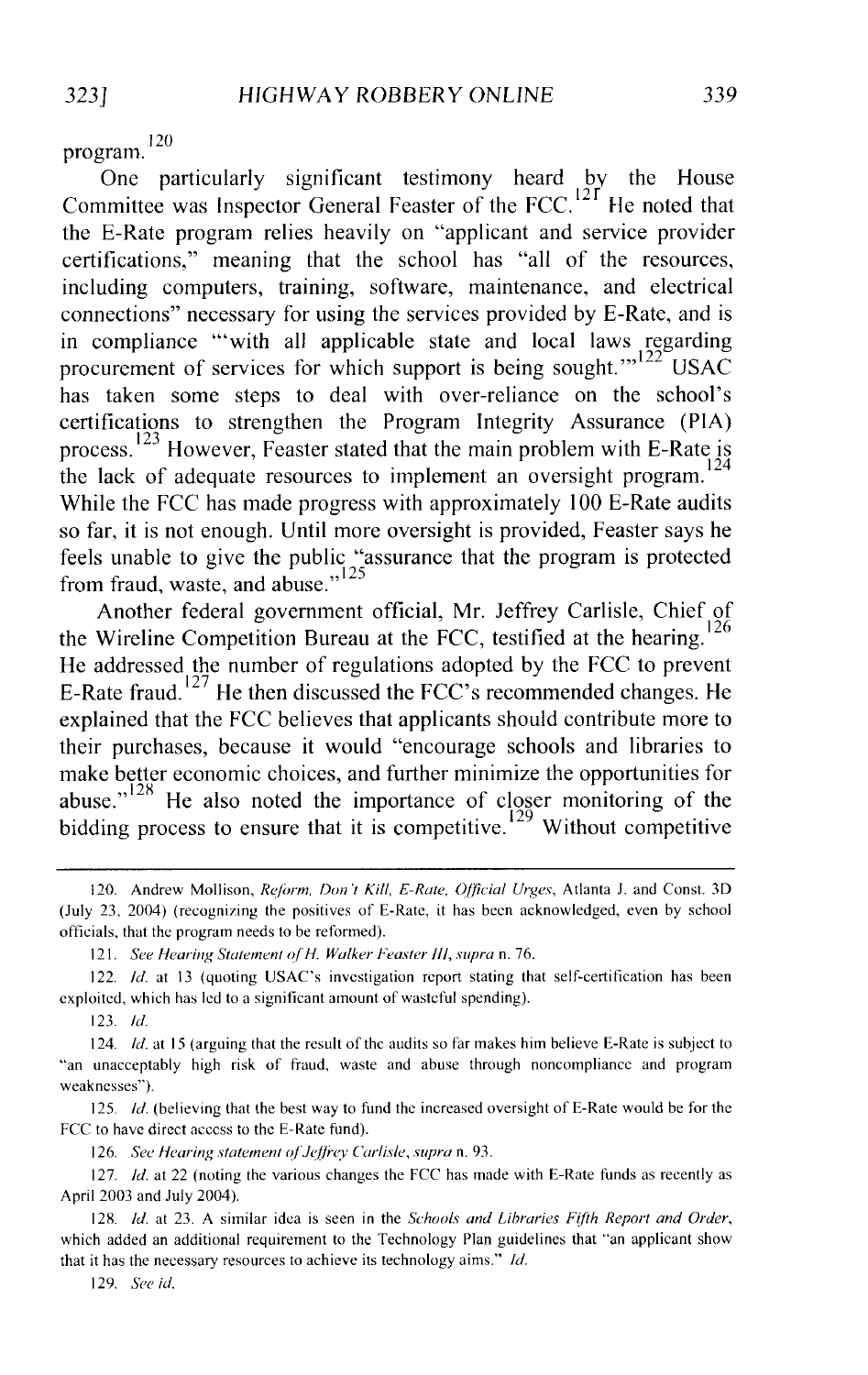bidding, "service providers and applicants may inflate prices to maximize their gains."<sup>130</sup>

At the hearing, two vendors who provided service to schools in connection with the E-Rate program also testified.<sup>131</sup> Sun Microsystems was represented by one of their former contractors, Paula Glogovac.<sup>132</sup> She is responsible for reading the school requests for services, making initial contact with applicants, and discussing how Sun can help.  $133$  She testified that some service providers have not followed the rules, "prey[ing] upon applicants that have no knowledge of the program, but are told that this service provider can get them money for computers."<sup>134</sup> However, she then stated that the applicants themselves have also been at fault with the rule violations.<sup>135</sup>

Christopher Caine also testified at the hearing on behalf of IBM, one of the companies suspected of fraud.<sup>136</sup> He explained how IBM acquired government E-Rate funds $137$  and discussed the positive actions it had taken after E-Rate was created. Caine also addressed the El Paso/Y sleta problem.<sup>138</sup> In IBM's defense, he stated that the lowest bid was not always going to be "the most cost-effective solution over time" and a school district might choose IBM over others based on technical

96098.pdf) (statement of Paula Glogovac, Former Contractor, Sun Microsystems) [hereinafter *Hearing Statement ojPaula Glogovac]* (bidding company on the Yslcta independent School District that was allegedly obstructed by IBM); *see* H.R. Subcomm. on Oversight & Investigation of the Comm. on Energy & Commerce, *Problems with the £-Rate Program: Waste, Fraud. and Abuse Concerns in the Wiring of Our Nation's Schools to the Internet--Part 3, 108<sup>th</sup> Cong. 245 (Sept. 22,* 2004) (available at http://a257.g.akamaitech.net/7/257/2422/18jan200511 OO/www.access.gpo.gov/ congress/house/pdf/! 08hrg/96098.pdf) (statement of Christopher G. Caine, Vice President, Governmental Program, IBM) [hereinafter *Hearing Statement of' Christopher G. Cain]* (representing IBM in his capacity as Vice President of the IBM governmental program).

137. *!d.* 

<sup>130.</sup> *!d.* at 25.

<sup>131.</sup> *See* H.R. Subcomm. on Oversight & Investigation of the Comm. on Energy & Commerce, *Problems with the £-Rate Program: Waste, Fraud, and Abuse Concerns in the Wiring of' Our Nation's Schools to the Internet-Part 3,* I 08th Cong. 155 (Sept. 22, 2004) (available at http://a257 .g.akamaitech.net/7 /257 /2422/18jan200511 OO/www.access.gpo.gov/congress/housc/pdf/ I 08hrg/

<sup>132.</sup> *Hearing Statement ofPaula Glogovac, supra* n. 131, at 155.

<sup>133.</sup> *!d.* Glogovac is also responsible for reviewing the E-Rate program rules for applicants and service providers and to make sure the Sun sales and marketing team knows the rules. *!d.* 

<sup>134.</sup> *!d.* at 156 (detailing that some contractors block other service providers from bidding by not giving the specifics of the service needs, while others provide ineligible products).

<sup>135.</sup> *See id.* (describing that some applicants close the twenty-eight day waiting window early, require attendance at a pre-bid conference prior to or very shortly after the services are requested, or require specific brand names of products so that no one else can respond).

<sup>136.</sup> *Hearing Statement of Christopher G. Caine, supra* n. 131, at 245.

<sup>138.</sup> *See id.* at 245-46 (providing an account of IBM's actions after E-Rate was created). IBM produced a booklet that described E-Rate and mailed it to over twelve thousand school districts across the country. It followed up by holding seminars about E-Rate for school officials. *!d.* at 247.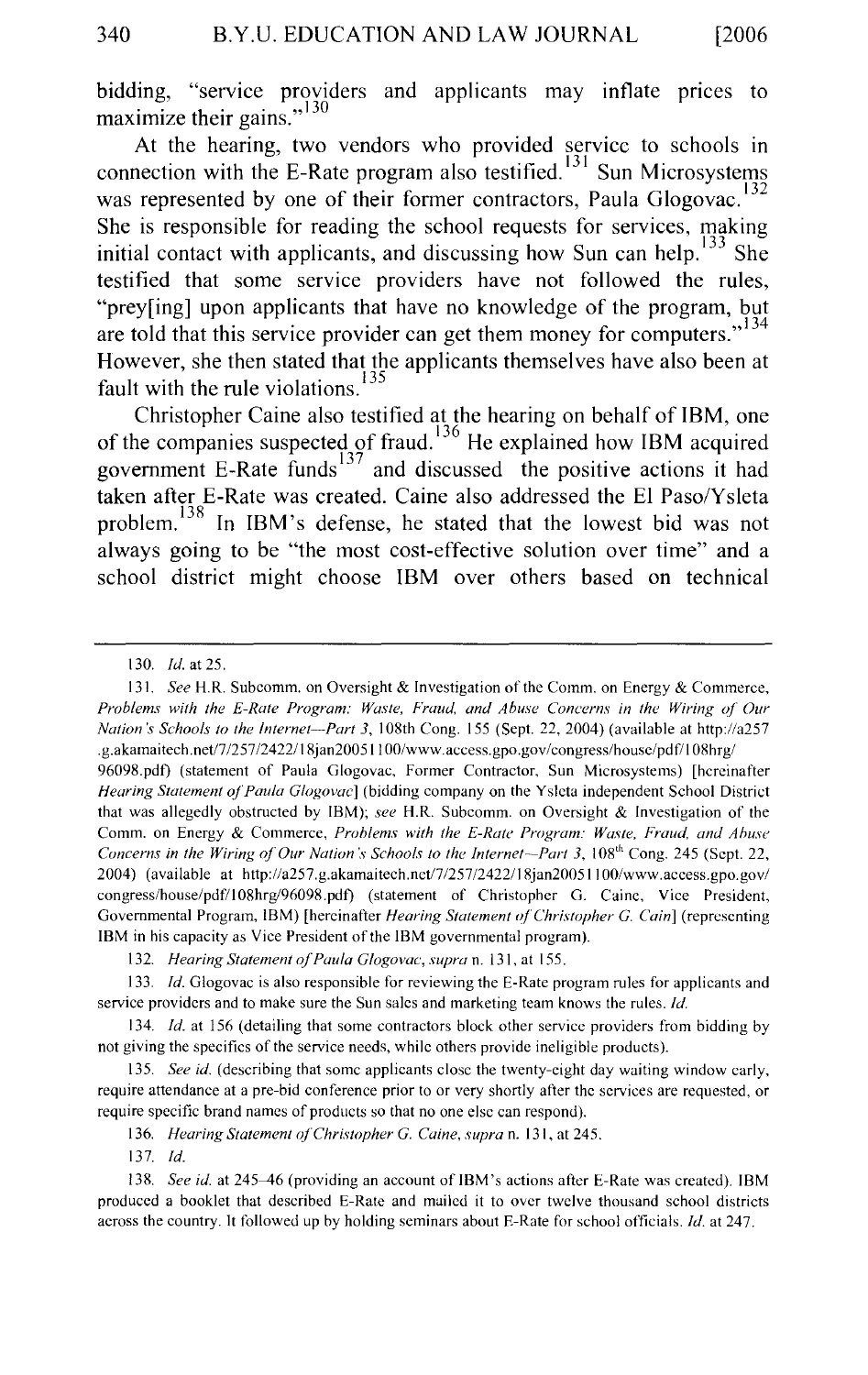qualifications.  $139$  With regard to IBM's requests for funding for products that are not eligible for E-Rate funding, Caine stated that the E-Rate rules are not clear on eligibility "given the rapid advances in networking and are not clear on englomly given the rapid advances in hetworking and information technology."<sup>140</sup> Caine represented that IBM would like clear and simple rules that are fully disclosed to the public, as well as timelier application reviews and appeals, more advance notice of rule changes, a clarified list of eligible services, and disclosure by E-Rate consultants about "their business relationship with service providers for both applicants and other services providers."<sup>141</sup>

Also at the hearing were Sharon Foster, the current Executive Director of Technology Information Systems of the Y sleta Independent School District,  $142$  and Charles Tafoya, the superintendent of the El Paso Independent School District.<sup>143</sup> They represented school administrations' viewpoints on how E-Rate was working. Foster said the biggest improvements E-Rate provided were the school districts' network infrastructure, wiring all classrooms with high-speed Internet access, providing distance learning systems, and providing integrated phone networks.<sup>144</sup> However, she also pointed out that the two big problems with E-Rate funding are that it is "nearly always delayed" and numerous restrictions make it hard to manage multi-year projects.<sup>145</sup> Additionally,

<sup>139.</sup> *See id.* at 250 (arguing that the local school boards had sufficient expertise and experience to make their decision).

<sup>140.</sup> *!d.* at 254 (noting that while qualifying pieces of technology are part of "the evolving nature,"' clarity would be a concern, especially if certain eligibility/ineligibility of products becomes retroactive).

<sup>141.</sup> *Id.* at 255. The denial of later funding by the USAC hurt IBM because it had extended millions of dollars on projects that were not going to come to fruition. *!d.* at 252.

<sup>142.</sup> *See* H.R. Subcomm. on Oversight & Investigation of the Comm. on Energy & Commerce, *Problems with the £-Rate Program: Waste, Fraud. and Abuse Concerns in the Wiring ol Our Nation's Schools to the Internet-Part 3,* 108th Cong. 148 (Sept. 22, 2004) (available at http://a257.g

<sup>.</sup>akamaitech.net/7 /257 /2422/l8jan2005l I OO/www.access.gpo.gov/congress/house/pdf/l OShrg/96098. pdf) (statement of Sharon Foster, Executive Director of Technology Information Systems of Y slcta Independent School District, El Paso, Texas and the former Head of the Instructional Technology Department at the El Paso lSD) [hereinafter *Statement oj'Sharon Foster].* 

<sup>143.</sup> *See* H.R. Subcomm. on Oversight & Investigation of the Comm. on Energy & Commerce, *Problems with the £-Rate Program: Waste, Fraud, and Abuse Concerns in the Wiring ol Our Nation's Schools to the Internet-Part 3,* l08th Cong. 123 (Sept. 22, 2004) (available at http://a257.g

<sup>.</sup>akamaitech.net/7/257 /2422/ l8jan2005 I I OO/www.access.gpo.gov/congress/house/pdf/ I OShrg/96098. pdf) (statement of Charles Tafoya, Superintendent, El Paso Independent School District, El Paso, Texas) [hereinafter *Hearing Statement of Charles Tafoya*].

<sup>144.</sup> *See Hearing Statement oj'Sharon Foster, supra* n. 142, at !52 (explaining that her school district would have never been able to afford the training for skilled network technicians, nor the cabling and networking initiatives, if not for E-Rate).

<sup>145.</sup> *!d.* at 153.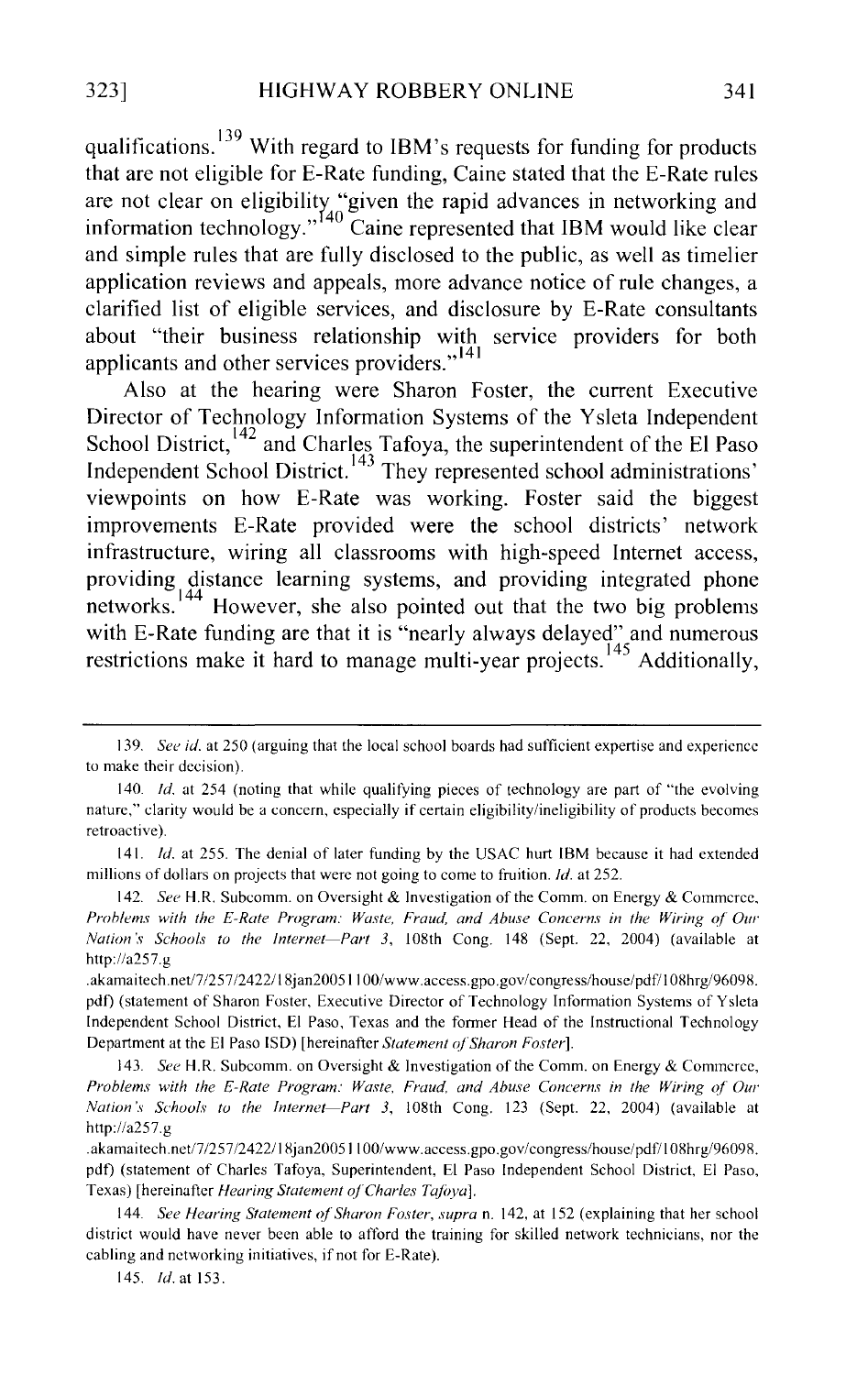if teachers are not trained to use the equipment and technology, the district cannot fully capitalize on the technology that E-Rate provides.<sup>146</sup> She then stated her belief that if E-Rate were not in existence, the YISD could not maintain its network, which would lead to "much smaller access to Internet resources, limited student e-mail availability, and witually no services for teachers."<sup>147</sup> Tafoya spoke about the problems with interpreting the E-Rate guidelines. He commented that if government offices cannot agree upon rule interpretations, "it is difficult, if not impossible, to expect a typical school district elsewhere in the nation to fully and properly understand what is expected of it under the rule."<sup>148</sup> Like the other witnesses that testified at the hearing, Tafoya had a number of suggestions to improve E-Rate.<sup>149</sup> He said he supported the E-Rate program because, despite its problems, it has been a successful way of providing "much-needed technology to school districts across the country."<sup>150</sup>

#### *2. FCC Action*

The FCC has also taken intermediary steps in trying to reform E-Rate in order to prevent fraud. Early changes to E-Rate were made because demand was too high.<sup>151</sup> In 2002, the FCC initiated a review process of the rules and regulations that govern E- rate.<sup>152</sup> In April 2003, the FCC adopted new rules to help "remove unnecessary impediments to the flow of support, while continuing to ensure that adequate safeguards are in place to prevent waste, fraud and abuse." 153 There was also a

150. *!d.* 

153. Roy Mark, *FCC Adopts E-Rate Reform Rules*, http://www.interentnews.com/xSP/ article.php/2195701 (Apr. 23. 2003) (on file with author) (including one rule prohibiting certain

<sup>146.</sup> *!d.* at 154 (As Foster stated, "technology projects fail when there is no identified instructional need for the technology.").

<sup>147.</sup> *Id.at155.* 

<sup>148.</sup> *Hearing Statement of Charles Tafoya, supra n.* 143, at 134 (noting that the rules become harder to follow with slow funding decisions, and the appeals process only compounds the time issue).

<sup>149.</sup> *!d.* at 139-140. Tafoya praised E-Rate's ability to help districts like El Paso "make great strides in catching up to other, more affluent school districts and providing its students with a fair opportunity to compete and succeed in the real world." *!d.* at 141.

<sup>151.</sup> *See* Cara Branigan, *FCC May Change Rules fiu· cRate Funding,* http://www.eschoolnews .com/news/showStory.cfm~ Article1D=2609 (May 3, 200 I) (on file with author) (explaining that instead of funding based on first priority request of telecommunication services and Internet access, the proposed change would have tunding priority for schools that did not receive funding the previous year).

<sup>152.</sup> See Cara Branigan, *FCC Seeks Comment on eRate Rules*, http://www.cschoolnews.com/ news/showStory.cfm? Article1D=3476 (Feb. I, 2002) (on file with author) (soliciting comments on the program in five major areas: "the application process, the disbursement of funds, the appeals process, program integrity assurance, and what to do with unused or unclaimed funds").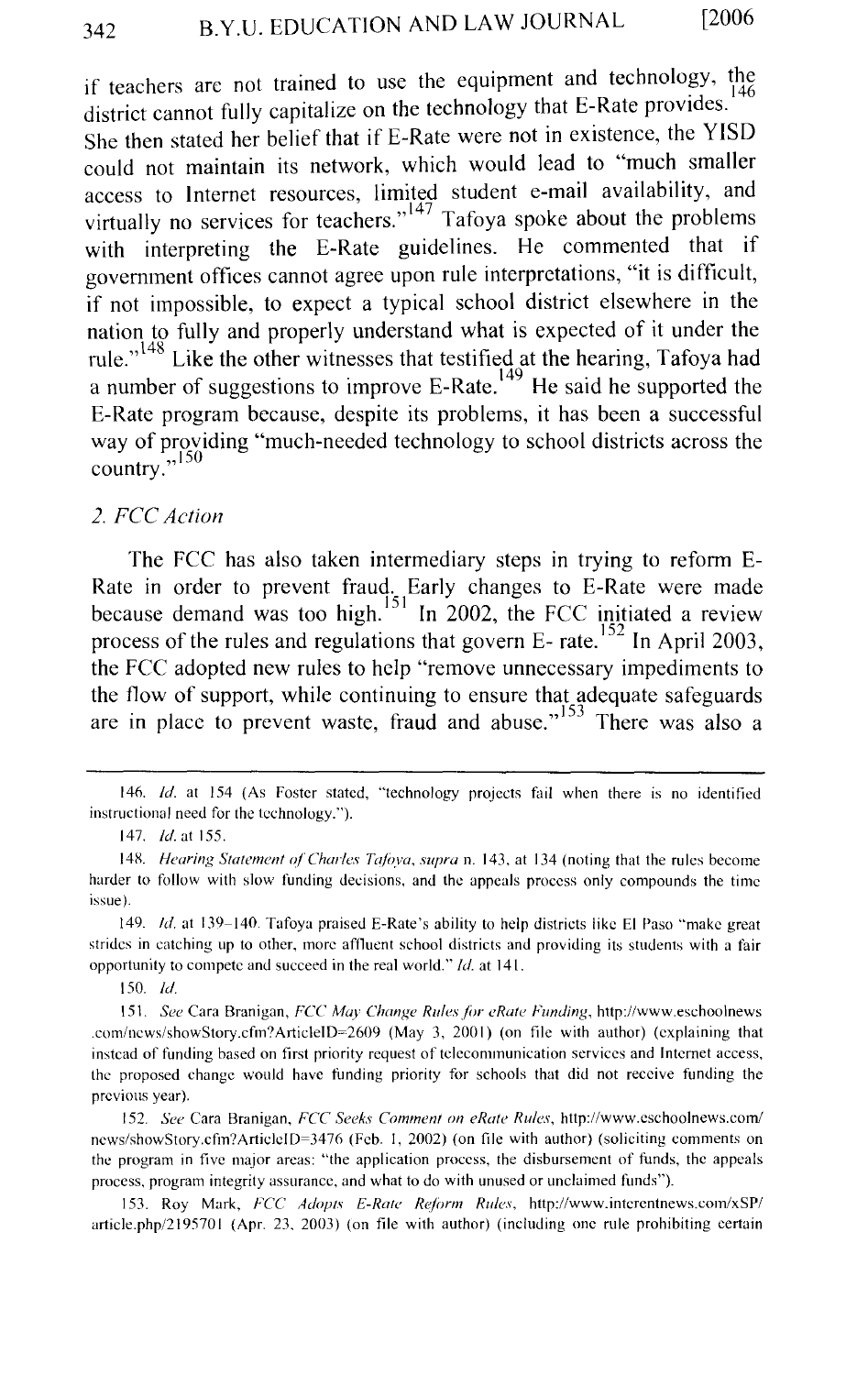change in guidelines which ended funding for duplicate services to the same people.<sup>154</sup>

Later in 2003, the FCC made additional modifications to the E-Rate rules. From these additional modifications, schools and libraries can now only apply twice within a five-year period for funding discounts on internal wiring connections.<sup>155</sup> Additionally, the FCC added a three-year limit on transferring equipment purchased through E-Rate funds when, for example, a school is temporarily or permanently closed. The FCC also made a request for comments on other potential changes to the program.<sup>156</sup>

The latest change to E-Rate came on August 13, 2004, with the issuance of the Fifth Report and Order: *In the Matter of Schools and*  Libraries Universal Service Support Mechanism.<sup>157</sup> Since E-Rate's inception, the FCC has made it clear that it can recover E-Rate funds that have been distributed in violation of the rules.  $158$  One rule authorizes the FCC to "bar beneficiaries or service providers from receiving additional benefits" if they have failed to pay funds back to  $E$ -Rate.<sup>159</sup> Even if the debts are paid back to the Universal Service Fund, those beneficiaries may be subject to a closer review.  $160$  Another rule requires a stronger record retention requirement leading to better enforcement of program rules.<sup>161</sup> Both vendors and schools must maintain contracts and retain all documents "related to the purchase and delivery of. E-Rate eligible services and equipment" for a period of five years.  $^{162}$  A third issue

158. *See id.* at 7 (stating the framework for recovery of E-Rate funds has been in place since 1996).

159. *ld* at 2 (noting this is also known as the red light rule).

160. *See id.* at 15 (continuing the rule that was enacted in the wake of the E-Rate fraud in Puerto Rico).

161. *!d.* at 16 (requiring all documents to be kept for a period of five years after the last date of service in order to assist in the auditing process).

162. *ld.* at 17-18 (requiring service providers to keep records for service bids that were both successful and unsuccessful, not for records where their bid was not selected).

participants from applying for E-Rate funds if they have been convicted criminally or held civilly liable for their misconduct with the program).

<sup>154.</sup> *!d.* (commenting by Commissioner Kathleen Abernathy that "[w]hile these are important changes. they represent only the first stage in a more comprehensive reform effort").

<sup>155.</sup> Cara Branigan. *FCC Adopts New eRate Rules,* http://www.eschoolnews.com/news/ showStory.cfm?ArticleID=4794 (Dec. 18, 2003) (on file with author) (realizing that technology is not progressing that fast to necessitate new wiring every year).

<sup>156.</sup> *See id.* 

<sup>157.</sup> F.C.C., *In re Schools and Libraries Universal Service Support Mechanism,* www.eratecentral.com/FCC/FCC-04-190A l.pdf (Aug. 13, 2004). The FCC has made changes "to protect against waste, fraud, and abuse in the administration of ... the E-rate program"). *!d.* at 2. There were nine new rules adopted by this order. *!d.* at 39-43.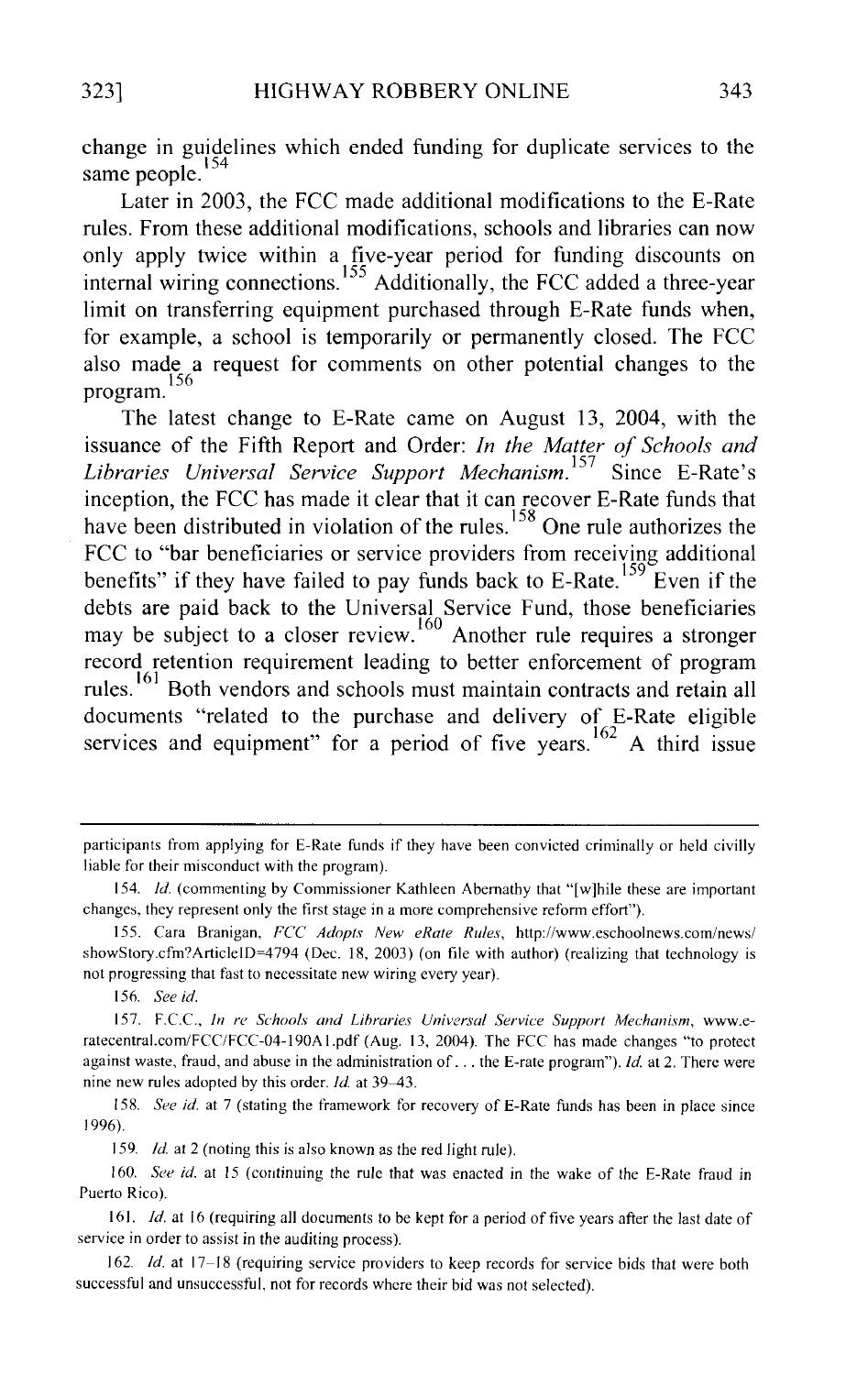addressed in the report was the technology plan. <sup>163</sup> Schools' technology plans must now be approved under the Department of Education's Enhancing Education Through Technology (ETTT) program or must have the same basic elements required by the ETTT program.<sup>164</sup>

Furthermore, the report also states that funds can be recovered if beneficiaries fail to consider price as the primary factor when evaluating bids.<sup>165</sup> Other violations in which recovery is possible include "failure to complete delivery of services by the relevant deadline for a particular funding year," as well as failure to properly calculate the appropriate discount rate.<sup>166</sup> Recovery can also be initiated on the excess money when only partial services are provided.<sup>167</sup> However, the report states that recovery for rule violations is not always appropriate, such as when the administrative costs of trying to recover the funds exceeds the amount of improperly disbursed funds.<sup>168</sup>

The report also discusses auditing. Early in program, the government only had funding to initiate a few audits, which lead to a low recovery of E-Rate funds.<sup>169</sup> Currently, there is a three-way agreement underway between USAC, the Office of Inspector General of the FCC, and an independent public accounting firm for the audits of beneficiaries.<sup>170</sup> These audits "can reveal instances in which universal service funds were improperly disbursed or used in a manner inconsistent with the statute or the Commission's rules."<sup>171</sup>

Following these changes, the June 14, 2005 "Notice of Proposed Rulemaking" was implemented. It regards the Universal Service Fund management, administration, and oversight, as well as the Schools and Libraries Universal Service Support Mechanism.<sup>172</sup> The FCC sought

167. ld

I 63. *!d.* at 21.

<sup>164.</sup> *Id.* at 22 (including elements such as the following: (1) a realistic strategy and goal for the telecommunication requested, (2) professional development training for staff, (3) assessment of the telecommunication services, (4) budget for the non-discounted elements of the plan, and (5) an evaluation process to monitor progress toward specified goals).

<sup>165.</sup> *Id.* at 8-9 (allowing for the same full recovery of funds if the beneficiary fails to pay its non-discounted share).

<sup>166.</sup> *Id.* at 10 (permitting parties to seek an extension of time to complete service, which is generally the exception).

<sup>168.</sup> *Id.* at 8 (retaining discretion when application of the recovery by the FCC would be against public interest).

<sup>169.</sup> *!d.* at 4 (For funding year 1998, there were only seventeen audits. For funding years 1999 and 2000, the audits increased to twenty-five, and in late 2002, an additional seventy-nine audits were completed for selected beneficiaries from funding year 2000. ).

<sup>170.</sup> *Id.* (Auditing is also being done by USAC's internal audit division which has conducted two internal control audits and fifty-seven audits of E-Ratc recipients.).

<sup>171.</sup> *!d* at 6.

I 72. *Comprehensive Review, supra* n. 4, at 2.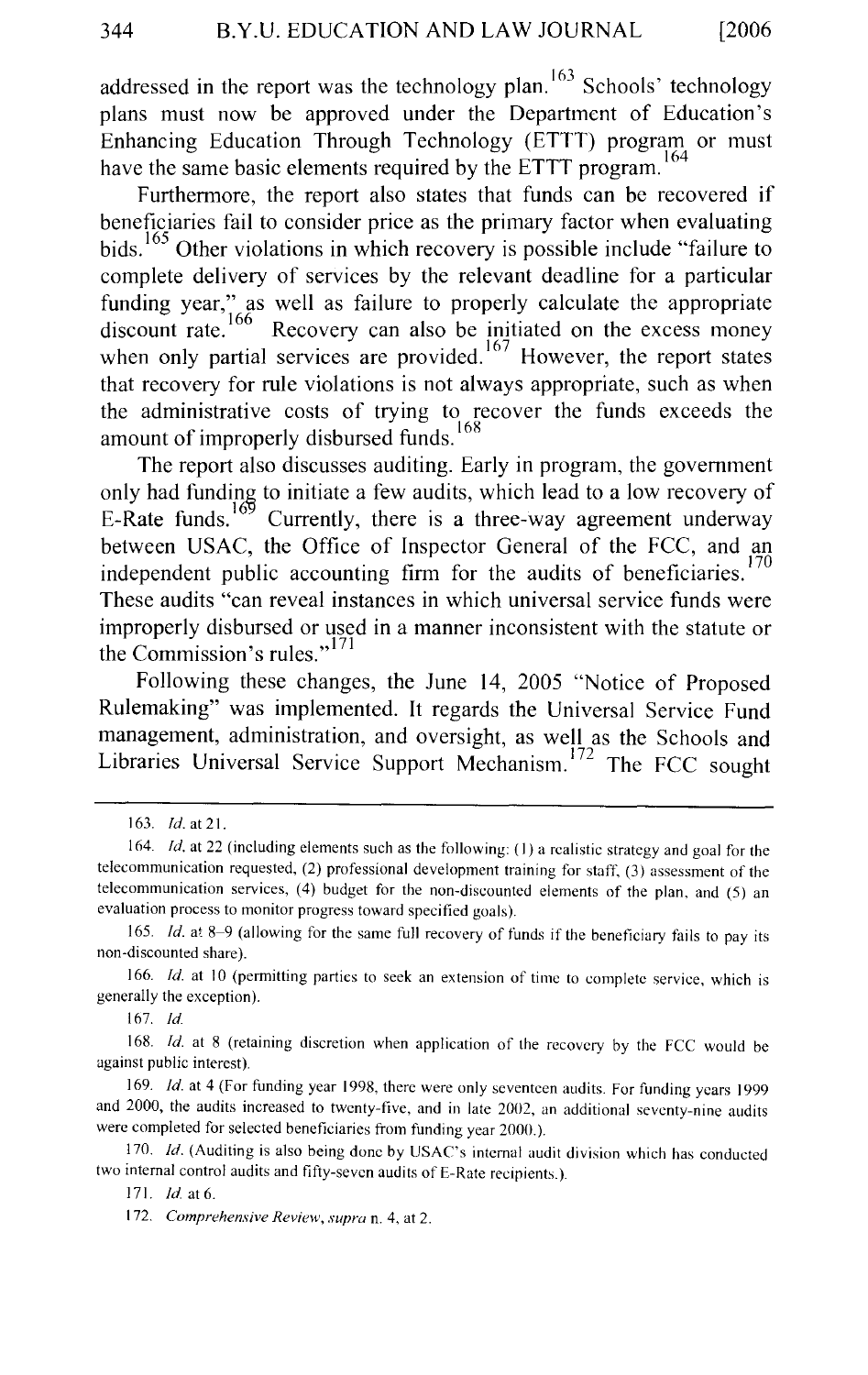comment on how modifications to the current administrative structure would affect the independence and neutrality of the Universal Service Fund program administration.<sup>173</sup> Questions were also raised regarding the measurement of E-Rate's efficiency.<sup>174</sup> Additionally, FCC commissioners did not agree on the means of distributing E-Rate funds.<sup>175</sup> A plan to directly distribute funds to schools and libraries according to their size concerned Commissioner Michael J. Copps, who noted that "if schools are given a sum of money to be used for unspecified purposes rather than for specified and verifiable services and equipment, it could be much more difficult to identify fraud."<sup>176</sup> Some other proposals on which the FCC sought comment in the name of fraud prevention were how USAC should conduct audits, whether to create a cap on the total amount an applicant can request, whether to create a minimum or maximum bid limit, and how to address in the future those guilty parties who defrauded E-Rate.<sup>177</sup>

#### *3. Action by President Bush*

In 2003, President Bush recommended an extra three million dollars for more FCC oversight of E-Rate. In January 2004, the Senate removed the money from USAC's appropriation.<sup>178</sup>USAC itself has done some policing such as implementing rules that limit the amount schools can request in subsidies.<sup>179</sup> The Bush administration has even considered converting USAC's E-Ratc funds into block grants for states as a means of reducing fraud.<sup>180</sup>

<sup>173.</sup> *Id.* at 8 (desiring those distributing the Universal Service funds to be subjected to ethics standards and procedures for conflicts of interest questions).

<sup>174.</sup> *!d.* at 12 (recognizing that the current method of using the percentage of public schools connected to the Internet does not include all E-Rate participants, including libraries and private schools).

<sup>175.</sup> *Id.* at 15 (disputing the proposed improvement to the management, administration, and oversight of Universal Services funds).

I 76. *!d. See also Comprehensive Review. supra* n. 4, at 54 (noting statement of Michael J. Copps, Commissioner, FCC).

I 77. *See Comprehensive Review. supra* n. 4. at 30, 36-38. (An increasing amount of audits has led to the concern that the process may use government money even if the audit is unnecessary; if the USAC requires E-Rate recipients to conduct their own independent audit, that cost might outweigh the benefit of E-Rate to that recipient. With regards to bid maximums and minimums, the possibility of impracticability looms large for many potential E-Rate applicants. USAC's debarment rule can automatically suspend a person who has been held civilly or criminally liable for E-Rate fraud, but questions arose regarding the reduction of an E-Rate beneficiary's discount level for repeated violations.).

I 78. Foskett & Nesmith, *supra* n. 4, at 4 (comparing these audits to those of a defense contract, E-Rate audits pale in comparison).

<sup>179.</sup> *Id.* (aiming to discourage schools from requesting more money than they really need).

I 80. Davidson, Toppo & O'Donnell, *supra* n. 49, at 3 (figuring that a block grant would shift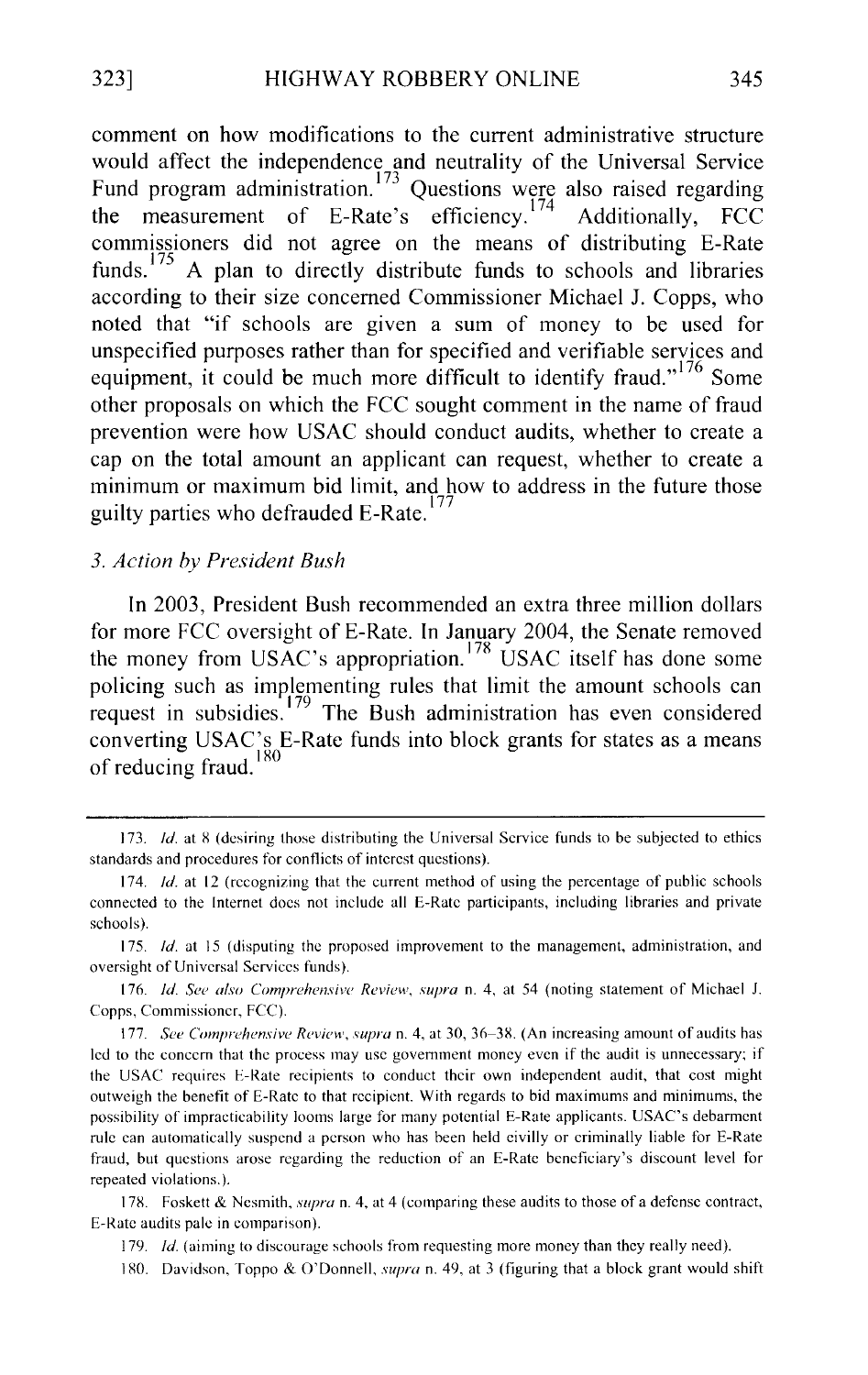#### *4. The Temporary FCC and Congressional Plan*

On October 6, 2004, the FCC ordered a moratorium on new subsidies for the E-Rate program while USAC implemented new "stringent government accounting standards."<sup>181</sup> For example, the Schools and Libraries Division of the USAC had been giving millions of dollars in discounts to schools even if they did not have the funding available.  $182$  In addition, the government began using accounting procedures that no longer allowed USAC to invest its funds in government bonds and money market funds. Instead, the change limited USAC to investing only in U.S. treasuries or keeping cash funds.<sup>183</sup> Since the accounting change at USAC halted future E-Rate funding, many school systems' requests were put on hold.<sup>184</sup> On November 3, 2004, the suspension of E-Rate funds was lifted, but a coalition of education groups lobbied Congress to draft a bill exempting E-Rate from the current federal accounting rule, the Anti-Deficiency Act, to prevent future slowdown of funds. 185

At the end of 2004, Congress also made modifications to E-Rate funding. Senators Olympia Snowe and John D. Rockefeller, IV pushed through legislation that created a temporary fix for the E-Rate fraud problem, and more importantly, "allow[ed] schools and libraries to receive their Internet funding." 186 This legislation exempted the

183. Cara Branigan, *eRate Chaos Loomsfor Schools: Senators View Delays with Bipartisan Alarm,* http://www.eschoolnews.com/news/PFshowstory.cfm?ArticleiD=5341 (Nov. 4, 2004) (on file with author). Previously, the USAC generated an extra twenty-five million dollars in interest from its three billion dollar investment in government bonds and money market funds. With the accounting change, USAC had to liquidate. As a result of switching to U.S. Treasuries, it lost five million dollars in face value. */d.* 

184. *See id.* (explaining that more than \$400 million of committed E-Rate funding for schools and libraries have not been met and this legislation allowed those commitments to be fulfilled).

185. Cara Branigan, *eRate Flows Again; '04 Apps Still Pending,*  http://www.eschoolnews.com/ news/PFshowstory.cfm?ArticleiD=5376 (Nov. 9, 2004) (on file with author) (asking that phone companies increase their percentage contribution to the Universal Service Fund, but asserting that even an increased percentage does not mean that approved E-Rate applicants will get their funding commitment sooner).

186. Senator Jay Rockefeller, *Snowe, Rockefeller: Senate Passage of' Telecom Legislation Good News for All Americans,* http://rockefeller.senate.gov/news/2004/prl20904.html (Dec. 9, 2004) (adding from Senator Rockefeller that "E-rate, in particular, has been a wonderful success story because it has fundamentally transformed education in this country").

the burden of oversight from the federal government to the local state government).

<sup>181.</sup> Darla Martin Tucker, *Funding Moratorium Hurts Local Firm, Schools; Federal Program Represents Most of Spectrum's Revenue,* The Business Press (Oct. 18, 2004) (In 2003, the FCC mandated that the USAC switch to government-type accounting system.).

<sup>182.</sup> Norman Oder, \$40M in E-Rate Funds Suspended, www.libraryjournal.com/index .asp?Jayout=articlePrint&articleiD=CA475006 (Nov. I, 2004) (on file with author) (affecting not only the schools receiving the funding, but the moratorium also impacts the venders who provide the schools with Internet service).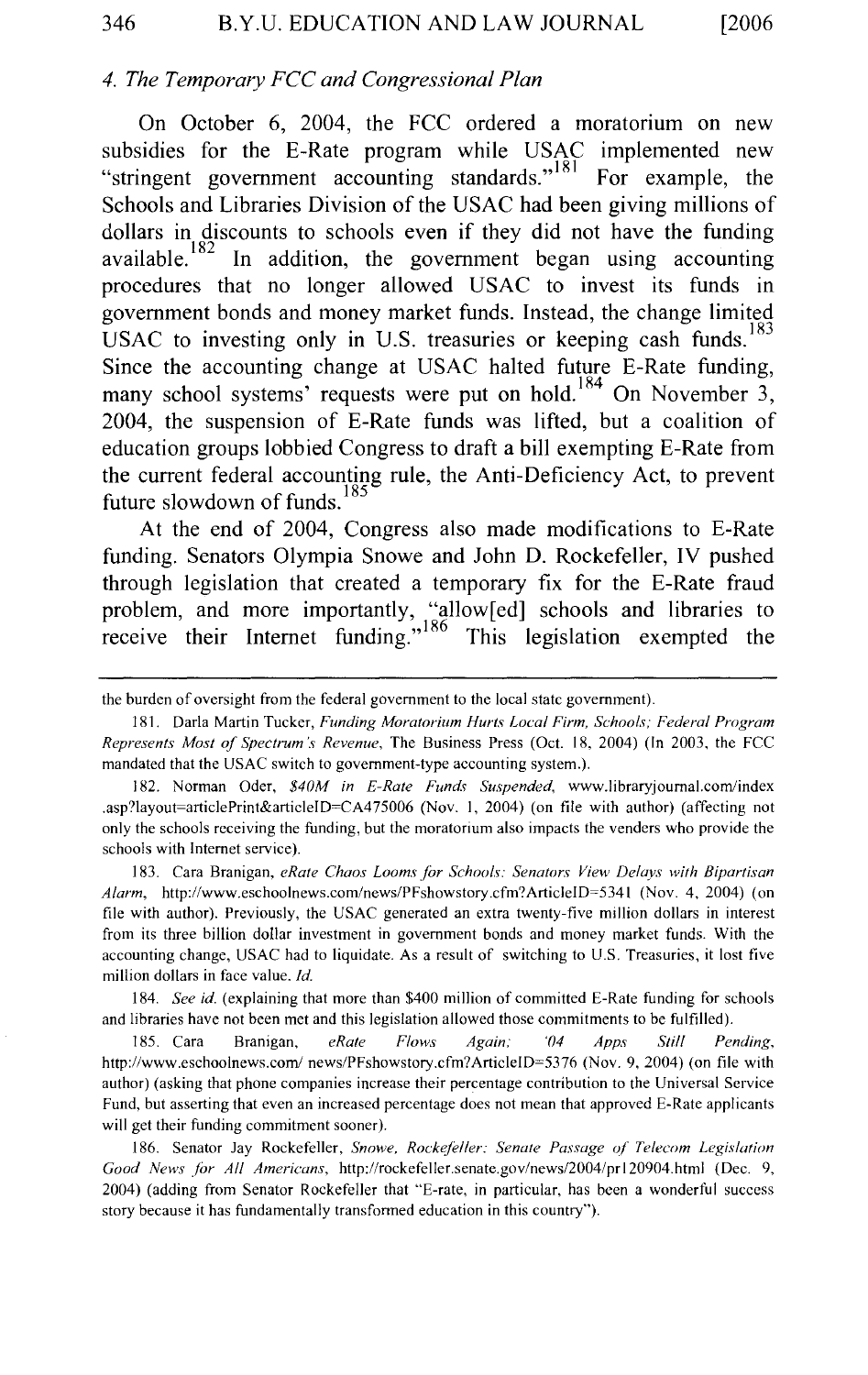Universal Service Funds from the Anti-Deficiency Act for one year, which meant that E-Rate could still issue future commitments based on future revenue.<sup>187</sup> It was argued that if this bill was not passed, the current 8.9% tax on customer's interstate long-distance calls would rise to 12.5%. <sup>188</sup> President Bush signed this legislation into law on December 23, 2004.<sup>189</sup> Senators Snowe and Rockefeller then introduced a bill in the 109th Congress to permanently exempt E-Rate from the Antideficiency Act.

#### III. ANALYSIS

Despite these temporary fixes, the future of E-Rate is still in jeopardy. Its future depends on affirmative answers to each of the following questions: (1) Does the Internet improve education? (2) Is E-Rate needed to incorporate the Internet into education in schools? and (3) Has E-Rate been a success? Evaluating E-Rate under these criteria will lead to sound future recommendations for the program. A negative answer to any of the questions means E-Rate funding is not justified. However, a favorable response to all these points does not necessarily indicate that the status quo of E-Rate is satisfactory. It does support, however, the premise that the program is worth fixing.

#### *A. Does the Internet improve education?*

Not surprisingly, studies have shown that the public policy goal of the Internet improving education has been met.<sup>[9]</sup> In its 2005 report, the

<sup>187.</sup> *!d.* During the passing of the law, both Senators Snowe and Rockefeller hoped that a more permanent remedy would be considered during the I 09th Congress. *ld* 

<sup>188.</sup> Jansen, *supra* n. 9. at 2 (arguing by some that the threat of increasing the tax on phone service would not have been considered if E-Ratc was exempted from the accounting change as wen· the National Park Service and Conservation Trust).

<sup>189.</sup> George W. Bush, *President's Statement on H.R. 5419*, http://www.whitehouse.gov/news/ releases/2004/12/20041223-4.html (Dec. 23, 2004) (on file with author). The legislation, officially entitled the "Universal Service Antideticiency Temporary Suspension Act," was just one of three parts of H.R. 5419. Id.

<sup>190.</sup> Corey Murray, eRate Requests Are Down for Second Straight Year, http://www .eschoolnews.com/news/PFshowstory.cfm'' Article1D=5682 (June I, 2005) (on file with author) (believing that if S.241 is not passed by the end of 2005, the accounting chance would come back into effect).

<sup>191.</sup> See U.S. Dept. of Educ., *U.S. Department of Education Releases National Education Technology Plan, http://nationaledtechplan.org/docs and pdf/NETP2005 pressrelease.doc (Jan. 7,* 2005) [hereinafter *Education Releases*] (on file with author); Ron Reed, *Streaming Technology Improves Student Achievement,* 30 T.H.E. J. 7 (Feb. 2003); Cara Branigan, *New Stwlv: Technology*  Boosts Student Performance, http://www.eschoolnews.com/news/showstory.cfm?ArticleID=1750 (Nov. 30, 2005) (on file with author); *Pew Internet* & *American* Life *Project: Future of' the Internet,*  http://www.elon.edu/predictions/2004\_experts\_survcy.pdf (Jan. 9, 2005) [hereinafter *Future of the*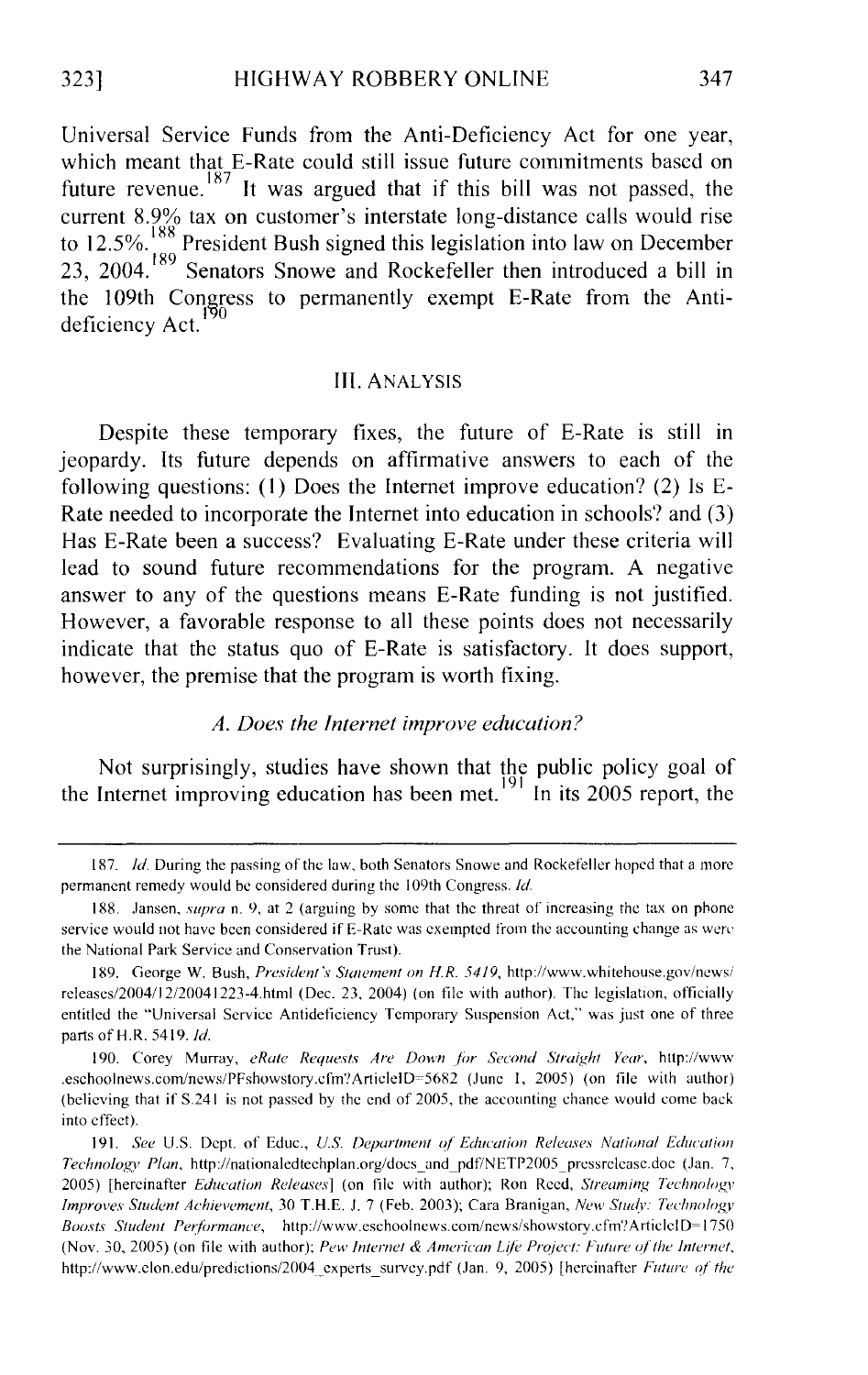U.S. Department of Education noted that education in the United States has been "bolstered by the increasing use of educational technology."  $192$ In a study by the Pew Internet and Life Project, entitled *The Future of the Internet*, fifty-seven percent of the experts surveyed believed that in ten years "most students will spend at least part of their 'school' days in virtual classes, grouped online with others who share their interests and skills rather than by age."<sup>193</sup> In a third study, students who received instruction with streaming video on the Internet showed "dramatic improvement in achievement," which the author noted was largely a result of E-Rate.  $194$  A state study in Illinois concluded that the use of educational technology has had "a small but significant impact" on student performance, with no instances of technology having a negative impact.<sup>195</sup> In some rural schools, E-Rate has increased the capabilities of schools through broadband Internet access and videoconferencing.<sup>196</sup> As an American Library Association official said, E-Rate has increased students' Internet access and " $[t]$ here is no way to argue against that."<sup>197</sup>

There are valid reasons for the heightened concern about the quality of education in the United States. The Organization for Cooperation and Development noted that education in the United States has made some progress, but now many countries are outperforming the  $U.S.<sup>198</sup>$  One

194. Reed, *supra* n. 191, at I (reporting that the control group of I ,400 elementary and middle school students in Virginia showed an average increase of 12.6% improvement compared to students who received traditional instruction alone).

195. Branigan, *supra* n. 191 (finding that the impact was stronger in the higher grades, more specifically on 11th grade science and 10th grade reading test scores).

196. See Del Stover, *E-Rate Proves to Be a Powerful Tool for Raising Student Achievement*, School Board News (July 22, 2003) (available at http://www.nsba.org/site/doc\_sbn\_issue .asp?Track!D=&SID= I &DID=31449&CID= 1151 & VID=55) (using the Alaska Lower Kuskokwin School District as an example, which is made up of a number of extremely isolated schools; E-Ratc funds have allowed the district to have broadband Internet access and videoconferencing, helping the district meet federal mandates).

197. Debra Lau Whelan, *£-Rate Program under Fire,* http://www.schoollibraryjournal.com/ index.asp?layout=articlePrint&articleid=CA294396 (May 1, 2003) (on file with author) (acknowledging that with sixty-five percent of libraries nationwide having received E-Rate funds it is understandable that the "library community has been a huge supporter of this program").

198. Kari Huus, *U.S. Slides among World's Top Educators: Graduation Rates Stagnate as Other Wealthy Countries Climb Ranks, http://www.msnbc.msn.com/id/5993839/ (updated Sept. 14,* 2004) (on file with author) (stating that '"[o]ther countries have gone right past it (for high school education) and the numbers suggest the same will happen for college education"' (quoting Barry McGaw, Director for Education at the Organization for Economic Cooperation and Development)).

*Internet*] (on file with author).

<sup>192.</sup> *Education Releases, supra* n. 191, at I (adding to the statements that technology in education would also have "greater accountability and growing new partnerships between techsavvy students and teachers").

<sup>193.</sup> *Future of the Internet, supra* n. 191, at ii (noting that experts feel that broadband adoption will expand and that "vastly more people and objects would be linked online in the next decade").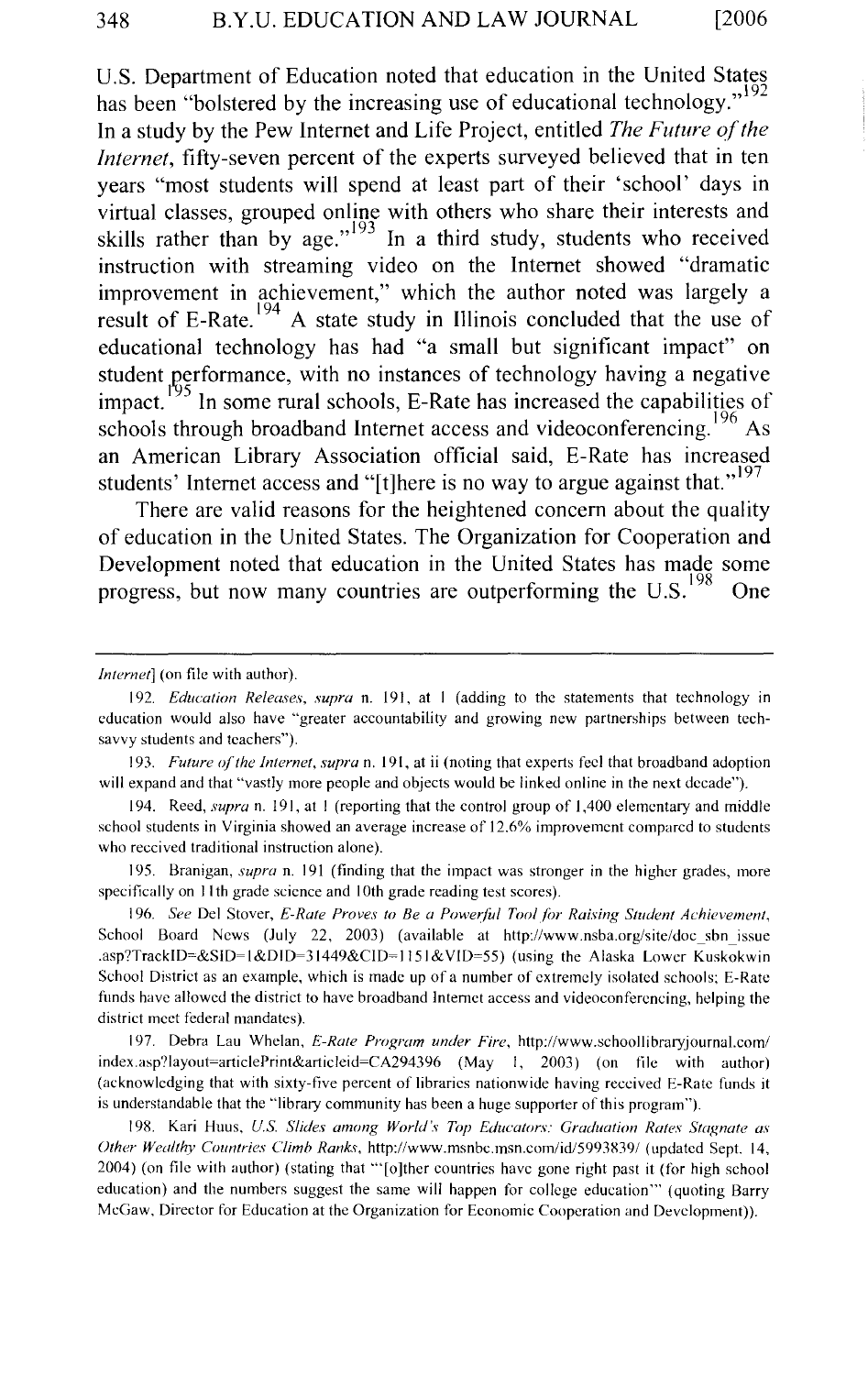major reason for this is the educational gap between the rich and the poor, a problem that increased technology funding could help bridge.<sup>199</sup> However, to make Internet use effective, teachers need training in using the technology and new lesson plans to navigate the Internet, not to mention computers actually in the school.<sup>200</sup>

#### *B. Is £-Rate needed to incorporate the Internet into education at schools?*

Although other mediums offer Internet access in public schools, E-Rate allows quicker and less costly service and provides services that some schools would not otherwise have. As one commentator put it, "[ $w$ ]ithout ... E-rate it would have taken years for many of these schools to achieve this level of technology use.<sup>"201</sup> E-Rate participation is, of course, not required, but districts in every state apply and in some states, all school districts participate.<sup>202</sup> Alaska's Lower Kuskokwim School District was proudly listed as an E-Rate success in terms of improving education in the region.<sup>203</sup> However, when E-Rate funds were suspended in late 2004 with USAC accounting modification, district administrators had no other funding for Internet access and had to suspend their basic Internet service. $204$ 

Governmental assistance in assimilating new technologies, like the Internet, in public schools, has previously occurred. In some ways, E-Rate is like a federal counterpart to *Cable in the Classroom. Cable in the Classroom's* mission for the past fifteen years has been to improve teaching and learning for children in schools. Among other learning

<sup>199.</sup> */d.* (noting that the United States docs spend more per student than the other thirty member nations of the Organization for Economic Cooperation and Development, which is made up of wealthy, market-driven countries).

<sup>200.</sup> *See* William R. Thomas, *£-Rate Status in Southern States,* http://www.sreb.org/programs/ EdTech/pubs/ERate/E-Rate\_Status.pdf (Dec. 2000) (on file with author) (offering from the U.S. Department of Education a grant called *Preparing Tomorrow's Teachers,* which helps instruct new teachers to be technologically competent).

<sup>201.</sup> *Id.* at 6. "Without [E-Rate], as many as 40 percent of the schools in [Oklahoma] would either have no Internet access or ... inadequate connections."' (The source attributed to the quote was merely cited to as "Oklahoma.") */d.* at I.

<sup>202.</sup> *See id.* (including some reasons why not every school district applies, such as a lack of understanding of the Internet's potential for teaching, problems managing new technologies, and a lack of knowledge about the E-Rate requirements).

<sup>203.</sup> Marguerite Reardon, *Schools Lose Net over £-Rate Freeze,* http://news.com.com/ Schools·tlose+Net+over+E-ratc+freeze/21 00-1038 \_3-5419852.html (Oct. 21, 2004) (on file with author) (conferencing with video over the Internet connected all nine of its schools and helped compensate for staffing shortages).

<sup>204.</sup> */d.* During the suspension of E-Rate funding, two other Alaskan school districts also had to cancel their Internet service. */d.*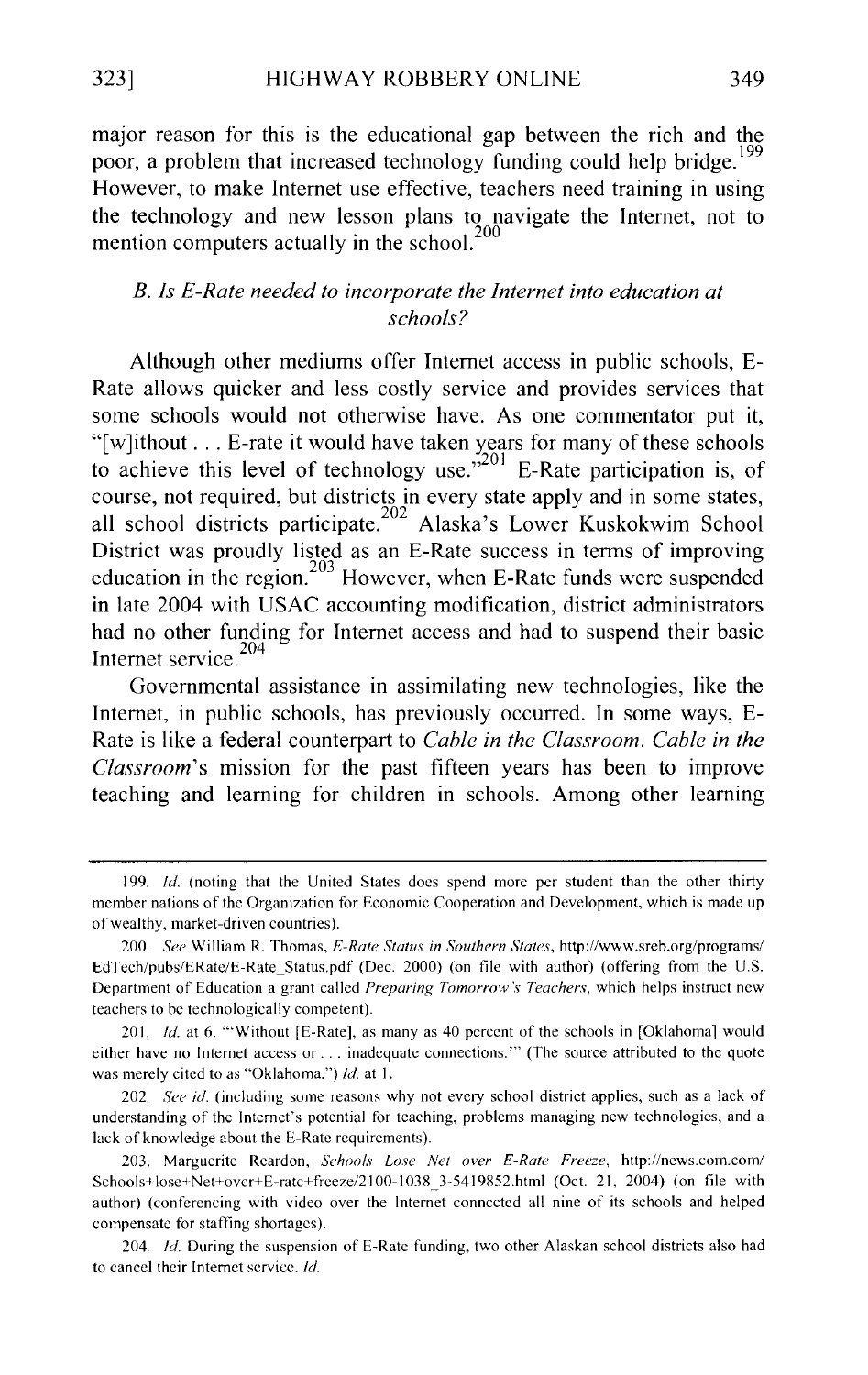tools, *Cable in the Classroom* provides Internet access, demonstrating that it is not a new idea to encourage this medium to improve education.<sup>205</sup> The program reaches seventy-eight percent of K-12 students in the nation.<sup>206</sup>

Overall, there has been a growing amount of money spent on technology in schools.<sup>207</sup> Such funding originates from a variety of federal, state, and local sources?08 Most technology funding is provided by the respective state Department of Education or federal funds such as E-Rate.<sup>209</sup> Various states' education departments have also helped to create a centralized source of information on E-Rate, enabling more school districts to apply for and succeed in receiving E-Rate funding.<sup>210</sup>

Although E-Rate has some problems, supporters note that its triumphs far outweighs its failures. E-Rate funding provides schools with basic Internet services they would not otherwise have. More than 30,000 schools apply for E-Rate discounts every year with approximately ninety percent receiving some funding.<sup>211</sup> Many local governments have cut Internet funding for schools because of a **lull** in the economy, which means that more and more schools are depending on E-Rate discounts to continue providing Internet access.<sup>212</sup>

However, E-Rate cynics question whether the economy should

207. See First Annual State-of-the-States Survey, http://www.thejournal.com/magazine/ stateofthestates/ (May 2001) (on file with author). During the 2001/2002 school year, the money put into technology in education was equal or grater than in the previous school year. */d.* 

208. *See id.* (funding sources include the respective state Department of Education, other state agencies. local, federal, school fundraisers, and corporate gifts).

209. *See* id. (remarking that states like Louisiana, Mississippi, New York, North Carolina, and Rhode Island have the largest percentage of funds from federal funds); *see also 2003 £-Rate Funding Up as States Educate Their Districts on Taking Advantage of Program* (on file with author) (stating that funding for technology is a premium in California because the state's budget does not allocate a substantial amount, which is why its \$353 million in E-Rate funds in 2003 is very important).

210. *2003 £-Rate Funding Up as States Educate Districts on Taking Advantage ol Program, supra* n. 209 (Texas Education Agency Director of Educational Technology remarking that "[h]aving a centralized source of infonnation about E-ratc funding with a Web Site and help desk is especially useful to districts with limited personnel or changing personnel.").

211. Reardon, *Fraud,* supra n. 46, at 6.

212. *See id.* 

<sup>205.</sup> *Cahlc in the Classroom-CIC at a Glance,* http://www.ciconline.org/AboutClC/ TheOrganization/ataglance.htm (accessed Feb. 21, 2006) (on file with author) (investing multimillions of dollars over the past thirteen years by the cable television industry has improved education and today 8500 local cable companies provide high speed Internet access through cable modems).

<sup>206.</sup> *Cahle in the Classroom-Mission,* http://www.ciconline.org/ AboutC!C/TheOrganization/ mission.htm (accessed Feb. 21, 2006) (on file with author). Cable in the Classroom focuses on five essential elements for quality education in the 21st century: "visionary and sensible use of technologies, engagement with rich content, community with other learners. excellent teaching, and the support of parents and other adults." *!d.*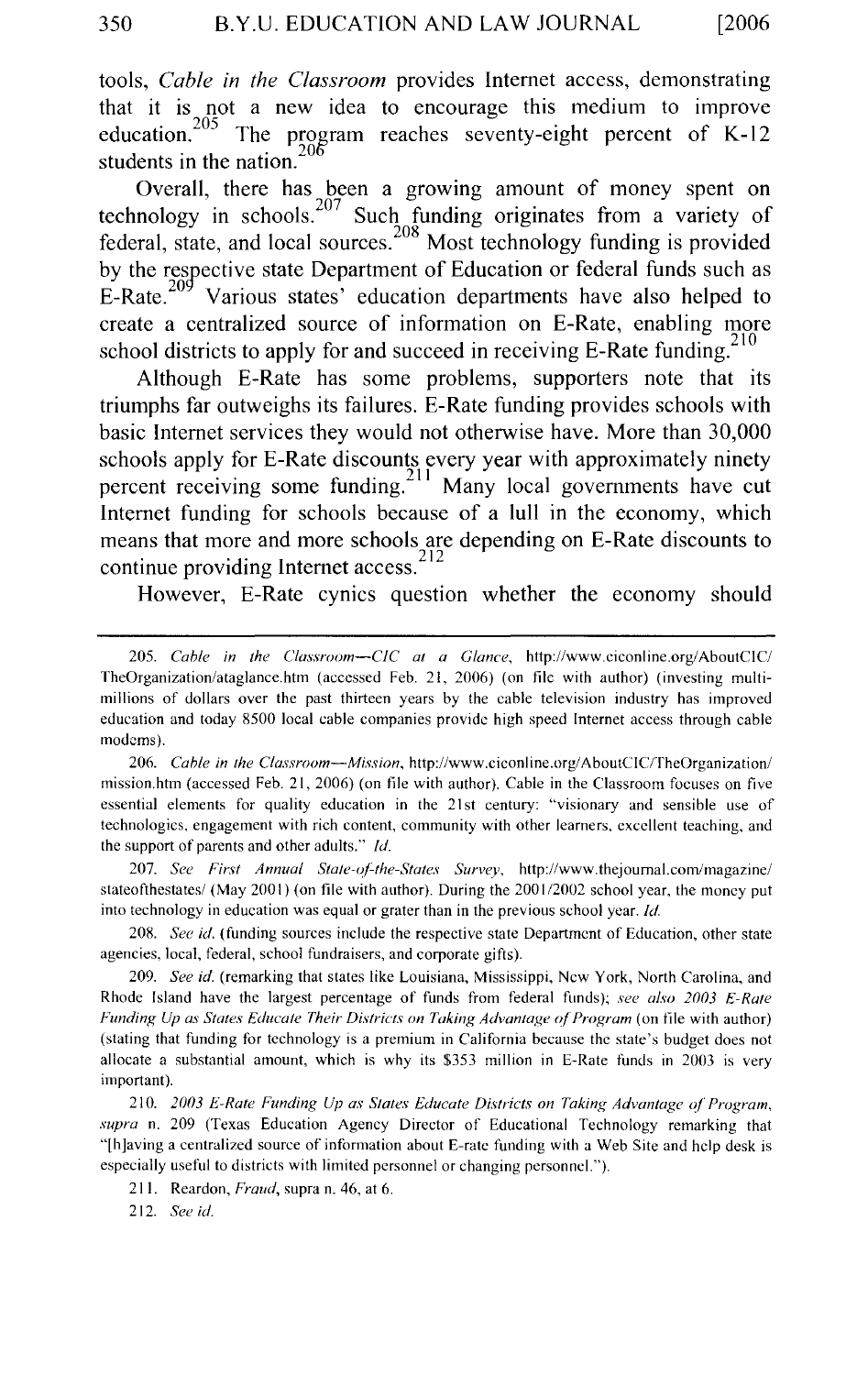dictate technology funding for schools, instead of a federal discount program for Internet services like E-Rate. Studies have shown that wealthier communities across the country have access to the Internet faster than less affluent communities, creating a digital divide between the haves and "have nots."<sup>213</sup> Also, if the economy were to dictate Internet funding, it would require the local governments and communities to support education's growing need for technology. However, according to the *State of the States Survey,* of the eighteen states that provided estimates of where technology money originated, only four indicated that most of their funding for technology came from local government, school fundraisers, and corporate gifts combined.<sup>214</sup> Moreover, as the economy has been sputtering for the last couple of years, E-Rate has been referred to as "a lifeline for schools" and "a reliable source of funding for technology in an environment that has seen state and local resources for education technology cut and private philanthropy diminished."<sup>215</sup>

#### C. *Has £-Rate been a success?*

While there may be uncertainty as to where the E-Rate program is going in the future, its accomplishments thus far are clear. Ninety-nine percent of the public schools in the United States are online, up from thirty-five percent in 1994.<sup>216</sup> Ninety-two percent of all classrooms are connected to the Internet, up from three percent in  $1994<sup>217</sup>$  Additionally, the ratio of students to computers with Internet access has increased to 4.8:1.<sup>218</sup> A major accomplishment of E-Rate is that it has helped many

<sup>213.</sup> U.S. Dept. of Com .• Fed *ling through the Net: Toward Digital Inclusion* xv (Oct. 2000). Digital divides continue *to* exist among people with different levels of education, racial and ethnic groups, young and old, single and dual parent families, and those with disabilities. *!d.* at xvi.

<sup>214.</sup> *See First Annual State-oFthe-States Survev, supra* n. 207, at 8 (concluding that Idaho, Maine, Maryland, and Washington have local funding as the largest percentage source of technology funds, which is contrasted with five states that rely the most on federal funds and the eight states rely on their own education department or other state agencies the most).

<sup>215.</sup> Educ. and Libraries Networks Coalition, *£-Rate: A Vision ol Opportunity and Innovation*  6 (July 2003) (using Louisiana as an example, it is argued that a shortfall in the state budget reduced spending on technology and "[w]ithout E-rate funding, librarians in that state would be unable to maintain key databases").

<sup>216.</sup> U.S. Dept. of Educ., Natl. Ctr. for Educ. Statistics, *Interne/ Access in U.S. Puhlic Schools and Classrooms: 1994-2002* 3, http://nces.ed.gov/pubs2004/2004011.pdf (Oct. 2003) [hereinafter *Internet Access].* This is part of a steady trend, with Internet access at ninety-eight percent in 2000 and ninety-nine percent in 2001. *Id.* at 18.

<sup>217.</sup> *!d.* (analyzing the data further, the largest jump in percentage of classrooms with the Internet was from twenty-seven percent in 1997 to fifty-one percent in 1998, coincidently the first year of E-Rate funding).

<sup>218.</sup> *Id.* at 7 (reflecting a dramatic improvement from 1998 when the ratio was 12.1:1; also, it is important to note that this ratio is lower in schools with the lowest poverty concentration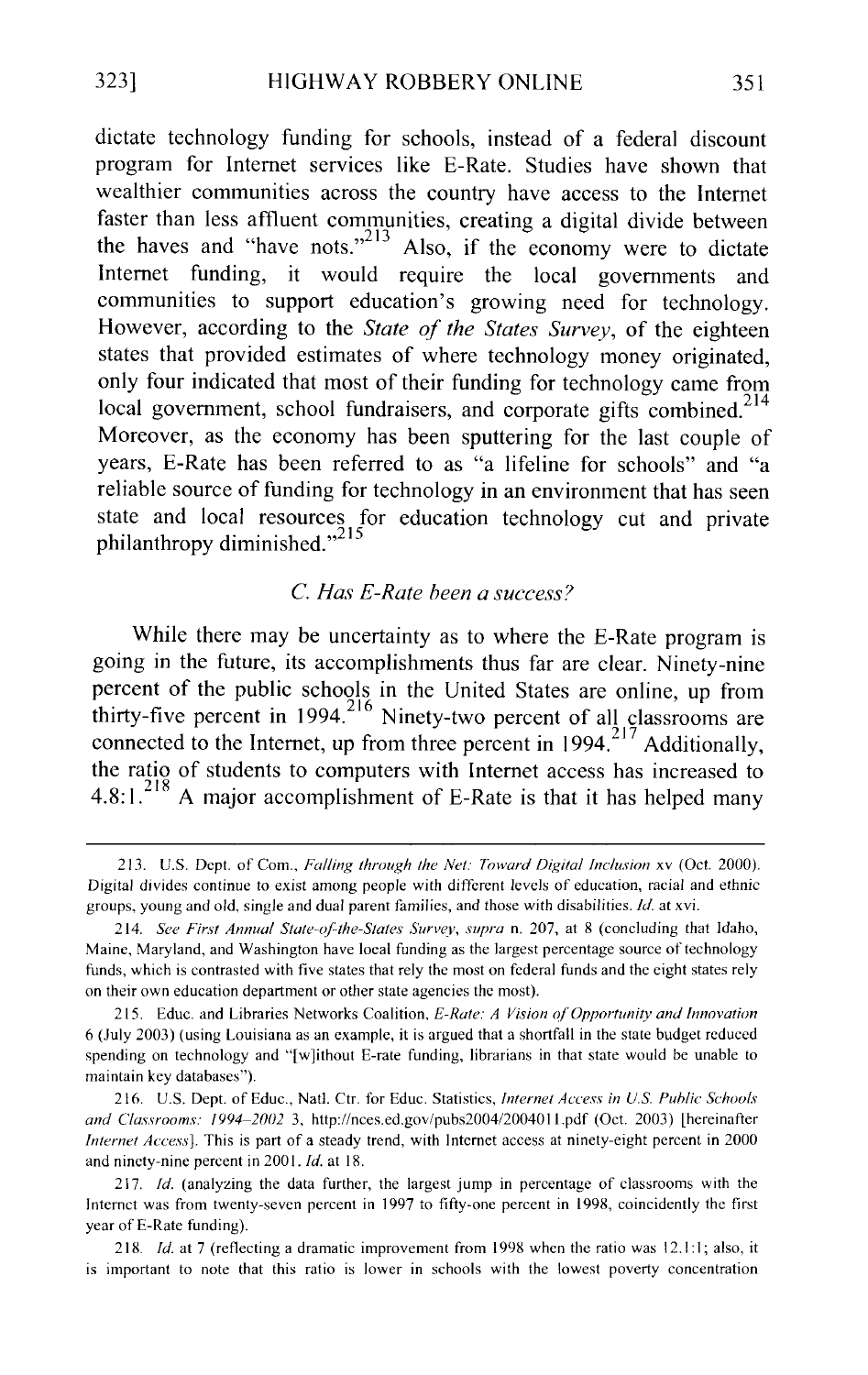school districts meet the mandates of the *No Child Left Behind Act.*<sup>219</sup> Newspapers have praised the program, noting that despite its problems, "E-rate has been a dazzling success."<sup>220</sup>

A big question for the future of the Internet in public schools is wireless connections. Some critics feel that the approximately eighty billion dollars spent over the past decade for wiring schools with the Internet will become obsolete.<sup>221</sup> However, the cry that funds were wasted on wiring schools for the Internet might be too soon. In 2002, only eight percent of public schools loaned laptops computers to students, prime equipment for wireless Internet access.<sup>222</sup> There have been some private donations made by corporations for wireless access, but for many of those schools, there is no other way to access the Internet besides a wireless connection.<sup> $223$ </sup>

#### *D. E-Rate 's future*

After a decade of E-Rate, it seems clear the program will continue. E-Rate has bridged, and will continue to bridge the digital divide in the United States. While the latest E-Rate frauds have led to some concern, most people believe its problems can be fixed without ending the program all together.<sup>224</sup> Past attempts to end E-Rate have not succeeded

compared to those with high poverty).

<sup>219. 20</sup> U.S.C. §§ 6301-7941 (Supp. 2002); *See also* Educ. and Libraries Networks Coalition, *supra* n. 215, at 7. Logan, New Mexico's School District Business Manager noted that without E-Rate providing Internet access, "I don't think it would be feasible for us to comply with the *No Child Leji Behind Act." !d.* at 11.

<sup>220.</sup> Greg Toppo, *Schools Achieving a Dream: Near-Universal Net Access,* USA Today 60 (June 9, 2004) (deducing from local recipients that believe E-Ratc frees up thousands of dollars in the school budget; "It's heen an ongoing, driving force in our technology.").

<sup>221.</sup> *See* Oppenheimer, *supra* n. 71 (recalling that the wiring of schools took place when the economy was strong, not in a time when states are struggling with budget cuts).

<sup>222.</sup> *See Internet Access, supra* n. 216, at 10. Also, of the ninety-two percent of schools without laptop computer for students, only seven percent planned in 2003-04 to make laptops available for students. *!d.* 

<sup>223.</sup> *See* W. Wireless Corp., *News Release, Wireless Companies Donate Their Services to Improve Communication and Education filr Native American Schools,* http://www.cellularonewest .com/About/PressRoom/4-Septembcr-2003.asp (Sept. 4, 2003) (donating the Internet services by Western Wireless and Nokia were part of the ClassLink program, which is a "wireless industry initiative to increase the quality of education in America through the use of wireless technology").

<sup>224.</sup> *Six Firms Charged with cRate Fraud,* http://www.cschoolncws.com/news/Pfshowstory .cfm'' ArticleiD=5619 (Apr. 12, 2005) (on file with author) (indicting companies and individuals based out of California and New Hampshire); *Report: Agency Sets Aside \$5 Million for Possible eRate Fines, http://www.eschoolnews.com/news/PFshowstory.cfm?ArticleID=5697 (June 1, 2005)* (on file with author) (involving two state agencies in Indiana that failed to follow E-Rate's competitive bidding rules); *see also* Mills, *supra* n. 12, at 2 (commenting that since E-Rate began in 1996 when the bill passed, not only has E-Rate survived, it has also thrived).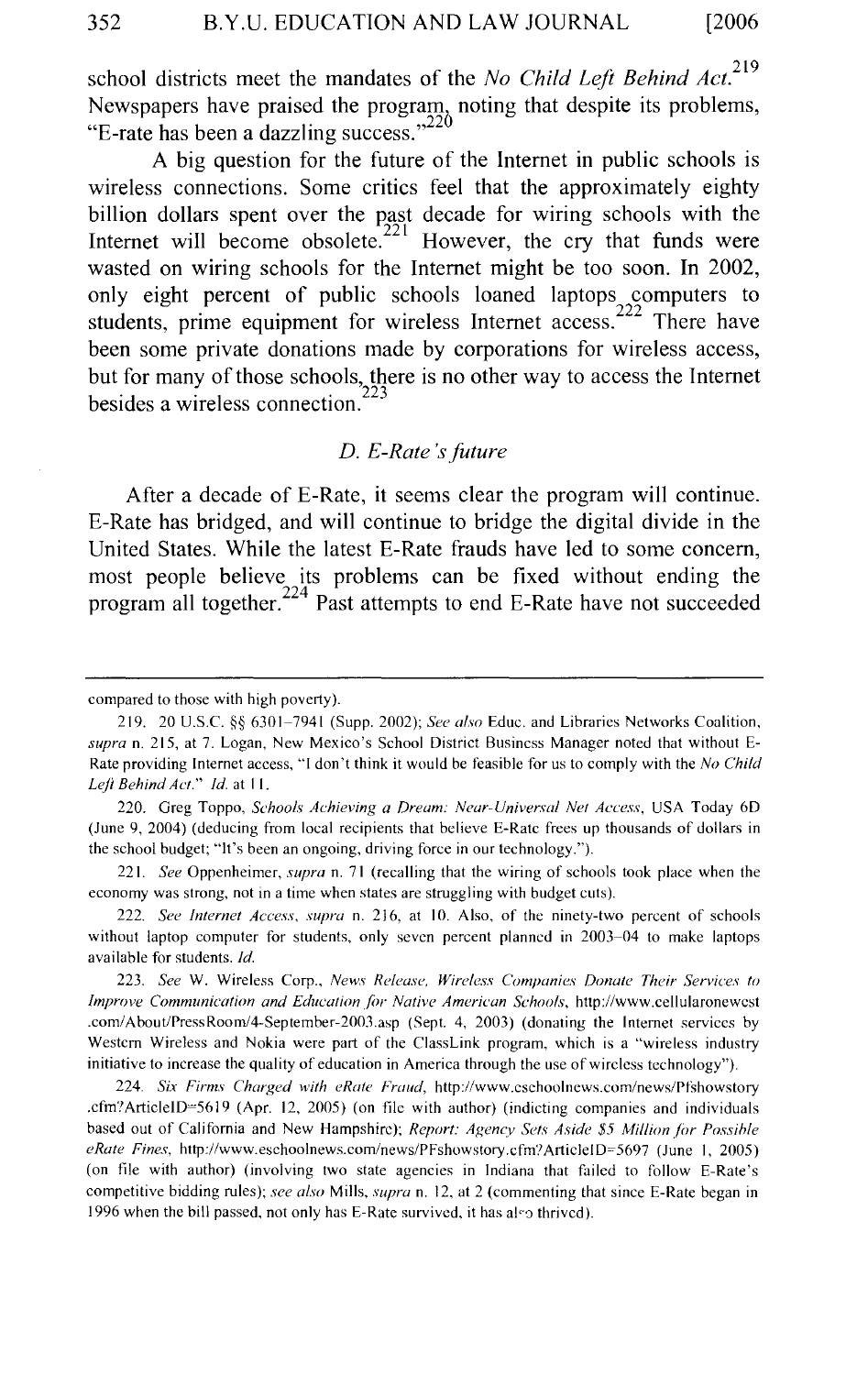and probably will not succeed in the future.<sup>225</sup> Senator John McCain noted that regardless of E-Rate's "endemic problems, its popularity makes it clear that it is not going away. $^{226}$  However, E-Rate is not, as one court defined it, "a panacea for all of the public schools' technology woes."<sup>227</sup> Continual funding will be needed for internal connections, telecomm service, and Internet access since technology is now an essential part of the education of our youth.<sup>228</sup> Policies like *No Child Left Behind*<sup>229</sup> make E-Rate funding critical for districts to give their students the best education. $230$ 

In order to avoid future problems, changes are still in order for E-Rate. This should be done with increased auditing and lessening of funds available for distribution.<sup>231</sup> Federal money is being mismanaged at various levels of the E-Rate funding process and auditing is one way of exposing and alleviating such fraud. While schools complain that more auditing slows down the distribution of funds, fewer funds wasted by wrongdoers will make more funding available to school districts. $232$  For example, by 2004, USAC had recovered \$7.6 million for violations of its rules. Currently, USAC has guidelines for E-Rate beneficiaries on auditing and indicates that being audited "is not necessarily an indication that the USAC believes problems exist."<sup>233</sup> In 2005, the FCC is likely to

228. *Education Releases, supra* n. 191, at 1 (Secretary of Education Page stated that "[w]e are already seeing some remarkable results, and I believe this trend bodes well for the future of our country. As the report noted, America's students arc our ultimate constituents, and we need to listen to them.").

229. 20 U .S.C. §§ 6301-7941.

230. Educ. and Libraries Networks Coalition, *supra* n. 215, at 7, 14. E-Rate is assisting the *No Child Left Behind Act* by providing a resource for training teachers so that they are quality teachers. *!d.* at 15.

231. *See generally* Foskett & Nesmith, *supra* n. 4; Winston E. Himsworth, *Ten Rules for eRate Success,* eSchool News, I (Nov./Dec. 2004); Kathy lshizuka, *Use of' £-Rate Funds Still Lags,*  http://www. schoollibraryjoumal.com/index.asp?layout=articlePrint&articleid=CA406660 (Apr. I, 2004) (on file with author).

232. Davidson, Toppo & O'Donnell, *supra* n. 69, at 5 (noting that one USAC board member said that "[i]f we quadrupled our workforce, you'd have less money going into schools and libraries").

233. Universal Serv. Admin. Co., *Audits of' Beneficiaries Fact Sheet,* http://www.sl .universalservice.org/reference/ AuditFactShcet.asp (last modified Oct. 25, 2004) (on file with author). This fact sheet notes that the purposes of the audits "is to ensure that beneficiaries and service providers receiving financial support under the E-rate complying with FCC rules and regulations." *!d.* 

<sup>225.</sup> *See H.R. 692, supra* n. 113 (The bill to end E-Rate never made it out of committee hearings.).

<sup>226.</sup> Branigan, *supra* n. 183 (stating that it is "incumbent upon us to ensure, with thorough oversight or legislation, if necessary. that cRate functions as intended").

<sup>227.</sup> Campaign for Fiscal Equity v. State, 719 N.Y.S. 2d 475, 514 (Sup. Ct., N.Y. County 2001) (discussing concerned parents and students challenging the state of New York's funding of New York City's public schools).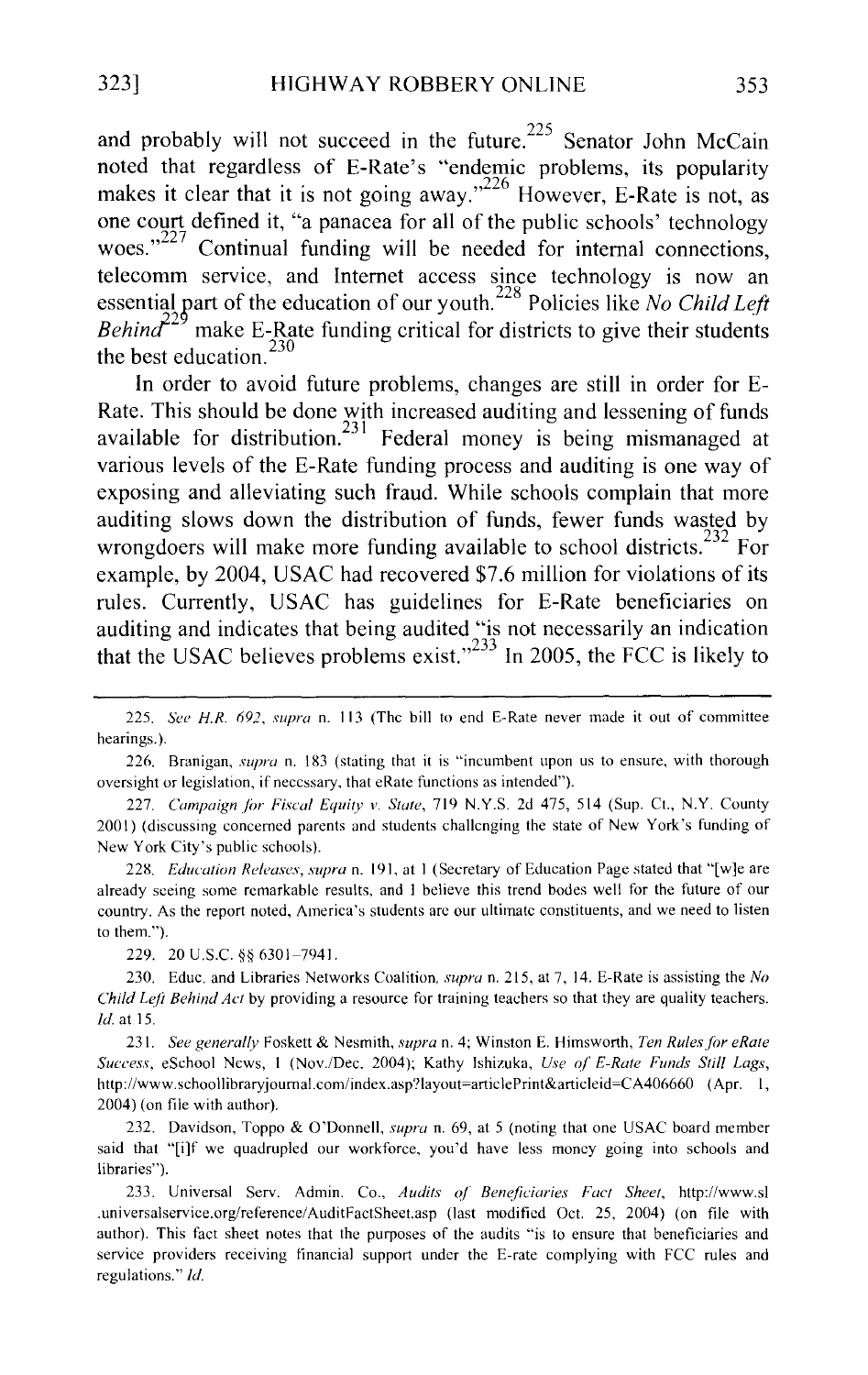begin auditing up to 250 schools annually.<sup>234</sup> USAC is also planning to visit 1,000 E-Rate recipients to educate them on program rule compliance, which some have described as "shorter, more targeted audits."<sup>235</sup> There is also a call to increase the bans on contractors and district administrators for wrongs committed in the past during the E-Rate bidding process. As Tom Bennett, the Assistant Inspector General for the Universal Services Fund stated, "(e)ven though it would take away from money that could directly help schools and libraries, more money needs to be spent on supervision." $^{236}$ 

The amount of E-Rate funds available also needs to be lowered. From 1998 to 2004, the percentage of total E-Rate funding spent on internal connections has decreased, the percentage of total funding spent on Internet access has increased, and the percentage of total funding spent on telecomm services has increased.<sup> $23'$ </sup> The percentage of funds spent on a priority does not necessarily reflect the number of applicants applying for that priority. As demonstrated with the division of funds spent in Wisconsin for funding in 2004, there are fewer schools making requests for internal connections, but when a school is granted funds for internal wiring, it receives a substantial amount.<sup>238</sup> This means that even

236. Reardon, *Fraud, supra* n. 46, at 5. The FCC's Office of the Inspector General has hired more auditors and created assistant general position to monitor E-Rate. Id.

<sup>234.</sup> Himsworth, *supra* n. 231, at 41 (advising that applicants should assume that "sooner or later, they will be audited"); *see also Comprehensive Review, supra* n. 4, at x (stating that in 2004, there were 222 audits conducted into E-Rate beneficiary compliance).

<sup>235.</sup> Himsworth, *supra* n. 231, at l; *see also* Emily Montandon, *£-Rate inspection,*  http://www.govtech.net/magazine/story.php?id=91692&issue=10:2004 (Oct. 4, 2004) (on file with author) (stating that the USAC is conducting these one thousand cite visits because it is believed that "l 00 audits just isn't enough").

<sup>237.</sup> *See* Universal Serv. Admin. Co., *Cumulative National Data-Funding Year 2004,*  http://www.sl.universalservice.org/funding/y2004/national.asp (last modified Jan. 19, 2006) (on file with author); *Cumulative National Data-Funding Year 2003*, http://www.sl.universalservice.org/ funding/y2003/national.asp (last modified June l, 2005) (on file with author); Universal Scrv. Admin. Co., *Cumulative National Data-Funding Year 2002,* http://www.sl.universalservice.org/ funding/y5/national.asp (last modified Sept. 9, 2003) (on file with author); Universal Serv. Admin. Co., *Cumulative National Data-Funding Year 2001,* http://www.sl.univcrsalservice.org/funding/ y4/national.asp (last modified Apr. 3, 2003) (on file with author); Universal Serv. Admin. Co., *Cumulative National Data-Funding Year 2000,* http://www.sl.universalservice.org/funding/y3/ national.asp (last modified Apr. 3, 2003) (on file with author); Universal Serv. Admin. Co., *Funding Year 1999 Cumulative National Data,* http://www.sl.universalscrvice.org/funding/y2/national.asp (last modified Apr. 3, 2003) (on tile with author); Universal Serv. Admin. Co., *Cumulative National Data Funding Year 1998,* http://www.sl.univcrsalservice.org/funding/y l /national. asp (last modified Apr. 3, 2003) (on file with author). These figures include both schools and libraries from Funding Y car 1998 to Funding Year 2004. The percentage of total funding spent is likely more accurate than the dollar amount, for not only has there been a gradual increase in funding allocated to E-Ratc, but also for Funding Year 2004, the moratorium on funds during the early fall decreased the total amount of funds committed. Id.

<sup>238.</sup> *See* Wis. Dept. of Pub. lnstr., *Wisconsin £-Rate lnfimnation,* http://www.dpi.state.wi.us/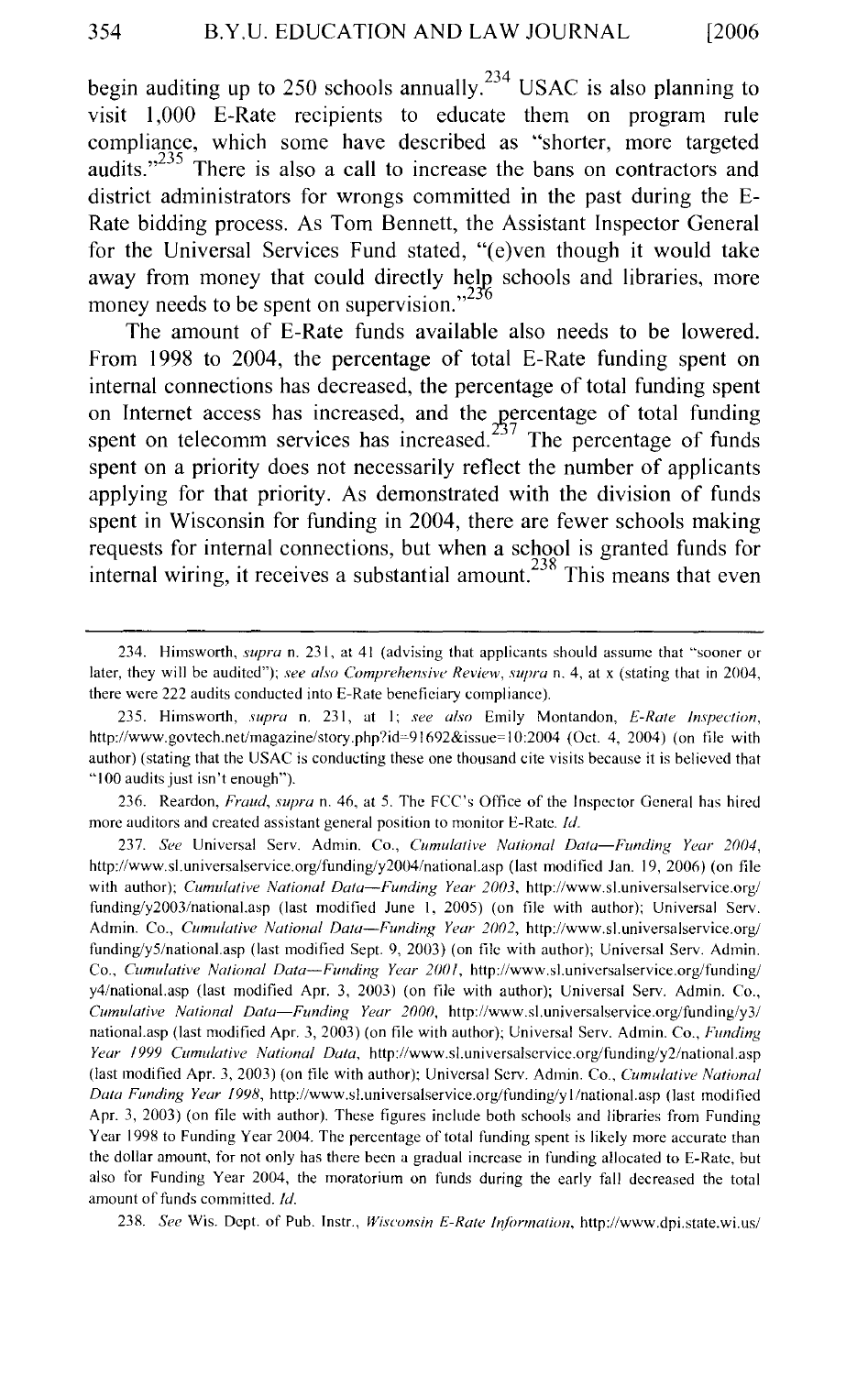more of the E-Rate funds used to bring technology to libraries-about forty million dollars in Funding Year  $2004^{239}$  are being used for telecomm services. 240

In addition, schools are not spending all of their approved discounts, which bolsters the argument that the E-Rate fund is too large.<sup>241</sup> In E-Rate's first year, most schools used their funding for wiring and related equipment, a need that has lessened over time.<sup>242</sup> USAC's Schools and Libraries Division receives \$4.5 billion in award requests for \$2.5 billion of funds.<sup>243</sup> Such a large amount of funding may entice more people to take advantage of the system, leading to a proposed ceiling on the amount of funding a recipient can request.<sup>244</sup> Also, the decline in E-Rate requests in 2005 further suggests that schools' reliance on E-Rate funds

241. lshizuka, *supra* n. 23 I, at I (noting that applicants in Kentucky, Michigan, and Hawaii have only spent forty-five percent of their 2002 committed E-Rate funding and even in states like Alaska, Wisconsin, Colorado, and Montana, only seventy-one percent of funding was used); *see also*  Whelan, *Mixed Reviews for New E-Rate Rules, supra n.* 239, at 1 (stating that there was \$420 million of unused school and library funds from funding years 1999 to 2002).

242. Thomas, *supra* n. 200, at 3 (noting that once a school is wired for Internet access, funds then have to be allocated to maintain that network).

243. Hal Stucker, *£-Rate Administrator to Ramp Up Outreach,* http://www .schoollibraryjournal.com/article/CA49620 l.html (Jan. 19, 2005) (on file with author) (providing online tutorials by the USAC on the E-Rate application process).

244. *Comprehensive Review, supra* n. 4, at 37 (repeating the proposal from 2003, which believed waste, fraud, and abuse of E-Rate harmed schools and libraries, whose requests were not funded due to insufficient resources).

dlcl/pld/eratc.html (accessed Feb. 26, 2005) (on file with author). In 2004, thirteen schools received funding for internal connections for \$2.3 million, compared to the 433 schools who received funding for Internet access for \$2.9 million and the 658 schools who received funding for telecommunication services at \$19.9 million. Also, looking at Wisconsin's numbers from 1998, the first funding year, \$23.5 million was spent on internal connections in 547 school, \$1.4 million for Internet connections in 384 schools, and \$13.2 million spent on telecommunication services in 1349 schools. *Id.* 

<sup>239.</sup> Oder, *supra* n. 182, at 1 (knowing that four percent of E-Rate money goes to libraries); *see generally* Debra Lau Whelan, *Mixed Reviews fhr New £-Rate Rules,*  http://www.schoollibraryjournal .com/index.asp?layout=articlePrint&articleid=CA377847 (Feb. 1, 2004) (on file with author) (explaining also that sixty-five percent of libraries nationwide in 2004 used E-Rate funds).

<sup>240.</sup> *See generally* Or. St. Lib., *£-Rate Funding Commitments FY 2003: Oregon Public Libraries a/o 10/1/03,* http://www.osl.state.or.us/home/libdev/erate/eratefy2003.pdf (accessed Feb. 21, 2006) (on file with author) (breaking down funding in libraries, more went to telecommunication services versus Internet access); Neb. Lib. Commn., *£-Rate Year Two (1999) in Nebraska Puhlic Libraries Report,* http://www.nlc.state.ne.us/libdev/erate/Y earTwoE-Rate I 999.html (accessed Feb. 6, 2005) (on file with author) (demonstrating in these examples that more funding went towards telecommunications); St. Lib. of Iowa, *Iowa £-Rate Discounts Received,*  http://www.silo.lib.ia.us/for-ia-libraries/e-rate/weberate2.pdf (accessed Feb. 21, 2006) (on file with author) (funding on telecommunications was practically double than that requested for Internet access); Idaho St. Lib., *Idaho £-Rate Funding 1998-2004,*  http://www.lili.org/forlibs/erate/2005erate-funding-commitments .pdf (accessed Feb. 21, 2006) (on file with author) (analyzing that E-Rate Internet funding for Internet access was half as much compared to telecommunications).